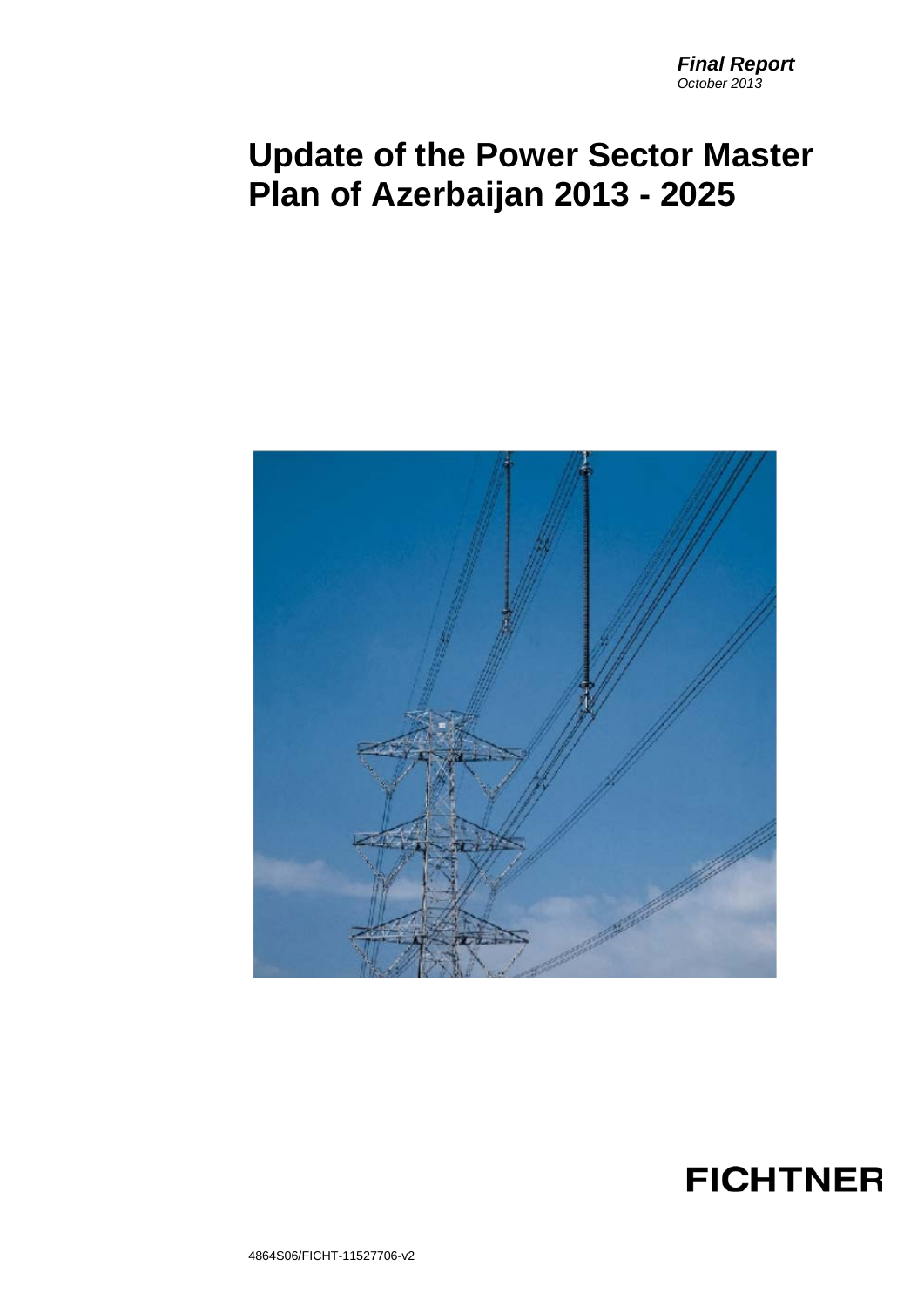## **FICHTNER**

Sarweystrasse 3 70191 Stuttgart ● Germany Phone:+49 711 8995-0 Fax: +49 711 8995-459

[www.fichtner.de](http://www.fichtner.de/)

**Please contact: Johannes Hönig** Extension:<br>**E-mail**: **E-mail: Johannes.Hoenig@fichtner.de**

| <b>Rev No. Rev-date</b> | <b>Contents/amendments</b> | <b>Prepared/revised</b> | Checked/released |
|-------------------------|----------------------------|-------------------------|------------------|
| 3 Sep 2013              | Draft Report               | Karaadak                | Horn             |
| 29 Oct 2013             | Draft Final Draft          | Karaadak/Hig            | Horn             |
|                         |                            |                         |                  |
|                         |                            |                         |                  |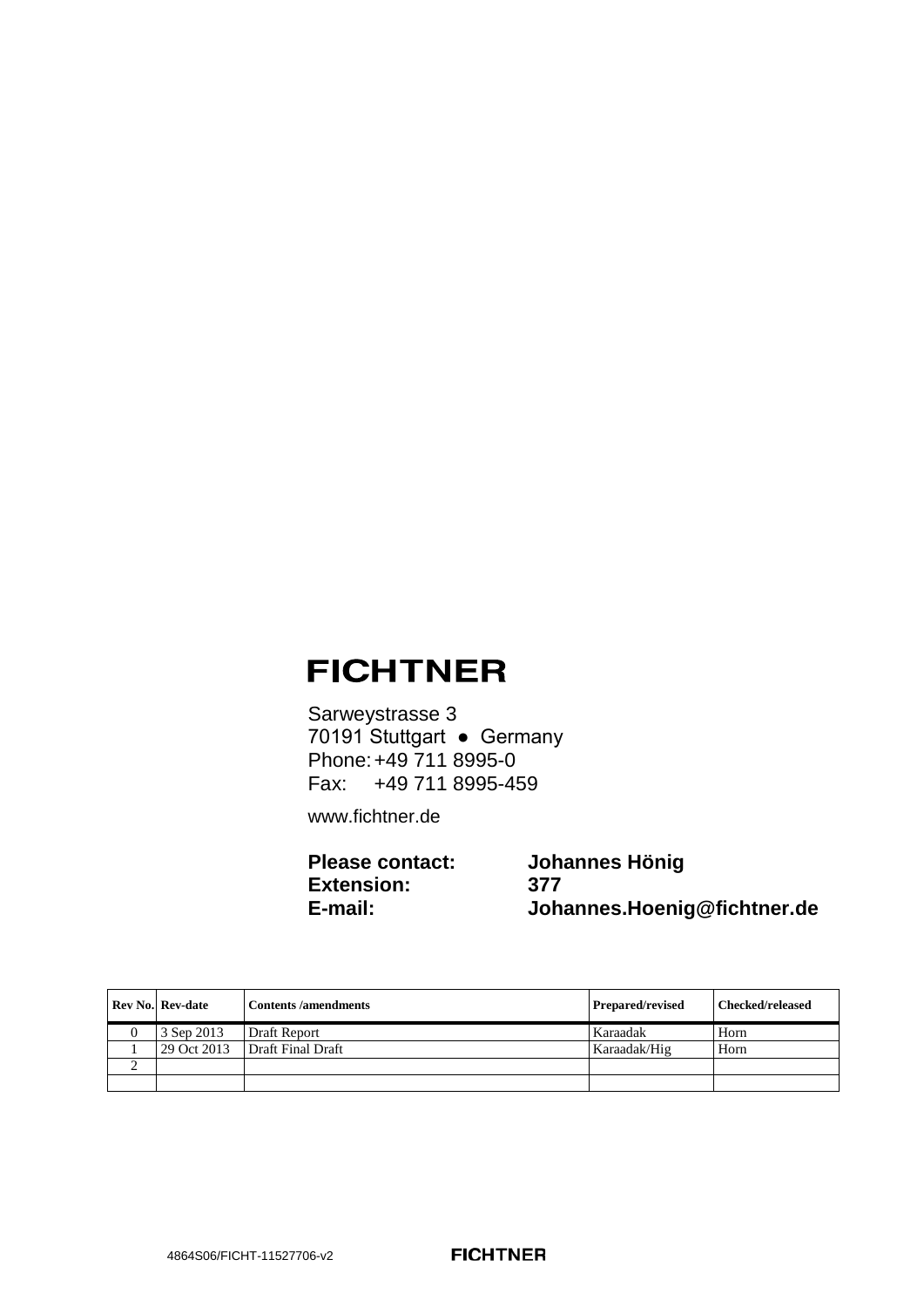## **Table of Contents**

|     | 1. Executive Summary                                | 1              |
|-----|-----------------------------------------------------|----------------|
|     | 2. Introduction                                     | 4              |
| 2.1 | Objectives of the study                             | 4              |
| 2.2 | Sources of information                              | $\overline{4}$ |
| 2.3 | Scope of application                                | $\overline{4}$ |
|     | 3. Current Status of the Power Sector of Azerbaijan | 6              |
| 3.1 | Sector institutions                                 | 6              |
| 3.2 | Recent history of the Azerbaijani power sector      | 7              |
| 3.3 | Development of power consumption                    | $\overline{7}$ |
| 3.4 | Future development of industry                      | 9              |
|     | 4. Review and Update of the Power Demand Forecast   | 10             |
| 4.1 | Review of existing forecasts                        | 10             |
| 4.2 | Update of the power demand forecast                 | 14             |
|     | 5. Generation                                       | 17             |
| 5.1 | Energy mix                                          | 17             |
| 5.2 | Status of current power generation assets           | 17             |
| 5.3 | Review of existing generation master plan           | 20             |
| 5.4 | System expansion plan                               | 22             |
| 5.5 | Supply options                                      | 24             |
| 5.6 | Investment requirements in the generation sector    | 26             |
|     | 6. Transmission                                     | 28             |
| 6.1 | Current transmission system                         | 28             |
| 6.2 | Review of expansion plans                           | 29             |
| 6.3 | Investment requirements in transmission network     | 30             |
| 7.  | <b>Distribution</b>                                 | 32             |
| 7.1 | Description of distribution system                  | 32             |
| 7.2 | Review of existing distribution master plan         | 34             |
| 7.3 | Investment requirements in the distribution sector  | 34             |
|     | 8. Conclusions and Recommendation                   | 37             |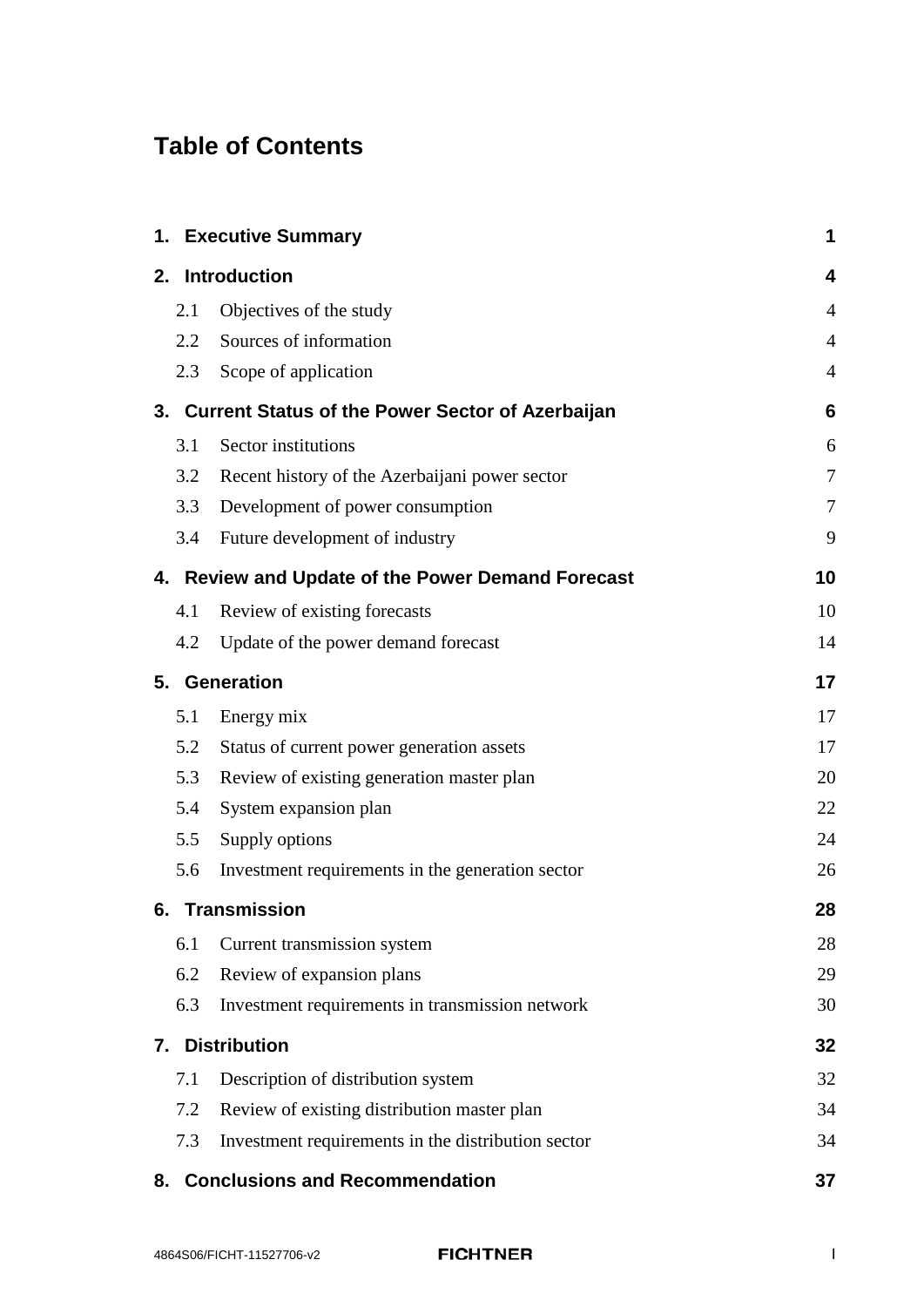| Annex 1: Power System of Azerbaijan                                                  | 41 |
|--------------------------------------------------------------------------------------|----|
| Annex 2: Assumptions for Calculating Levelized Unit Costs                            | 42 |
| Annex 3: Renovation and Expansion Needs in the Distribution<br>Network in Azerbaijan | 43 |

## **List of Tables**

|                                                                                       | 18 |
|---------------------------------------------------------------------------------------|----|
|                                                                                       |    |
|                                                                                       |    |
|                                                                                       |    |
|                                                                                       |    |
|                                                                                       |    |
|                                                                                       |    |
|                                                                                       |    |
|                                                                                       |    |
|                                                                                       |    |
|                                                                                       |    |
| Table 15: Tentative Cost Estimate Distribution Networks in Azerbaijan 2012-202535     |    |
| Table 16: Prioritized Investment Plan for the Power Sector in Azerbaijan 2014-2025 40 |    |

## **List of Figures**

| Figure 7: Baku Electric Grid Electricity Consumption and Forecast  13 |
|-----------------------------------------------------------------------|
|                                                                       |
|                                                                       |
|                                                                       |
|                                                                       |
|                                                                       |
|                                                                       |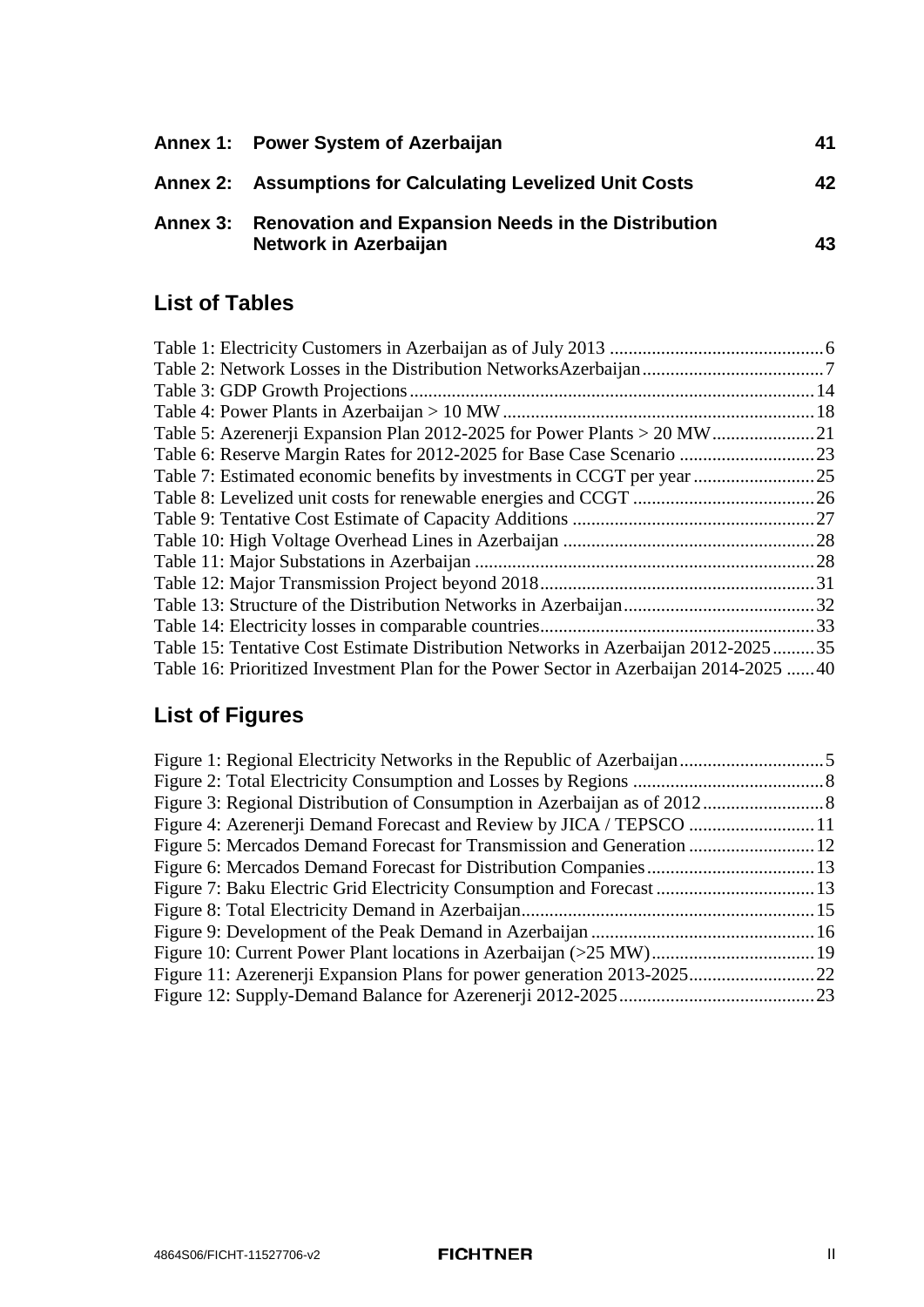## **Acronyms and Abbreviations**

| ADB           | <b>Asian Development Bank</b>                          |
|---------------|--------------------------------------------------------|
| <b>AZN</b>    | Azerbaijani Manat                                      |
| capex         | capital expenditure                                    |
| <b>CHP</b>    | <b>Combined Heat and Power Plant</b>                   |
| <b>CCGT</b>   | <b>Combined Cycle Gas Turbine</b>                      |
| e.g.          | for example                                            |
| <b>FDI</b>    | Foreign Direct Investment                              |
| <b>GDP</b>    | <b>Gross Domestic Product</b>                          |
| <b>HPP</b>    | Hydroelectric Power Plant                              |
| <b>IEA</b>    | <b>International Energy Agency</b>                     |
| <b>JICA</b>   | Japan International Cooperation Agency                 |
| <b>JSC</b>    | <b>Joint Stock Company</b>                             |
| <b>MIE</b>    | Ministry of Industry and Energy                        |
| <b>MOF</b>    | Ministry of Finance                                    |
| <b>OECD</b>   | Organization for Economic Co-Operation and Development |
| OHL           | Overhead Line                                          |
| PP            | <b>Power Plant</b>                                     |
| <b>PV</b>     | Photovoltaics                                          |
| <b>RE</b>     | Renewable Energy                                       |
| <b>REN</b>    | <b>Regional Electricity Network</b>                    |
| S/S           | Substation                                             |
| <b>ST</b>     | <b>Steam Turbine</b>                                   |
| <b>TPP</b>    | <b>Thermal Power Plant</b>                             |
| <b>SCADA</b>  | <b>Supervisory Control and Data Acquisition</b>        |
| <b>SHPP</b>   | <b>Small Hydroelectric Power Plant</b>                 |
| <b>SIP</b>    | Self-carrying Insulated Wire                           |
| <b>SOCAR</b>  | State Oil Company of the Azerbaijan Republic           |
| <b>TEPSCO</b> | Tokyo Electric Power Services Co.                      |
|               |                                                        |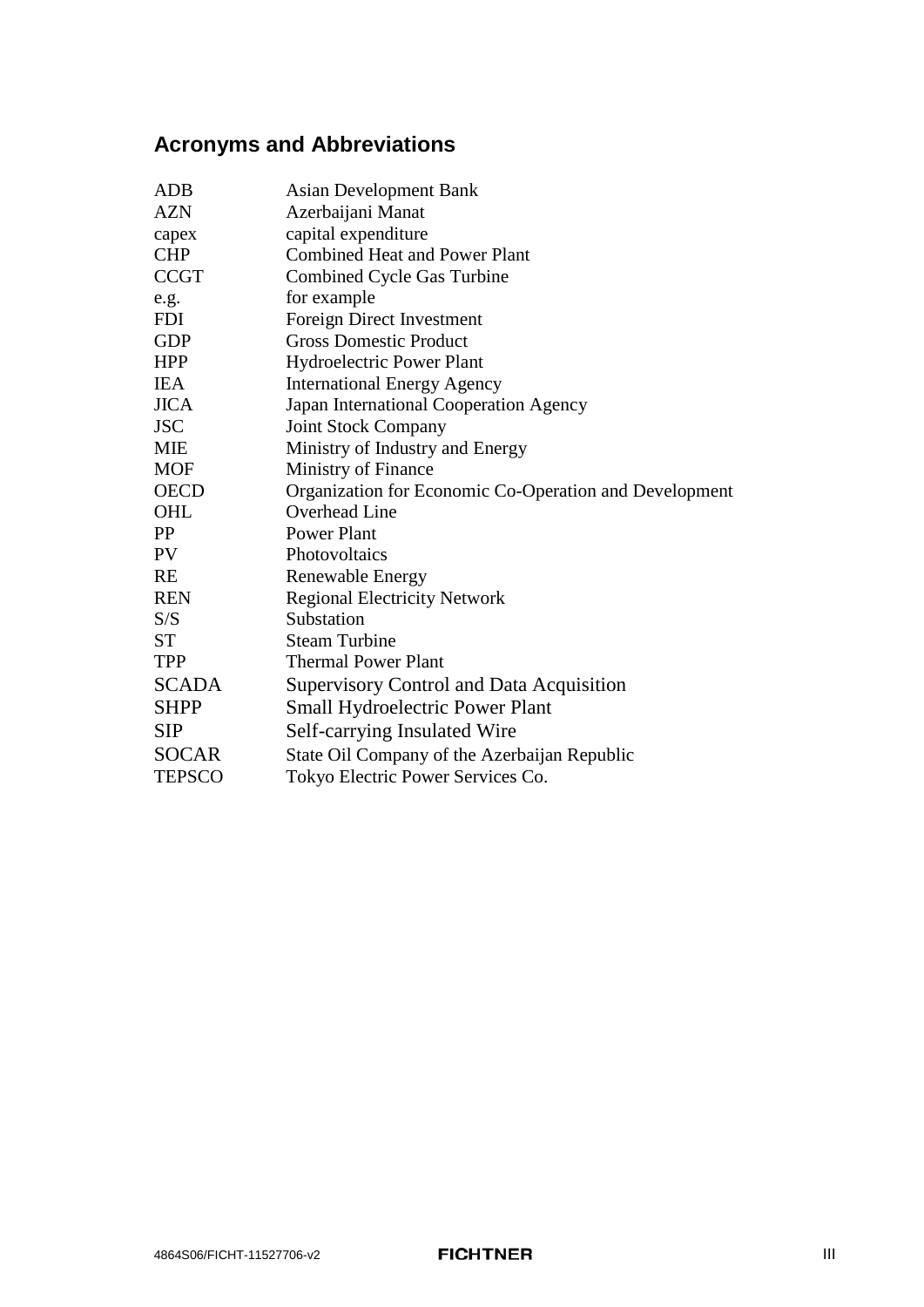### <span id="page-5-0"></span>**1. Executive Summary**

The purpose of this report is to prepare an update of the Power Sector Master Plan for Azerbaijan as a reference document for decision makers and a contribution to the strategic framework for sector development.

Azerbaijan has an installed capacity of about 6,800 MW, with thermal power plants providing 90% of the capacity and hydropower plants 10%. These plants served a peak load of 3,850 MW and an energy demand of 20,621 GWh in 2012. Energy demand had dropped substantially following a drastic increase in tariffs in 2007, but since 2010 has been growing continuously again. Baku region is the main load center, accounting for over 40% of national demand. A 500 kV transmission backbone connects the Baku region with the large generation facilities in the Mingachevir region.

Master plans for the expansion of Azerbaijan's power sector were prepared by Mercados in 2010 and by TEPSCO in 2013. TEPSCO's master plan is based on plans of Azerenerji.

Fichtner reviewed these plans and provided updates of the key parameters, where required. The following main conclusions are drawn from the review and update:

(1) TEPSCO's demand forecast which is based on an earlier forecast by Azerenerji, links electricity demand to macroeconomic performance on an aggregate level, which is an internationally accepted procedure. As TEPSCO used actual demand data from 2011 as the basis for the forecast, an update to 2012 as the base year was necessary. The Consultant's update also considered the most recent GDP projections. According to the updated demand forecast, demand is projected to increase to around 35,000 GWh and 6,600 MW by 2025.

(2) The generation expansion plan in the TEPSCO study was found to be appropriate to match energy supply with the growing demand. It did, however, not consider the increased capacity of the existing system due to refurbishment of the largest plant, and Azerenerji's recent plans of delaying the Gobustan thermal power plant and constructing instead Yashma TPP with a lower capacity at a different location. Also it may have underestimated the reserve margin. The average available capacity is some 10% lower than the installed capacity, due to the intermittent operation of potential new solar and wind power plants, seasonality of small hydro power capacity and technical and operational limits to the availability of thermal plants. Thus the target reserve margin of 25% may not be achieved after 2020.

(3) Transmission from the largest power plants to the main load center relies on the 500 kV backbone transmission line. This represents a risk to the security of supply. Another critical issue is the 220 kV system in Baku, which cannot secure system stability in such a large load center. Azerenerji has already addressed the overreliance on the 500 kV backbone by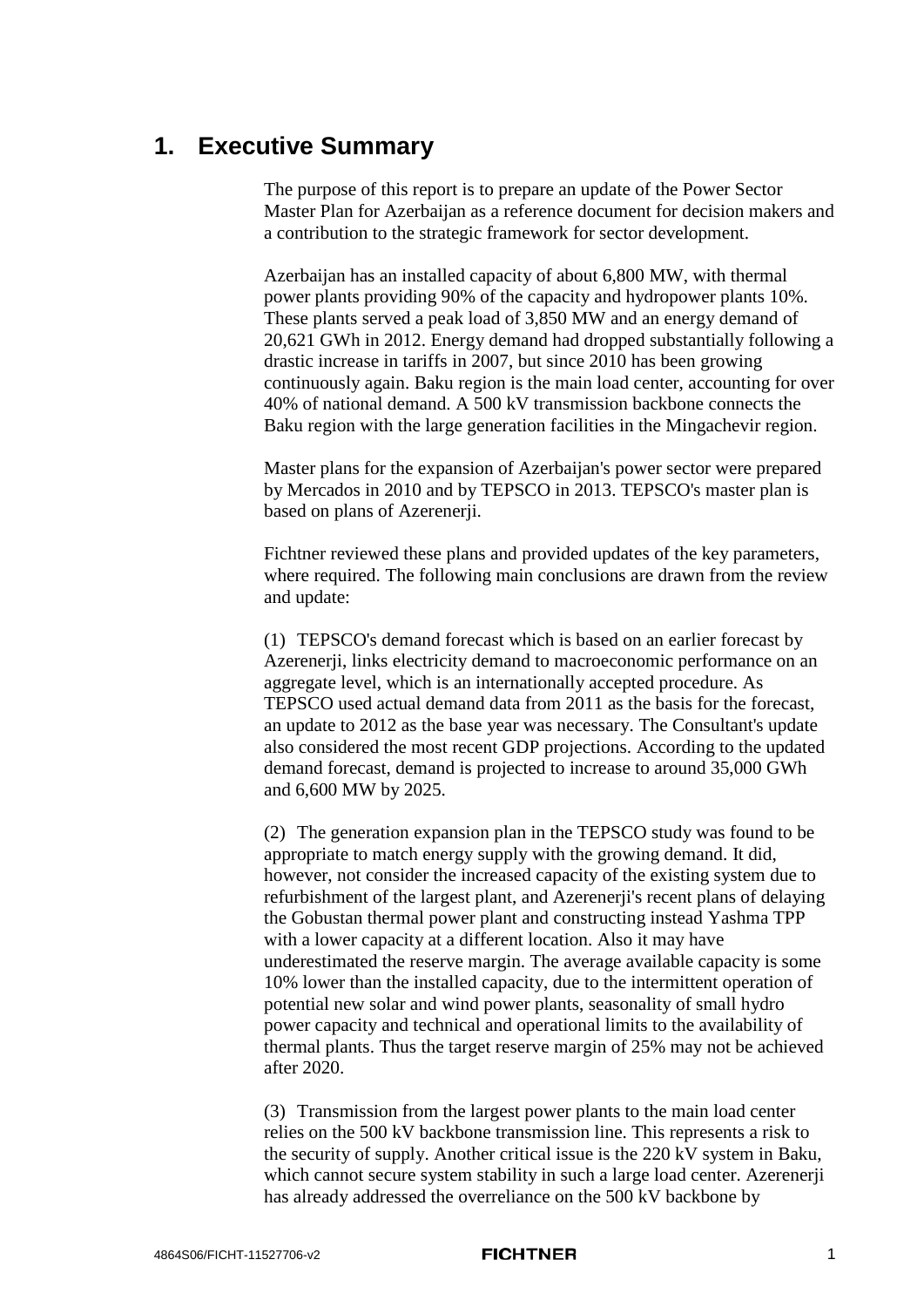identifying a new location for the next large power plant to be built, but more activities are required to meet the security criteria. In principle, Azerenerji's plans for transmission expansion and reinforcement are appropriate to increase transmission capacities in line with the growing generation capacities and growing demand, but the plans need to be updated to integrate the implications of the changes in the generation expansion plan.

(4) Azerenerji's distribution system has been upgraded substantially in the recent past, and technical losses have been reduced, but a large part of the system is reaching the end of its technical lifetime and is in need of rehabilitation. Azerenerji's distribution plans were found to be appropriate to address the requirements of growing demand.

(5) The expansion plans of Mercados, TEPSCO and Azerenerji do not provide sufficient information on the costs of system expansion to establish an investment plan; in particular investment requirements resulting from the change in the plans for generation capacity additions still need to be identified.

The Consultant has identified a priority investment plan for the power sector and estimated the required funds, based on efficient generation technologies. A very rough preliminary cost estimate indicates that from 2014 until 2025

- (i) capital expenditures for new generation capacity (not considering ongoing construction / rehabilitation and committed plants) are in the order of 2,750 million AZN;
- (ii) the transmission system may require investments of around 1,200 million AZN;
- (iii) the distribution system may require investments of around 4,570 million AZN;
- (iv) the sector may thus require total capital expenditures in the order of 8,520 million AZN as priority investment.

Further investments beyond the priority measures, such as addition of renewable energy plants and further capacity additions to increase the reserve margin, would require additional funds of approximately 1,500 million AZN.

The Consultant's recommendations can be summarized as follows:

- (1) Power system expansion in Azerbaijan should focus on priority investments, with a particular focus on the distribution sector at least in the short-term. Renovation and expansion of the distribution network should have priority, because the resulting reduction in distribution losses will have direct economic benefits. Measures in the industrially developed and highly populated regions (Baku, Sumgayit and Ganja) will have the greatest immediate effect.
- (2) Priority investments in the generation sector comprise Yashma Thermal Power Plant, Agh Sheher Combined Heat and Power Plant in the years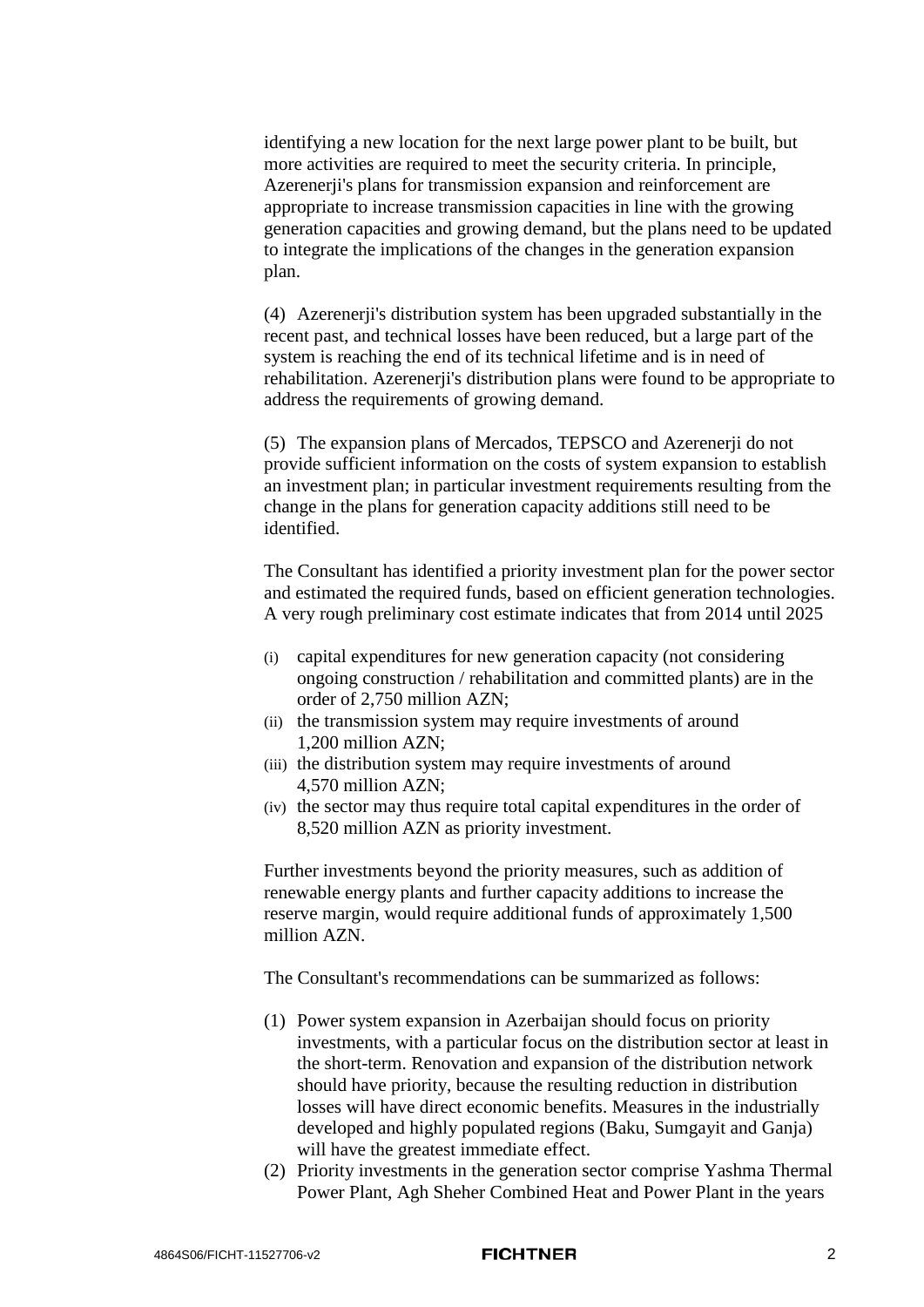2018-2020 and a number of Combined Cycle Power Plants in the period 2021-2025. Decisions on the short term priority investments must be taken at the soonest.

- (3) Additional generation investments should be considered after 2020 to secure a sufficient reserve margin. A system would need at least another 500 MW, as previously envisaged before the postponement of Gobustan power plant.
- (4) Combined cycle gas turbine plants should be considered in the future instead of the less efficient gas engines in order to reduce emissions and save gas for alternative uses, such as gas exports.
- (5) Due to their intermittent nature, renewable energies like wind and solar have higher unit costs than conventional technologies and cannot as easily be integrated into the grid. They are therefore not included in the priority investments. Private sector participation is recommended as a potential alternative for the development of renewable energies.
- (6) A detailed study on the transmission system should be carried out to update the information basis and to assess the implications of the changes in the generation expansion plan.
- (7) In order to relieve the strain on the  $500 \text{ kV}$  backbone transmission line. it should be considered to construct a second circuit for the 500 kV line or a double circuit for the outer loop at 330 kV level connecting Baku, the large plants in Mingachevir and Imishli in the south of Azerbaijan.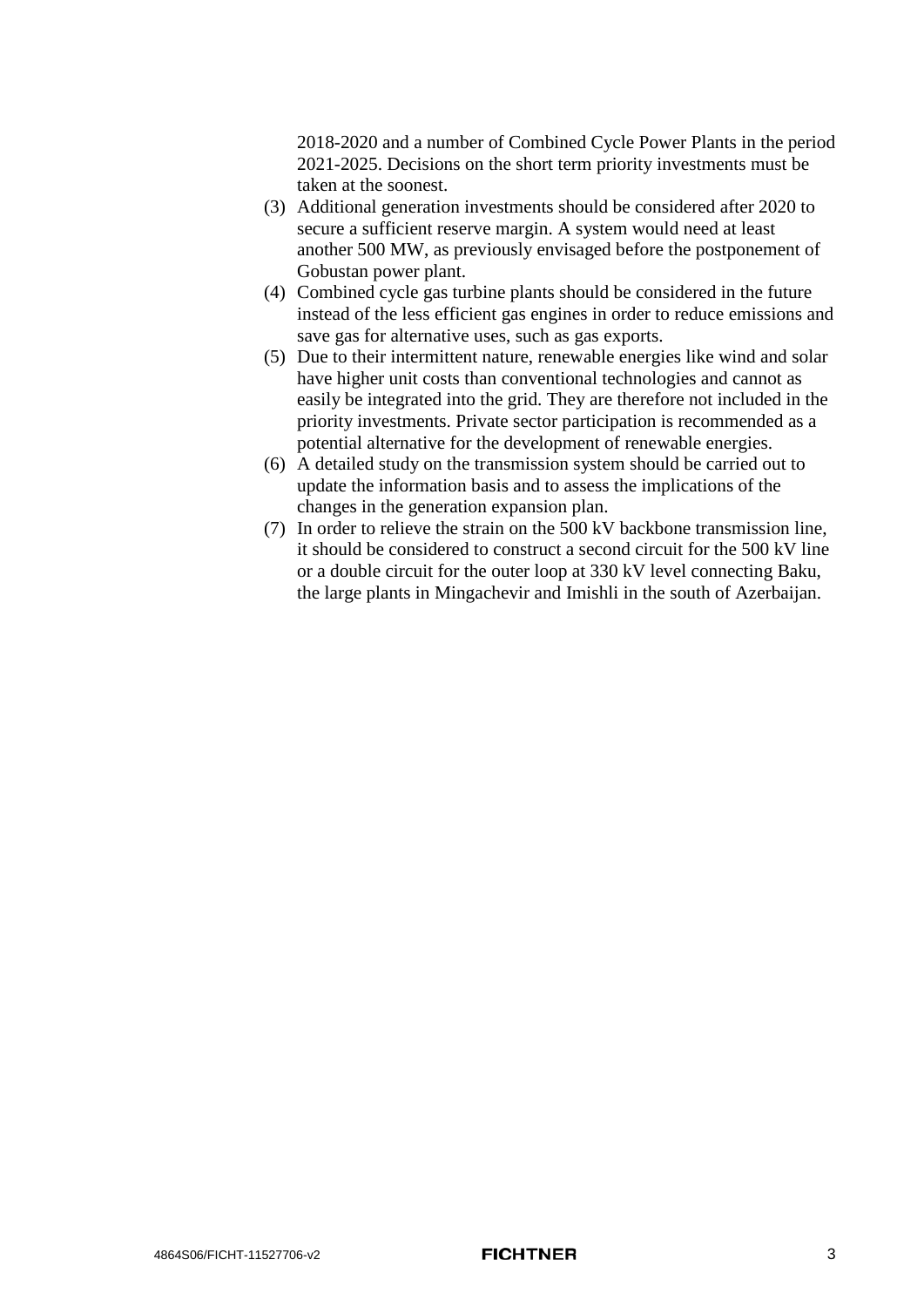### **2. Introduction**

### **2.1 Objectives of the study**

Fichtner ("the Consultant") was assigned by Asian Development Bank (ADB) to prepare an update on the Power Sector Master Plan for the country of Azerbaijan for the years 2013 - 2025. This report shall be a reference document for the Ministry of Finance of the Azerbaijan Republic and contribute to a strategic framework for the development of the energy sector. The study shall give an overview of the current situation in the generation, transmission and distribution sector, an outlook on the future electricity demand and an assessment of investment plans.

### **2.2 Sources of information**

For that purpose the existing studies have been analyzed, in particular the following documents:

- Generation and Transmission Master Plan 2010-2025 prepared by Mercados in September 2010,
- Distribution System Master Plan 2010-2025 prepared by Mercados in September 2010,
- Study for Electric Power Sector in Azerbaijan Final Report prepared by Japan International Cooperation Agency (JICA) and Tokyo Electric Power Services Co. (TEPSCO), henceforth referred to as "TEPSCO study".

Furthermore a series of workshops and interviews have been conducted during two local missions in Baku in May 2013 and July 2013 with responsible persons from the Ministry of Finance, namely Mr. A. Sharifov, the Minister of Finance, ADB, Azerenerji JSC and Baku Electric Grid JSC.

A set of data has been provided at the beginning of the project and also after the second local mission. Azerenerji JSC and Baku Electric Grid JSC have sent actual data upon request.

### **2.3 Scope of application**

This study considers the whole country of Azerbaijan except for the Autonomous Republic of Nahkchivan, which is a self-supplying exclave with no direct interconnection to Azerbaijan in terms of electrical energy. Also the occupied territory in the Karabakh region is not included in the analysis as there is no data available. [Figure 1](#page-9-0) shows the supply areas of the regional electricity networks in Azerbaijan.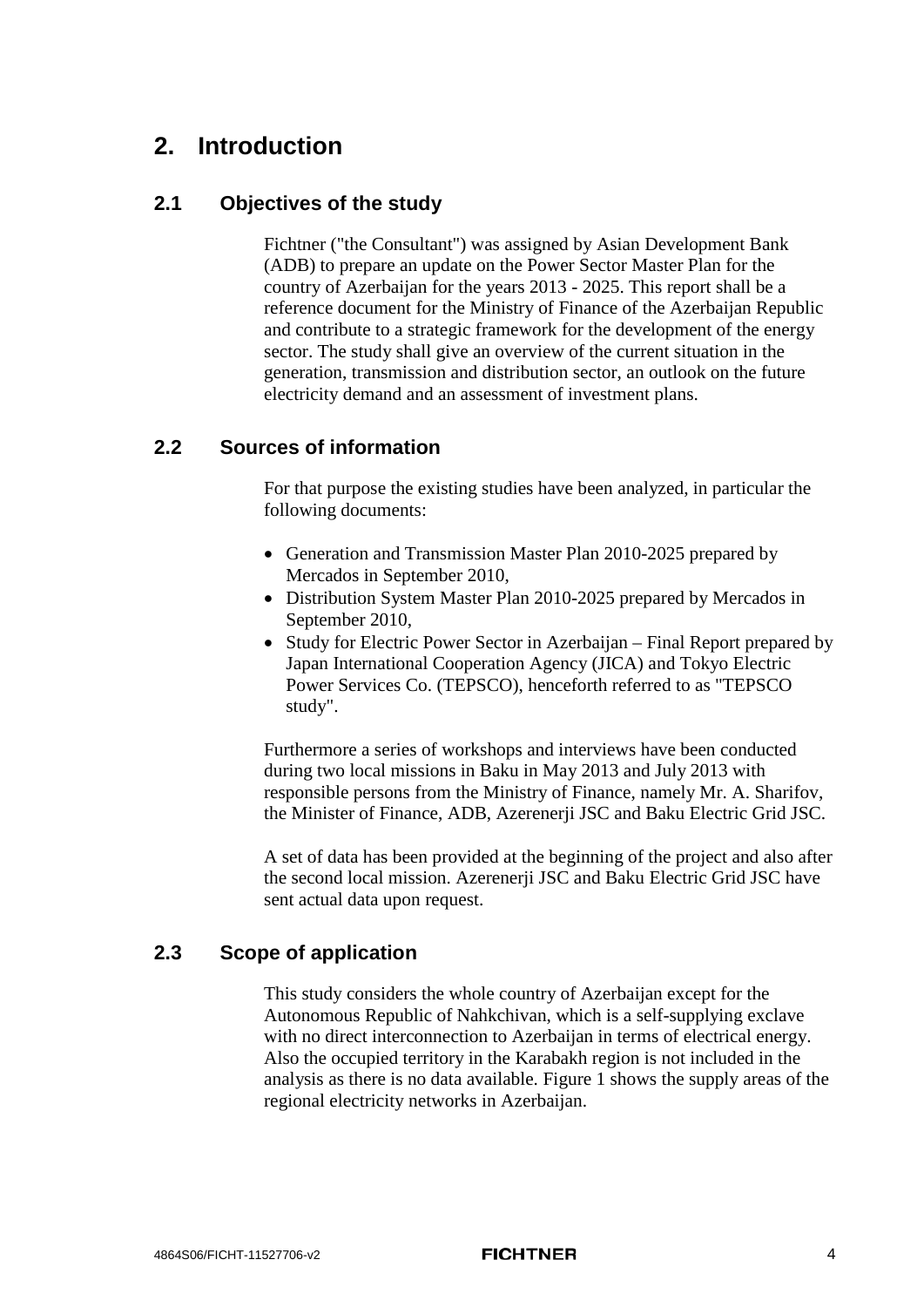<span id="page-9-0"></span>

**Figure 1: Regional Electricity Networks in the Republic of Azerbaijan**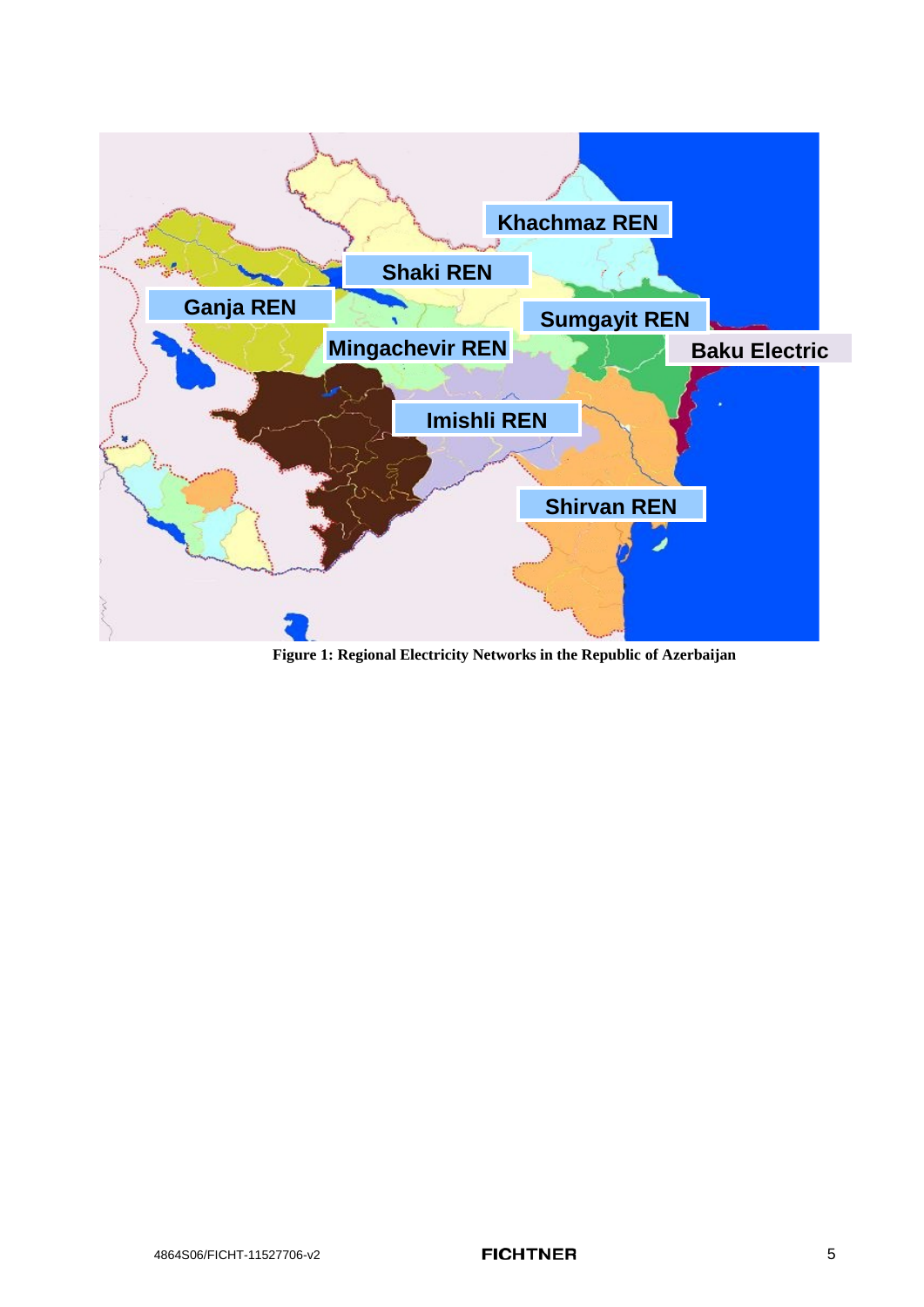## <span id="page-10-1"></span>**3. Current Status of the Power Sector of Azerbaijan**

As a country with a strong economic infrastructure and rich natural resources, Azerbaijan is able to meet its energy demand completely through domestic generation. The energy policy mainly relies on the large oil and natural gas reserves and partly hydrological resources; the country is at present a net exporter of not only hydrocarbons, but also of electrical energy to its neighboring countries.

### **3.1 Sector institutions**

The central executive body in the energy sector in Azerbaijan is the Ministry of Industry and Energy (MIE). The MIE is in charge of the implementation of national energy policy regulations and decrees. For price regulation and tariff methodology, the responsible authority is the Tariff Council.

The main actors in the Azeri electricity market are Azerenerji JSC and Baku Electric Grid JSC (Bakuelektrikshebeke), both 100% state-owned companies. Azerenerji is a vertically integrated enterprise, owner of all the generation capacity, except for some small private producers, and also the transmission system operator of the country. With its seven subsidiary grid companies Sumgayit, Ganja, Mingachevir, Shirvan, Imishli, Shaki and Khachmaz Regional Electricity Networks (REN), Azerenerji is also responsible for electricity distribution and sales in the whole country except for the Baku region and Nakhchivan Autonomous Republic.

In the capital and the surrounding region, Baku Electric Grid JSC operates the distribution grid and sells the electrical energy, which is completely purchased from Azerenerji at wholesale tariff, to its end customers. In the recent years, approximately 50-55% of the electricity generated by Azerenerji was bought by Baku Electric Grid and thus consumed in the Baku region. [Table 1](#page-10-0) shows the number and type of customers for each of the distribution regions.

| <b>Electric Grid</b><br>Company | <b>Households</b><br><b>Total</b> |           | Industry,<br><b>Commercial &amp;</b><br>other |
|---------------------------------|-----------------------------------|-----------|-----------------------------------------------|
| Baku                            | 816,152                           | 762,248   | 53,904                                        |
| Sumgayit                        | 217,975                           | 186,686   | 31,289                                        |
| Ganja                           | 269,779                           | 241,514   | 28,265                                        |
| Mingachevir                     | 242,792                           | 192,004   | 50,788                                        |
| Shirvan                         | 271,334                           | 248,649   | 22,685                                        |
| Imishli                         | 191,056                           | 140,579   | 50,477                                        |
| Shaki                           | 162,657                           | 145,794   | 16,863                                        |
| Khachmaz                        | 122,447                           | 113,099   | 9,348                                         |
| Total                           | 2,294,192                         | 2,030,573 | 286,234                                       |

#### <span id="page-10-0"></span>**Table 1: Electricity Customers in Azerbaijan as of July 2013**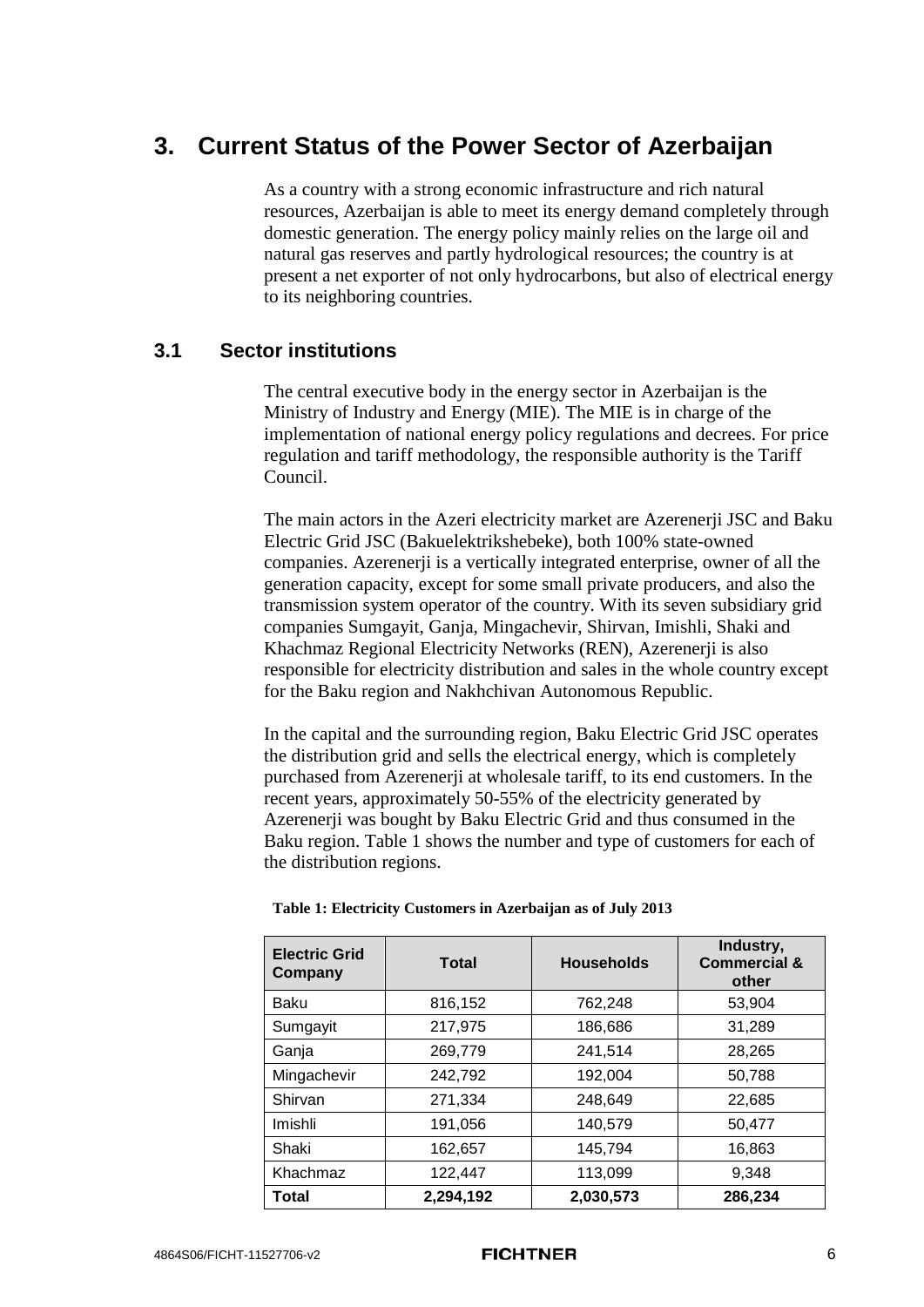### **3.2 Recent history of the Azerbaijani power sector**

In the last decade, the power sector of Azerbaijan went through remarkable changes. The privatization of the distribution companies in 2002 did not bring the expected performance improvements for the power supply. On the contrary - when the responsibilities of the distribution sector were returned back to state-owned companies in 2006, the grid was found in a very poor condition. Excessively high losses had to be accepted and outages were frequent. Until 2007, peak demand could also not be fully met by domestic generation and electricity had to be imported, mainly from Russia. Through initial investment and rehabilitation activities done by Azerenerji and Baku Electric Grid, the quality of the power supply could be improved remarkably since then. Today distribution losses are at an average level of 10-11% and outages practically do not occur. But it should be noted that still a big part of the network is very old and in need of renovation. Also the rate of non-technical losses is still at a high level. [Table 2](#page-11-0) below outlines the technical and the commercial losses occurred in the distribution networks during the past years. The distribution grid is further described in Section [7](#page-36-0) of this report).

<span id="page-11-0"></span>

|  |  | Table 2: Network Losses in the Distribution NetworksAzerbaijan |
|--|--|----------------------------------------------------------------|
|--|--|----------------------------------------------------------------|

| 2009     | 2010  | 2011  | 2012  |
|----------|-------|-------|-------|
| $12.1\%$ | 11.6% | 11.2% | 10.4% |
| 10.3%    | 9.9%  | 11.0% | 6.2%  |
| 12.6%    | 11.8% | 11.0% | 10.8% |
|          |       |       |       |

<span id="page-11-1"></span>Source: Azerenerji, Baku Electric Grid

### **3.3 Development of power consumption**

The reform of electricity tariffs in 2007 was the reason for a serious change in the overall electricity consumption in the country. Basically the price for households was tripled and also the prices for industry and wholesale customers were raised drastically. It has to be assumed that this price increase led to higher awareness of the value of electricity and to a more efficient electricity use as the overall consumption in Azerbaijan declined and losses reduced for the following years.

The beginning of the installation of electronic meters in selected areas has had an impact on consumer behavior, too. Due to prepaid metering measures the collection rates have risen, in some areas even up to 100%.

[Figure 2](#page-12-0) summarizes the results from the consumption data given by the utilities and the different studies under review.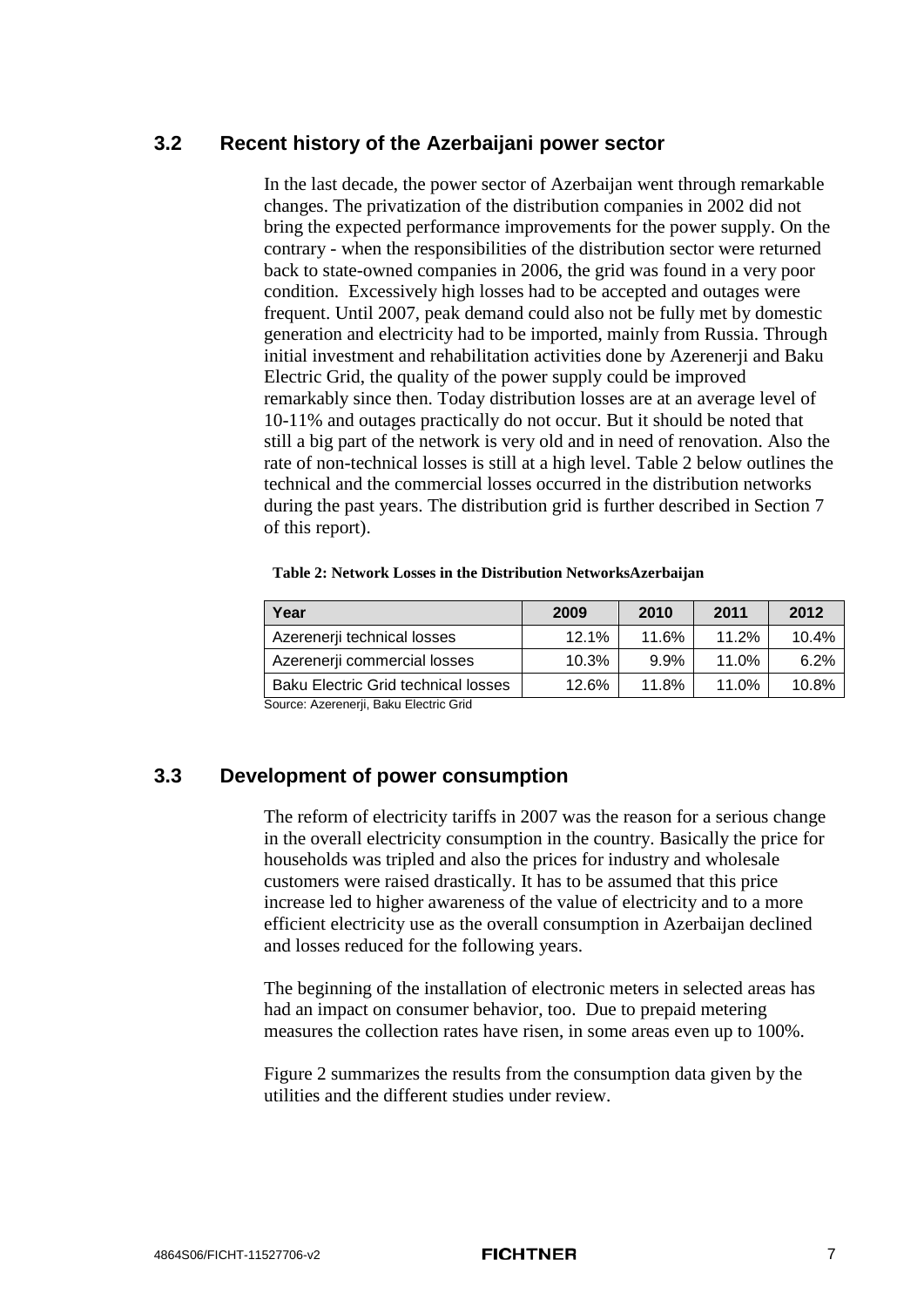

<span id="page-12-0"></span>**Figure 2: Total Electricity Consumption and Losses by Regions**

After a slight decrease in 2010, electricity consumption has increased by 8.6% in 2011 and 5.7% in 2012, respectively. Since 2010, the demand is increasing again in the whole country so it can be said that these nonrecurring effects are mainly absorbed by the system and the demand will further develop in a regular way according to the economic growth in Azerbaijan.

The region of Baku consumes large parts of the electricity provided compared to the country of Azerbaijan as a whole. However, increase of electricity consumption has been highest in the region of Ganja as can be seen from the graph above.

The regional distribution of the consumption for the year 2012 is illustrated in [Figure 3](#page-12-1) below.



<span id="page-12-1"></span>**Figure 3: Regional Distribution of Consumption in Azerbaijan as of 2012**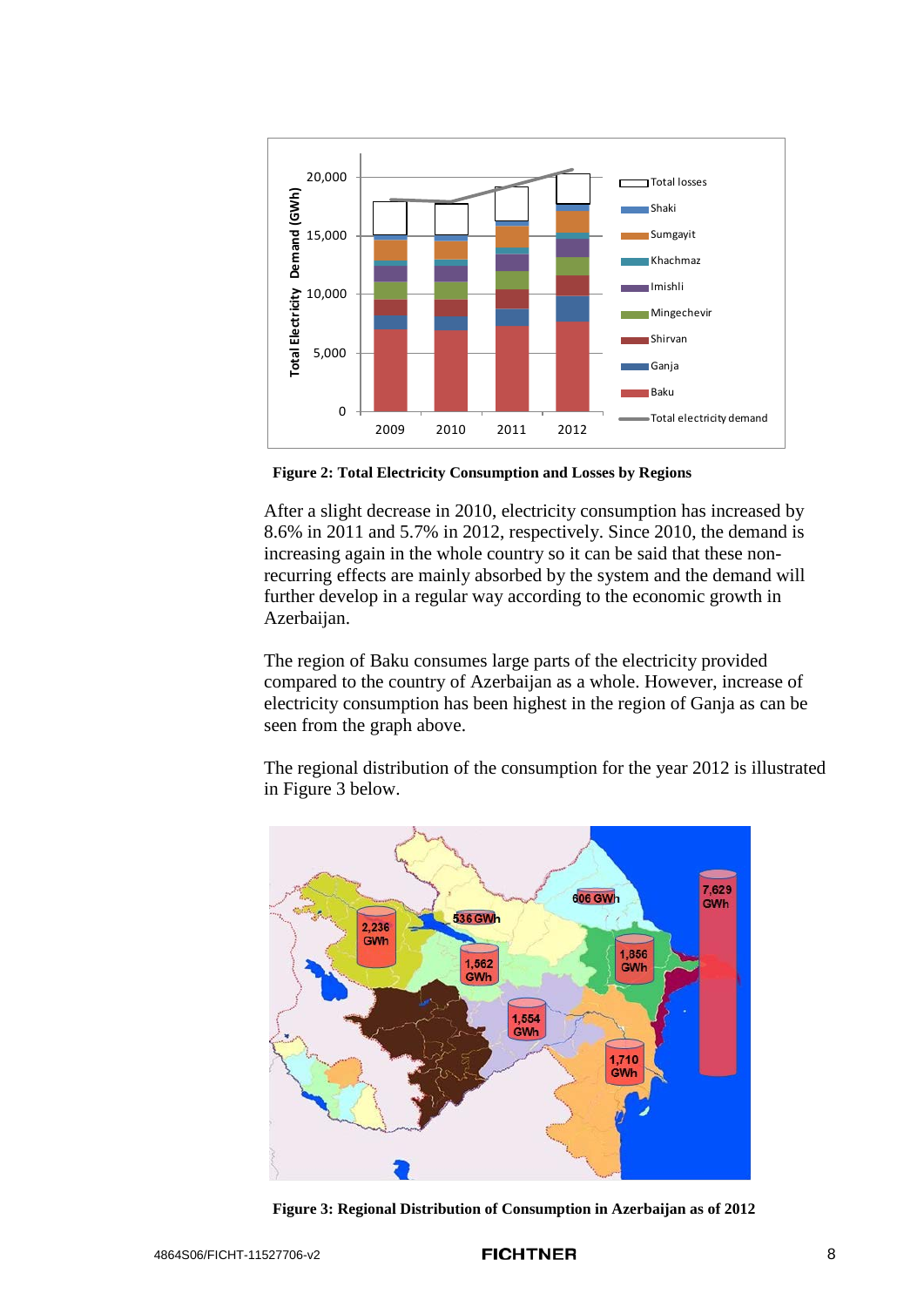### **3.4 Future development of industry**

The main driver for the energy demand is industry. At present, approximately 60% of the electricity generated in Azerbaijan is consumed by the industrial and commercial consumers. The Azerbaijani government has defined clear targets for economic growth. Diversifying the domestic economy to be more independent from the oil and gas sector will be one of the key aspects in the next years. The 2020 strategy aims to double the GDP per capita, mainly to be reached by activities beyond oil. The Sumgayit Technologies Park, 30 km northwest of Baku, is an exemplary project for this aim. 17 factories are already completed or will be built for the production of electrical and machine industry components. Today the electric industry of Azerbaijan is already capable of producing every component of the low- and medium-voltage grid locally. Other important industrial developments in this region are the Chemical Industrial Park, also in Sumgayit, or the construction of the new international sea port in Alat, 65 km southwest of Baku which will be the biggest port in the Caspian Sea.

It can be said that due to the growing industry concentrated in the Baku and Absheron area, the level of energy consumption in this key region, and also the importance of the grid stability will further grow in the future. Important events with international attention like the European Games in 2015, and big infrastructural projects like construction of roads, waterworks and the subway in Baku or the White City Project will further increase the importance of the region and also the power demand.

Besides the efforts of diversifying the economy, the oil and gas industry is growing as well. With the exploration of new gas and oil fields this sector will probably expand in the future and continue delivering the substantial contribution to the Azerbaijani economy.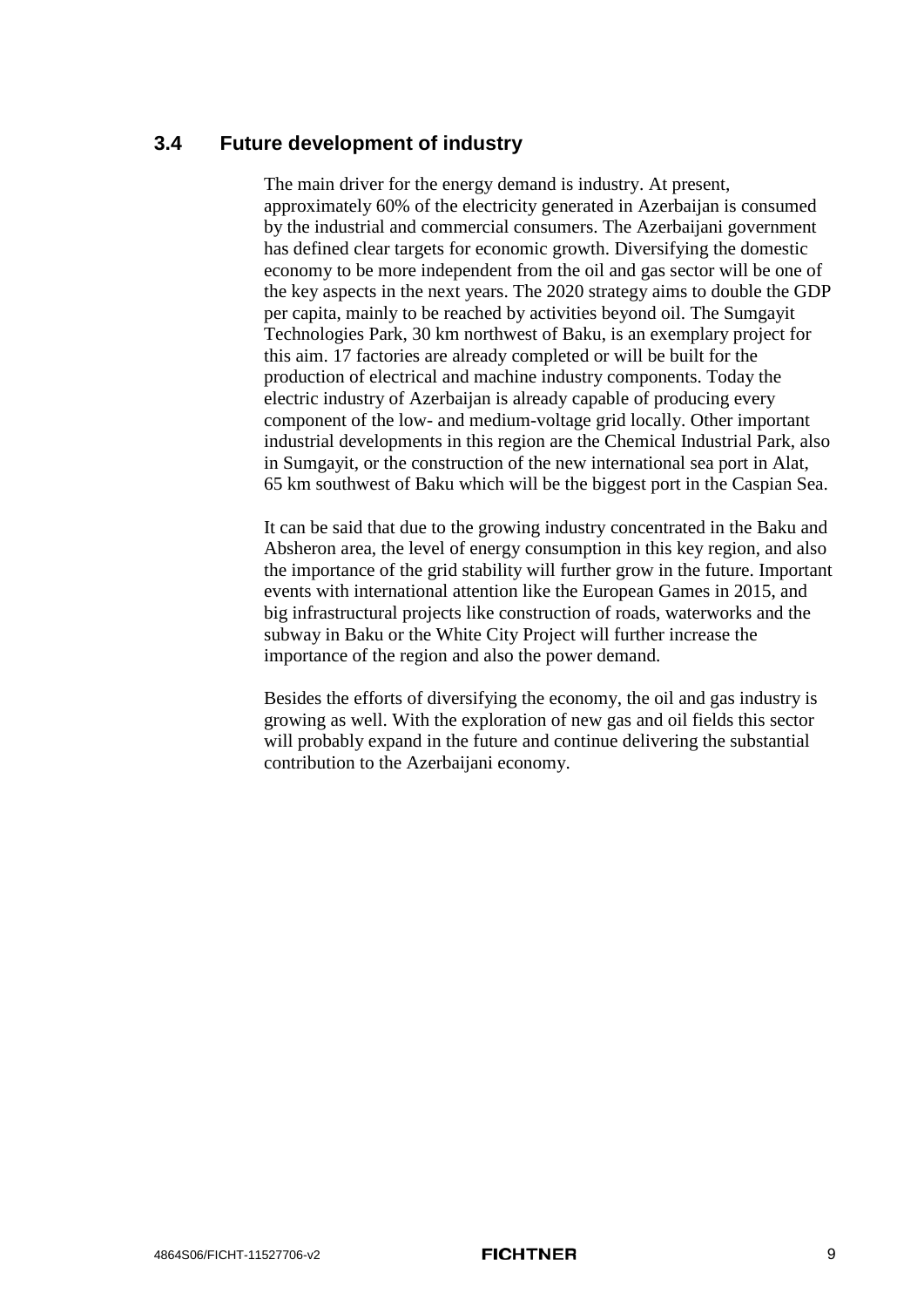## **4. Review and Update of the Power Demand Forecast**

As an essential part of a system expansion plan, Azerbaijan's future electricity demand has to be projected in order to make the most viable and sound judgment on the sustainable development of the nation's electricity sector. In order to do so, the existing demand forecasts have been analyzed and compared in terms of methodology, applicability and relevance. Those studies have served as a basis for the study at hand and are therefore presented in brief below.

In particular, under review were the demand forecasts and studies prepared by Azerenerji (2013), Japan International Cooperation Agency (JICA) / Tokyo Electric Power Services Co. (TEPSCO) ("Study for Electric Power Sector in Azerbaijan" - 2013), Mercados ("Azerenerji Generation and Transmission Master Plan 2010-2025" - 2010, "Azerenerji Distribution System Master Plan 2010-2025" - 2010) and Baku Electric Grid distribution company (2013). Furthermore, relevant data comes from the IMF.

### **4.1 Review of existing forecasts**

### 4.1.1 Azerenerji

The first demand forecast of Azerenerji which has been made available to the Consultant has been conducted in 2009 and covers the whole country of Azerbaijan. The demand forecast has been updated several times and the latest update has been provided by Azerenerji in August 2013. Projections have been made until the year 2017. Azerenerji has only prepared a base scenario. The growth rate in 2014 is assumed to be over 11.0% but decreasing to almost 5.0% at the end of the forecast period. The updated figures serve as a basis for the demand forecast presented in Section [4.2.](#page-18-0)

### 4.1.2 TEPSCO study ("Study for Electric Power Sector in Azerbaijan")

The "Study for Electric Power Sector in Azerbaijan" prepared by JICA and TEPSCO in 2013 includes a review of the demand forecast prepared by Azerenerji. Data for this review has been provided by the generation department of the Azerenerji Central Dispatch Center. Also three scenarios (central, high, highest case) with annual growth rates of 4%, 6% and 7% on average have been established by Azerenerji.

The latest demand forecast of Azerenerii as well as the review undertaken by TEPSCO is outlined in [Figure 4](#page-15-0) below.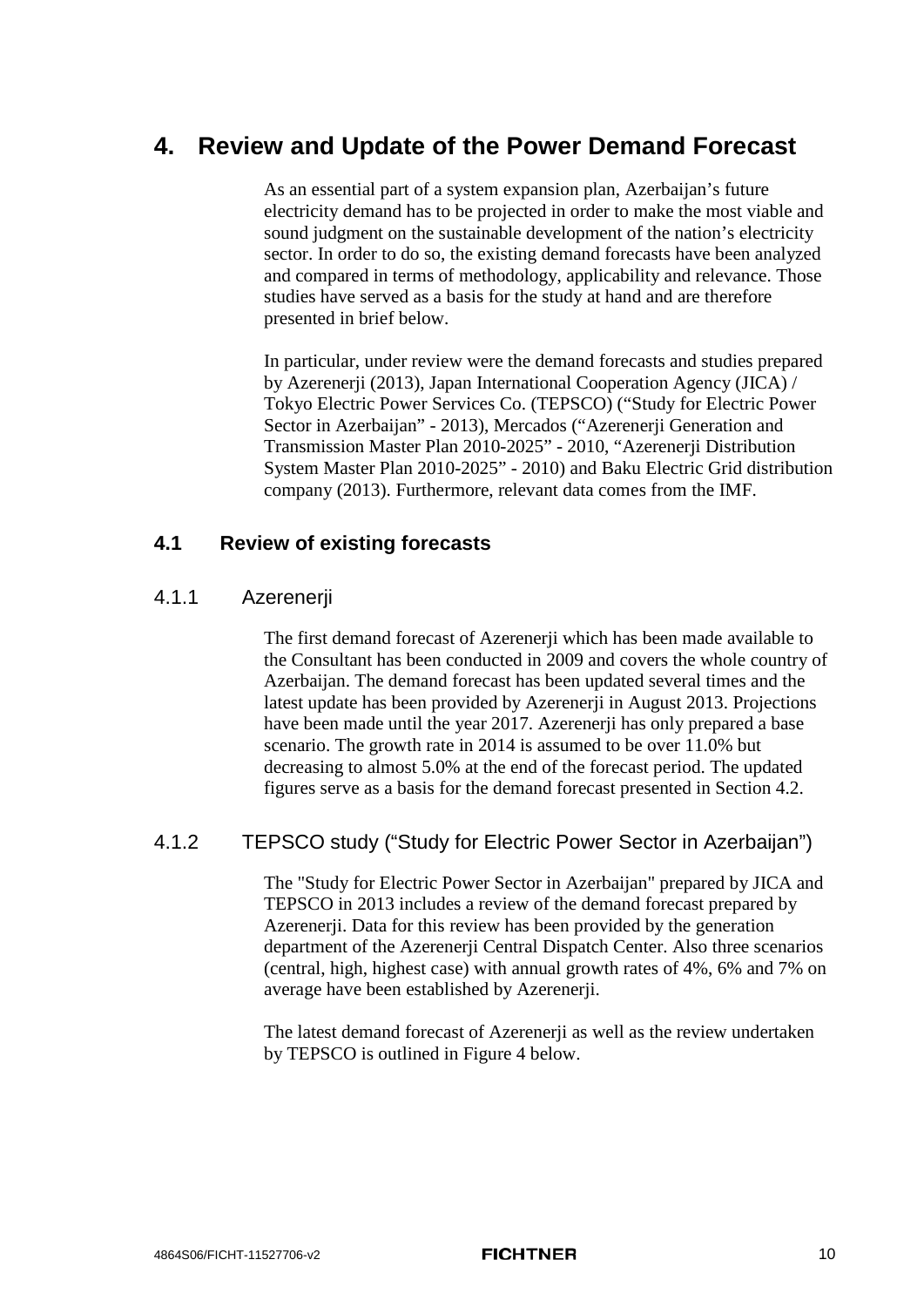

<span id="page-15-0"></span>**Figure 4: Azerenerji Demand Forecast and Review by JICA / TEPSCO**

TEPSCO reviewed the demand forecast while calculating the future electricity demand taking into account the forecast itself provided by Azerenerji as well as different elasticity factors of electricity consumption to GDP. Elasticity factors link electricity demand to macroeconomic performance on an aggregate level. An elasticity factor of, e.g., 1.2 indicates that each 1% growth in GDP is accompanied by a 1.2% growth in demand.

The central case of the Azerenerji demand forecast matches almost the demand forecast calculated with an elasticity factor of 1.5. As outlined in the study, TEPSCO assumes that in future the elasticity factor will be higher than 1.0. This seems to be a reasonable assumption as the growth rates of electricity consumption exceeded GDP growth rates in the last two years. The TEPSCO study also mentions that the planning of Azerenerji is based on the central case. Therefore, the Consultant considers the review carried out by TEPSCO to be a reasonable approach.

### 4.1.3 Mercados study ("Azerenerji Generation and Transmission Master Plan 2010-2025")

The study "Azerenerji Generation and Transmission Master Plan 2010- 2025" prepared by Mercados in 2010 entails primarily the demand forecast provided by Azerenerji in 2010 for the country of Azerbaijan. As this demand forecast of Azerenerji stopped in 2019, Mercados maintained the last year's growth rate of 5.1% constant for its forecast from 2020 onwards. No own methodology has been developed.

The Mercados demand forecast of the "Azerenerji Generation and Transmission Master Plan 2010-2025" study can be seen in [Figure 5.](#page-16-0)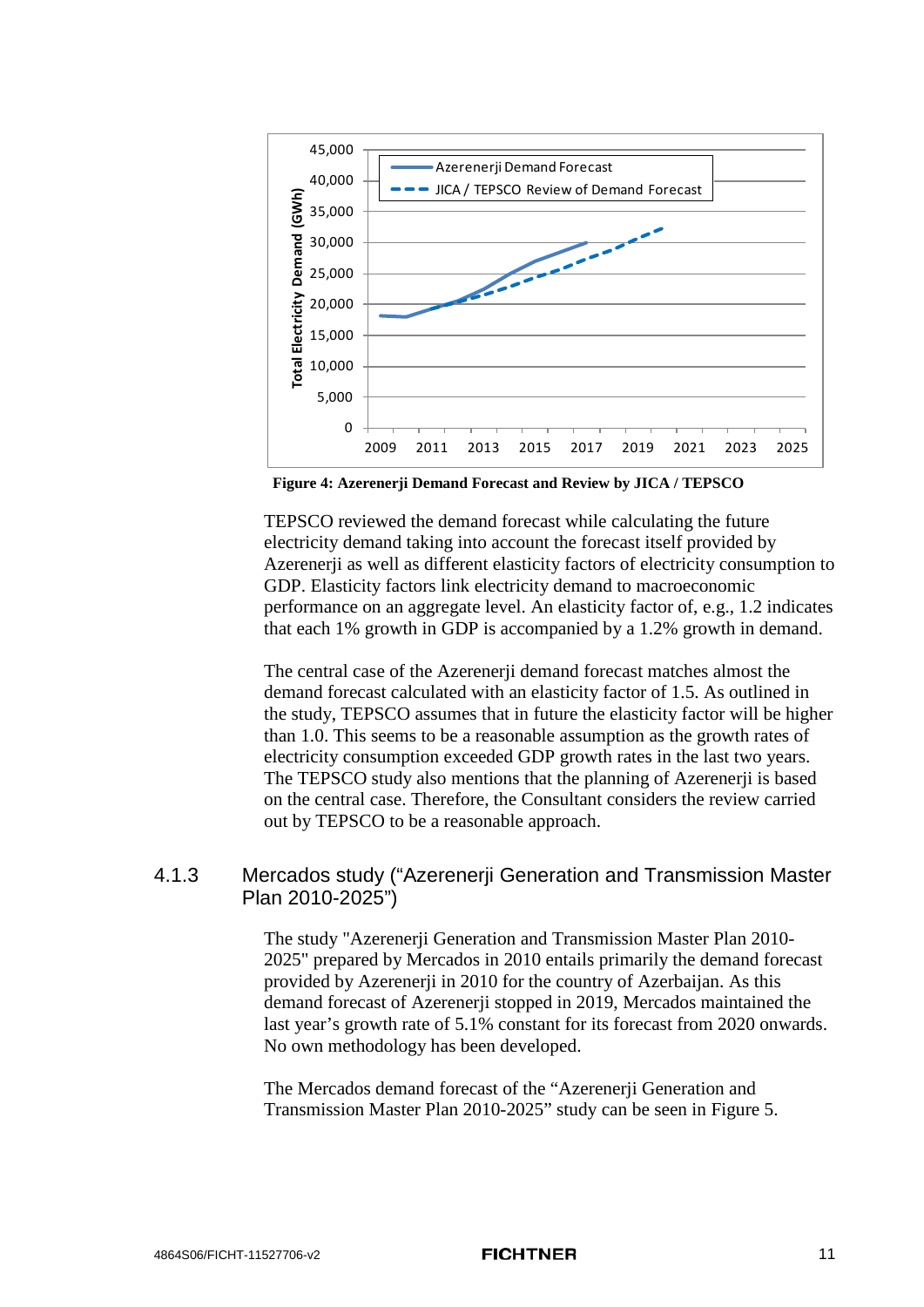

<span id="page-16-0"></span>**Figure 5: Mercados Demand Forecast for Transmission and Generation**

### 4.1.4 Mercados study ("Azerenerji Distribution System Master Plan 2010-2025")

While conducting a demand forecast for Azerbaijan as a whole, Mercados also prepared demand forecasts for each of the seven distribution companies belonging to Azerenerji. Historical data for these forecasts has been provided by the several distribution companies for the years 2007 until 2009. For one part of the forecasting period (2010-2014) a technical forecast has been taken which includes information at an aggregated level for all distribution companies of Azerenerji. The growth rate of the individual demand forecasts after the year 2015 has been assumed to be the same for all distribution companies as it is for the whole country of Azerbaijan. The region of Baku has not been included in this study. Therefore, the summarized demand of the regions considered here cannot be compared directly with the demand forecast for the country itself.

[Figure 6](#page-17-0) summarizes the results of the demand forecast from the Mercados "Azerenerji Distribution System Master Plan 2010-2025".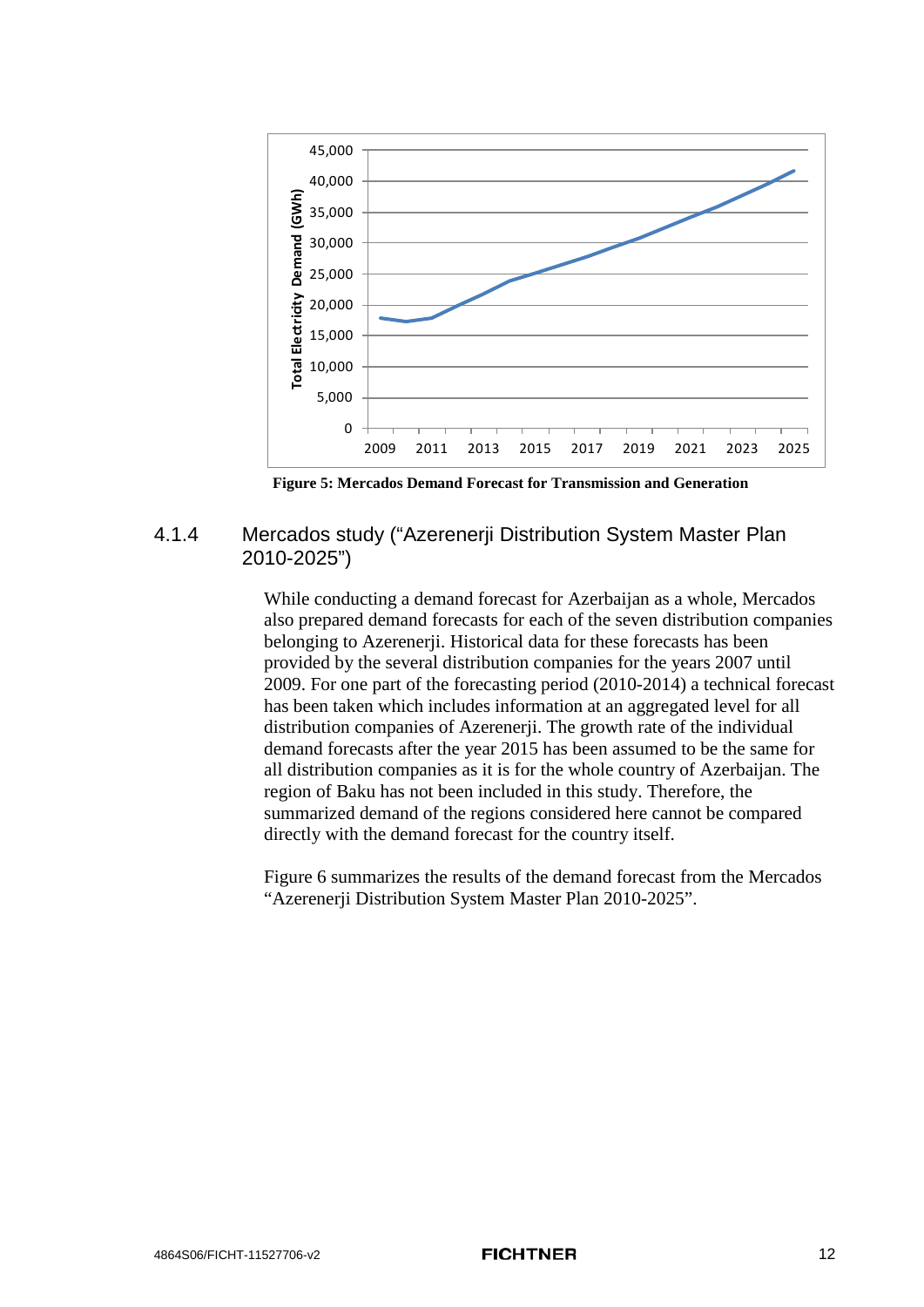

<span id="page-17-0"></span>**Figure 6: Mercados Demand Forecast for Distribution Companies**

### 4.1.5 Baku Electric Grid

The distribution company Baku Electric Grid provided electricity consumption data starting in 2009 and its short term forecast spanning the years until 2016. The actual 2013 growth rate with almost 11.0% is considered to be quite high. Afterwards, however, growth rates are assumed to be more moderate in the range of 1.0%.

The historical consumption as well as the short term forecast until 2016 prepared by the distribution company of the Baku region is shown in [Figure](#page-17-1)  [7](#page-17-1) below.



<span id="page-17-1"></span>**Figure 7: Baku Electric Grid Electricity Consumption and Forecast**

As no demand forecast on a regional level will be prepared by the Consultant, the short term forecast of Baku Electric Grid will not be taken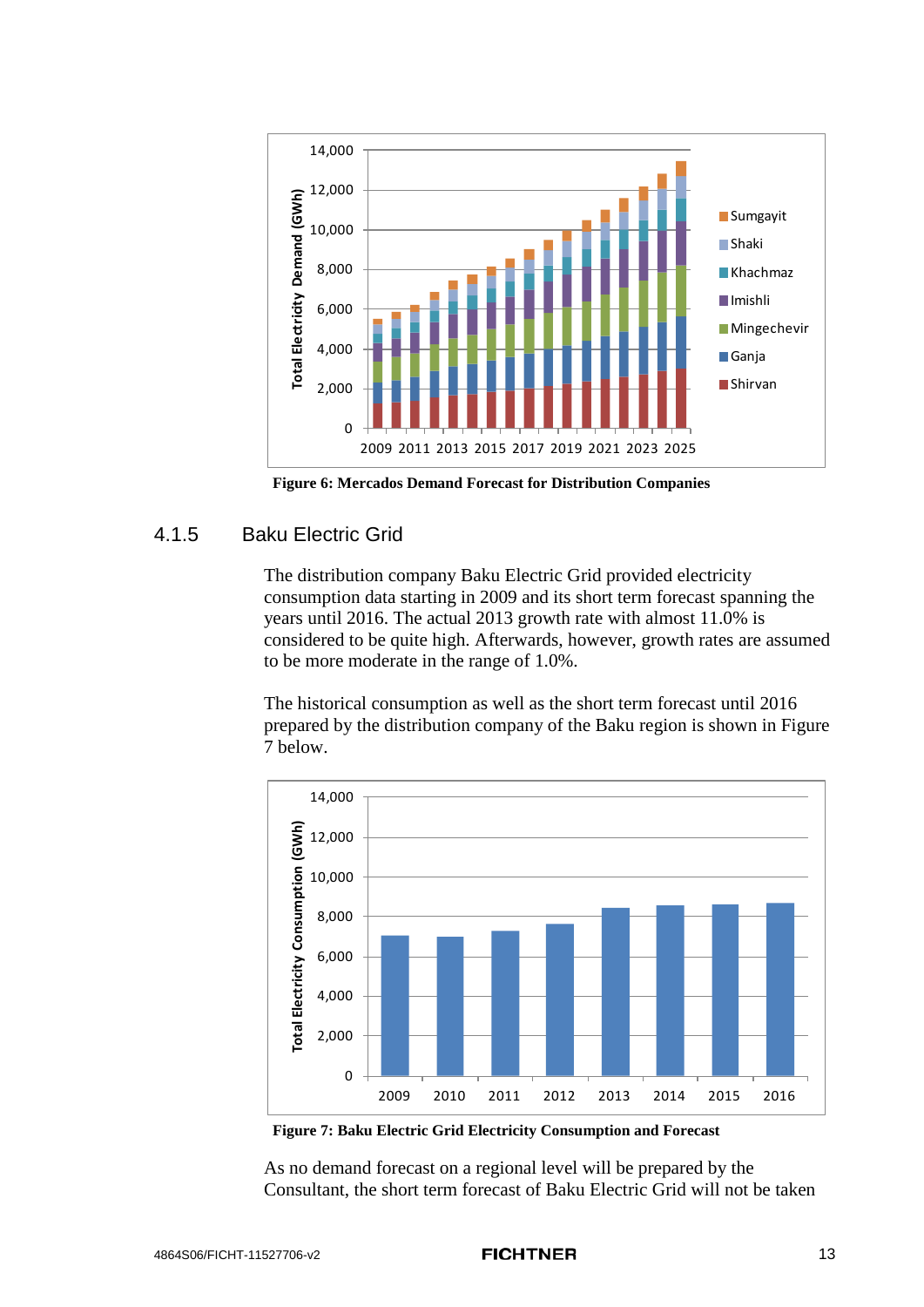into account. The consumption data has only been used for validation purposes when the consumption data of the different distribution companies plus distribution losses have been compared to the entire demand in the country as it is outlined in [Figure 2](#page-12-0) of Section [3.3.](#page-11-1)

### <span id="page-18-0"></span>**4.2 Update of the power demand forecast**

### 4.2.1 Data basis and assumptions

In general, the methodological assumptions presented at this stage, have been mainly a combination of assumptions founded in previous studies. The Consultant applied those on grounds of reasonability, applicability and presently relevant considerations. For the demand forecast at hand, the TEPSCO study (2013) and the demand forecast prepared by Azerenerji (2013) exhibited a good starting point due to their recent update and relevance.

The consumption data as taken from these sources is spanning a period of 4 years from 2009 until 2012, while the year 2012 served as a base year for the demand forecast. The forecast interval is between 2013 and 2025.

According to the TEPSCO study and according to actual data provided by Azerenerji the current load factor (i.e. the ratio of average load to peak load) on the Azerbaijan grid is around 0.6. In the following analysis this load factor of 0.6 will be maintained.

General macroeconomic indicators such as GDP and GDP growth have been retrieved from the 2013 IMF World Economic Outlook. The World Economic Outlook was important in two regards, one, as a data source and two, as an indication to where the IMF believes the economy of Azerbaijan to be heading. The GDP growth rate has been fallen from over 9.0% in 2009 to almost zero in 2011 and is increasing since this time again, which suggests a strong recovery and reflects improving public-sector efficiency and transparency. GDP in general is expected to continue to grow up to almost 6.0% until 2014 and, afterwards, to fluctuate around 4.0%. The IMF's World Economic Outlook only projects GDP growth rates until 2018. It has been assumed that GDP growth will remain constant at 4.0% thereafter. The following [Table 3](#page-18-1) summarizes GDP growth rates in the forecast period.

#### <span id="page-18-1"></span>**Table 3: GDP Growth Projections**

| Year                                                       | 2013 |  |  | │ 2014 │ 2015 │ 2016 │ 2017 │ 2018 │ 2019-2025 |
|------------------------------------------------------------|------|--|--|------------------------------------------------|
| GDP growth   4.14%   5.84%   4.76%   3.45%   3.20%   4.00% |      |  |  | $4.00\%$                                       |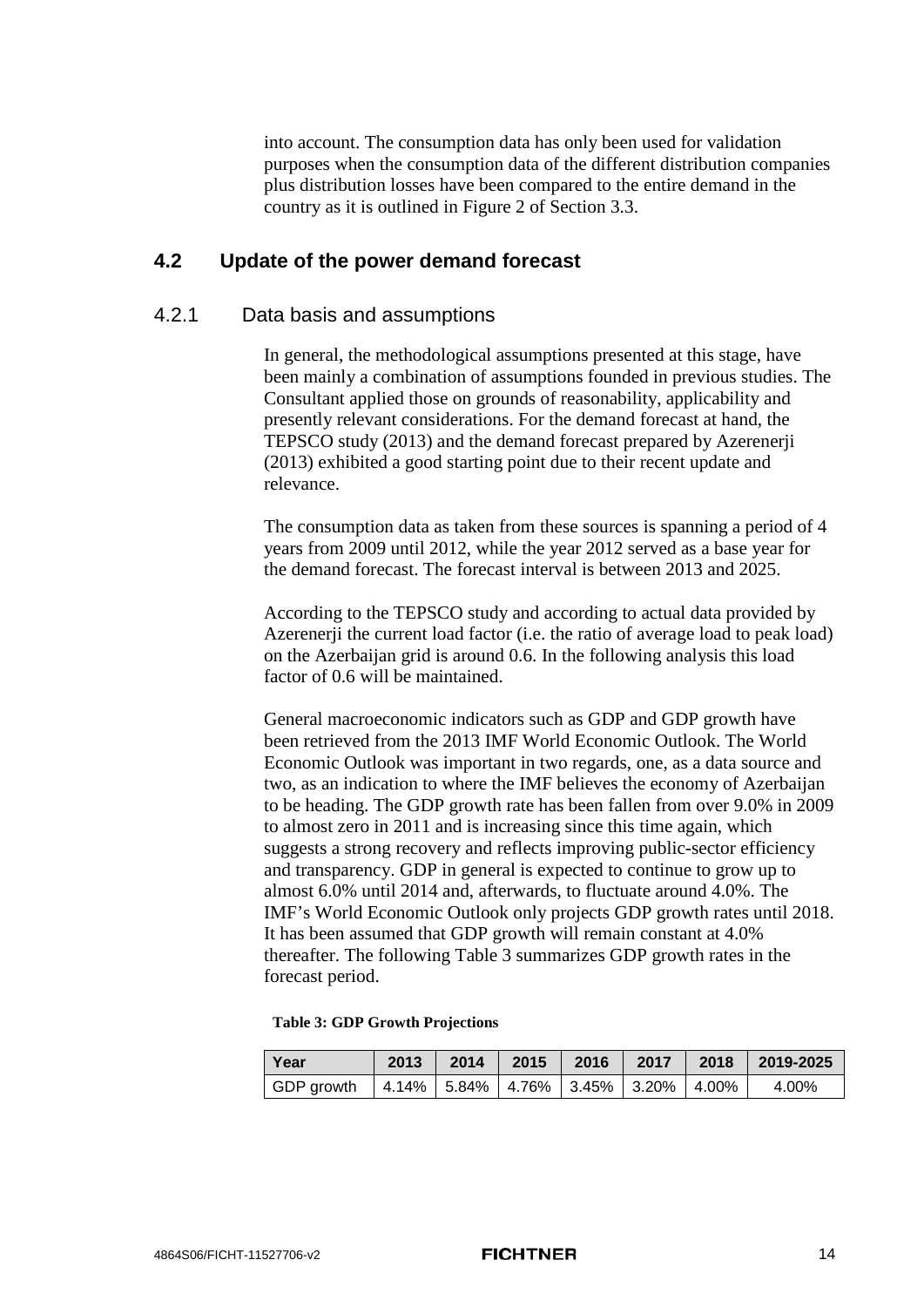### 4.2.2 Scenarios

It is necessary to assume certain scenarios when trying to forecast Azerbaijan's electricity demand. Therefore, the demand forecast has been subjected to a high and slow growth case.

The slow growth scenario is describing a future development which is characterized by an unfavorable social and economic performance of the country, such as changes in world market prices or reductions in FDI. As a result, GDP growth would be lower and less income would be available. This in turn would lead to a reduction of investments in energy infrastructure which would lead to less average electricity consumption due to a reduction of disposable income. In particular the slow growth scenario will be calculated with an elasticity factor of 0.8 which has been taken from the TEPSCO study.

The high growth scenario is describing a future development which is characterized by a favorable social and economic performance. Its underlying assumptions are a stable political situation and sound economic policy as well as performance. Resultantly, GDP growth would be higher and so would the available disposable income. Investments into the energy infrastructure would also be increased in that case. Furthermore, average electricity consumption would be higher throughout all sectors. In this scenario an elasticity factor of 1.5 will be used. That represents the figure which has been used in the TEPSCO study to verify the central case set up by Azerenerji.

### 4.2.3 Results

In the following graphs, the results of the demand forecast with respect to all scenarios established above are presented. [Figure 8](#page-19-0) depicts the results of the base case demand forecast for Azerbaijan as well as the high and low scenario forecasts.



<span id="page-19-0"></span>**Figure 8: Total Electricity Demand in Azerbaijan**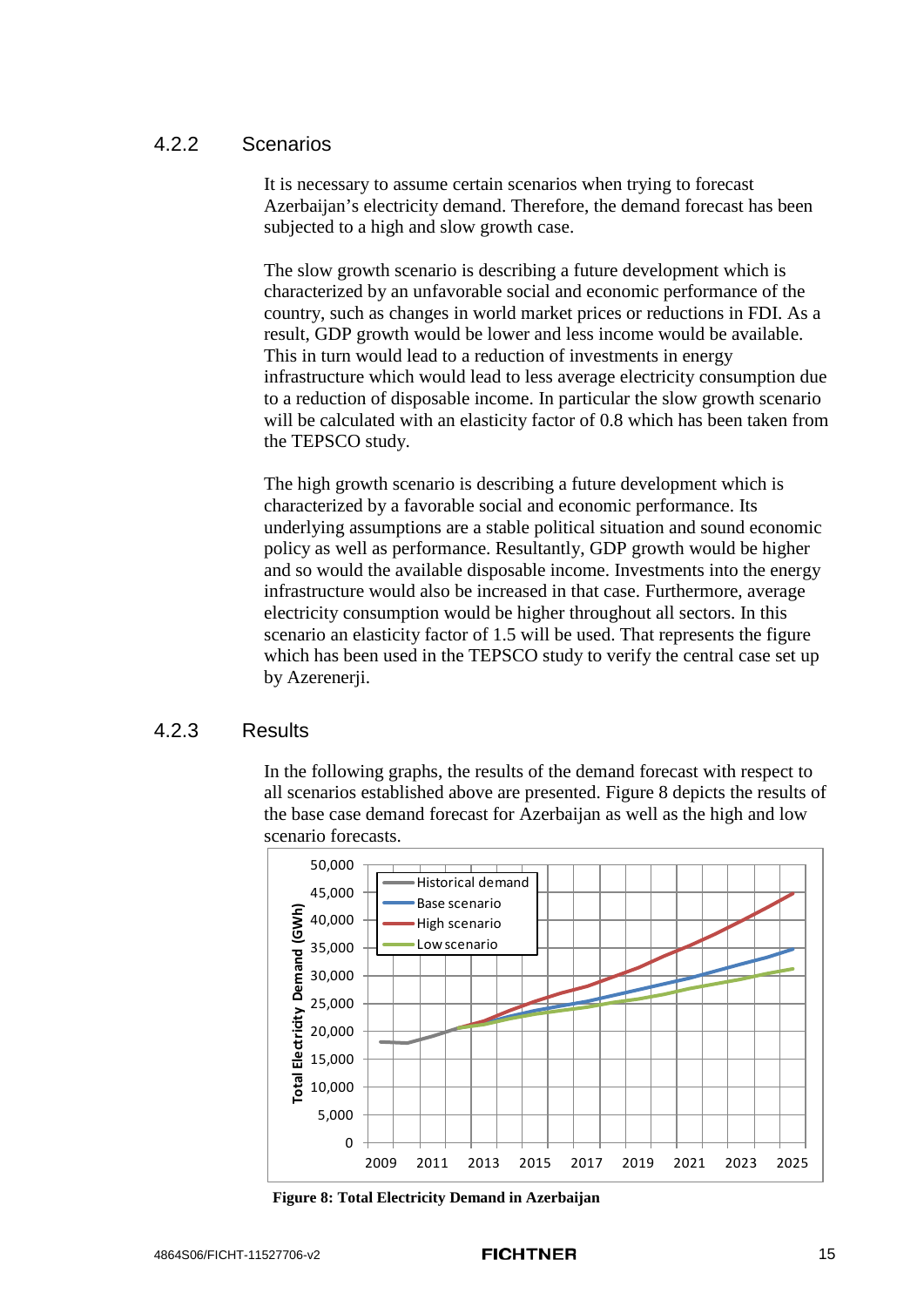The figure above shows a smooth growth rate in electricity demand with slightly higher growth rates between 2013 and 2015. After 2018 the growth rate is held constant at 4.0%. Until 2025, total demand is increasing to 34,792 GWh within the base scenario. In the case of the low scenario total demand is expected to reach 31,389 GWh. The demand under the slow growth scenario is thus 10% lower than in the base case. Within the high growth scenario, it is expected that demand will reach a level of 44,839 GWh in 2025. In comparison to the base case, the high growth scenario implies a 29 % higher demand at the end of the forecast period.

The following [Figure 9](#page-20-0) below shows the load forecast including low and high growth scenario for Azerbaijan.



<span id="page-20-0"></span>**Figure 9: Development of the Peak Demand in Azerbaijan**

The peak load in Azerbaijan increases to 6,619 MW in 2025 under the base scenario. Again the load forecast follows the same path as outlined by the demand forecast above, and the total load demand increases between 2013 and 2025 by a factor of 1.6. The slow and high growth scenarios sit 10% below and 29% above the base scenario, respectively.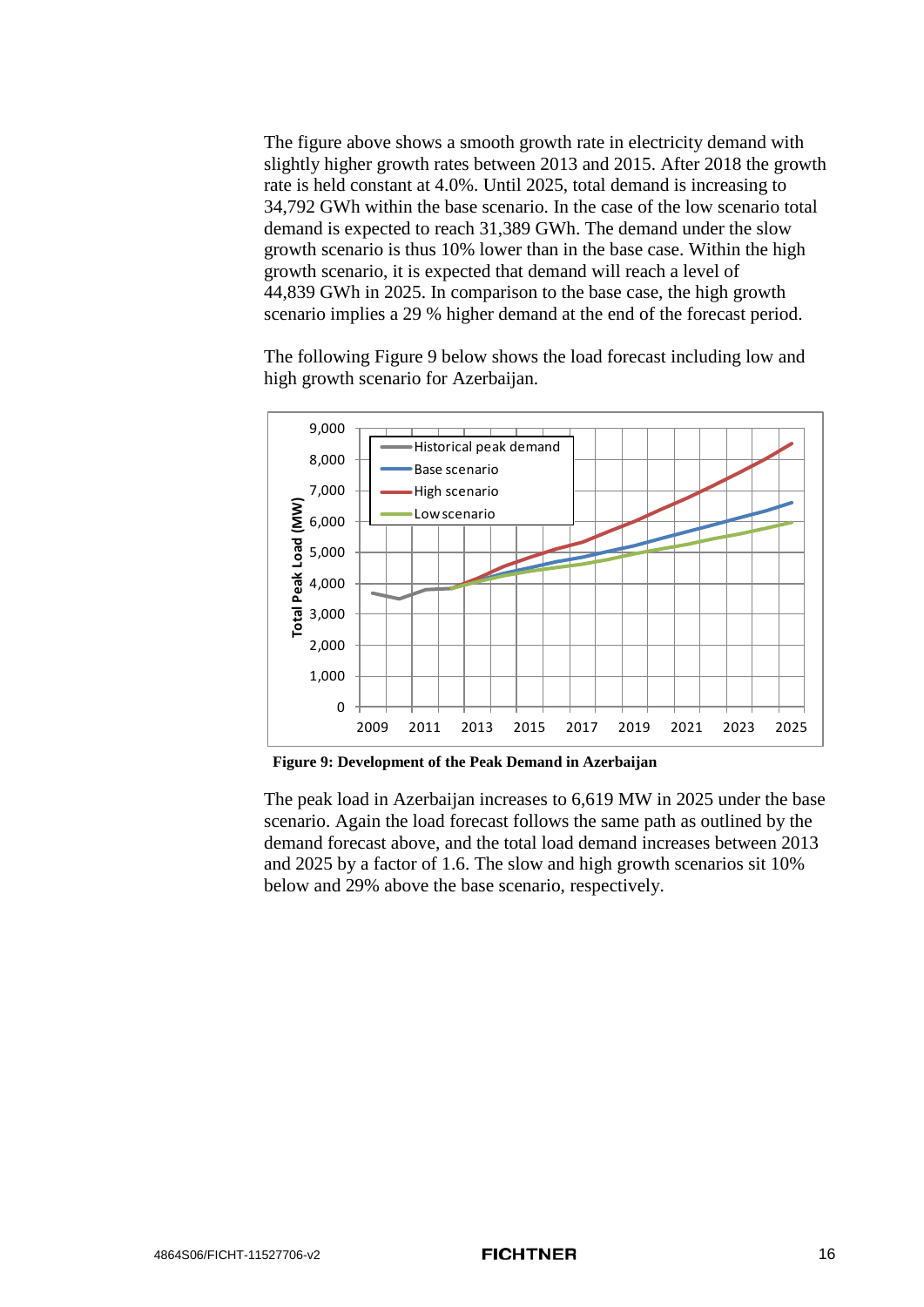### **5. Generation**

### <span id="page-21-0"></span>**5.1 Energy mix**

For power generation the country of Azerbaijan relies to a high extent on its domestic oil & gas resources. Today approximately 90% of the electricity is generated in thermal power plants. The remaining part comes from hydroelectric power plants, which account for 10% of generation but 14% of installed generation capacity. Even though there are no vast hydropower resources in the country, there is still potential for small run-of-river type hydro power plants.

A big part of the more recently installed thermal power plants are modular gas engines. Experts from Azerenerji stated that these modular power plants were mainly acquired during the years from 2006, when Azerenerji faced serious problems with meeting the demand for peak power. Today this technology is favored for its part load behavior and for its capacity to supply peak power mainly in winter.

The fuel is purchased from SOCAR, the state-owned State Oil Company of the Azerbaijan Republic. The wholesale prices are determined by the Tariff Council at a level that makes thermal power generation profitable.

In Azerbaijan there is also a substantial potential for renewable energies especially wind power around the Caspian coast. This has already been recognized by the Azerbaijani government, who founded the State Agency on Alternative and Renewable Energy Sources in 2009 after a presidential decree was issued. Nevertheless there has been little implementation of wind power or other investments in renewable energies until now.

It is a clear aim of Azerbaijan to maintain self-sufficient in power supply, backed by the large hydrocarbon reserves, to enhance electricity trade with the neighboring countries and to increase activities in renewable energies in the near future.

### **5.2 Status of current power generation assets**

[Table 4](#page-22-0) shows the current power generation assets that are all operated by Azerenerji. shows Azerenerji's current generation portfolio on the map. Further information is provided in **Annex [1](#page-5-0)**.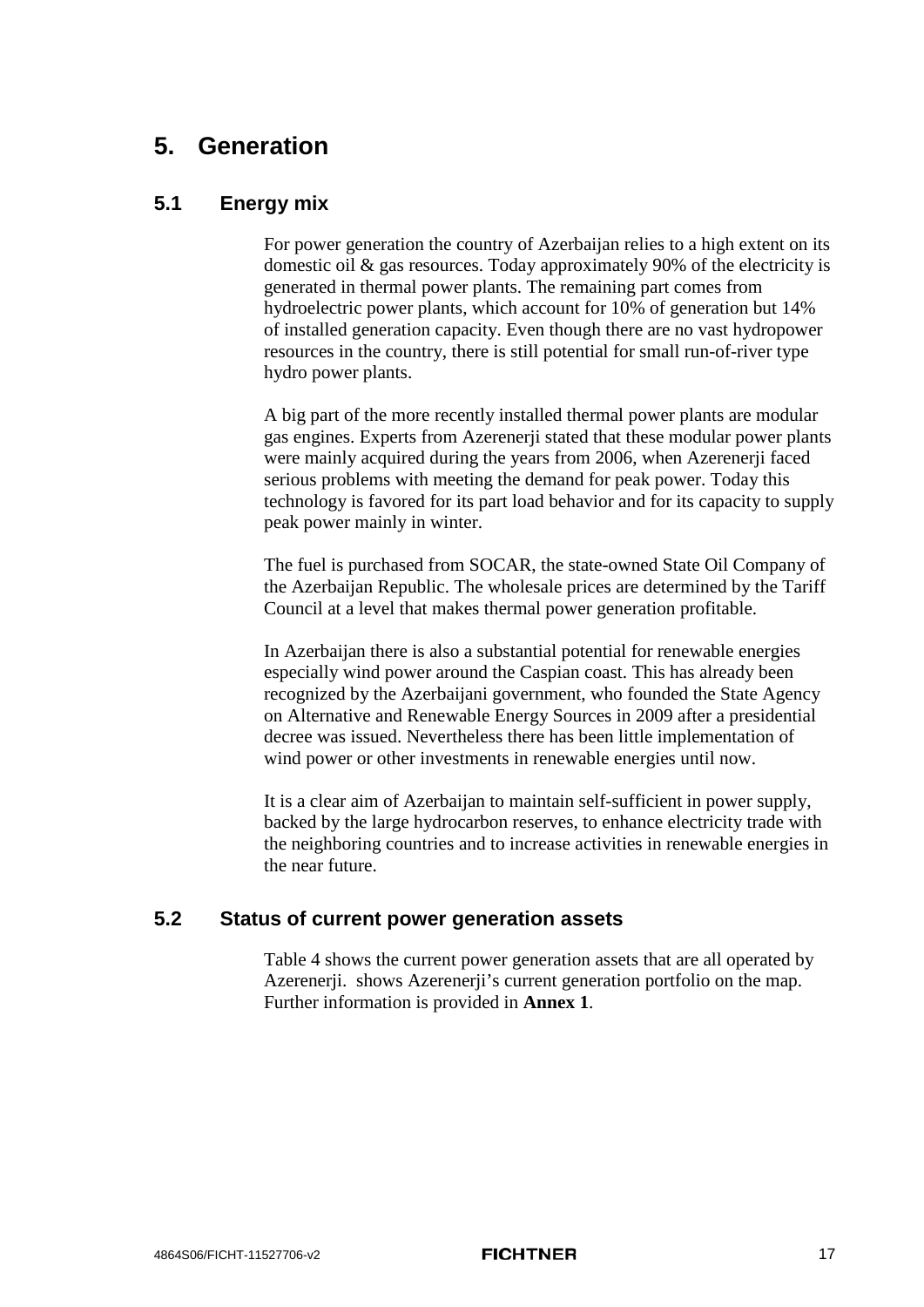| <b>Power Plant</b>                    | <b>Type</b>  | <b>Installed</b><br><b>Capacity as</b><br>of 2013 (MW) | <b>Annual</b><br><b>Generation in</b><br>2012 (GWh) | Year of<br>Com-<br>missioning |
|---------------------------------------|--------------|--------------------------------------------------------|-----------------------------------------------------|-------------------------------|
| Azerbaijan                            | Oil-fired ST | $2,400,0^{1}$                                          | 8,126.4                                             | 1981-1990                     |
| Shirvan                               | Oil-fired ST | 900.0                                                  | 2,880.5                                             | 1962                          |
| Janub                                 | <b>CCGT</b>  | 780.0                                                  |                                                     | 2013                          |
| Shimal                                | <b>CCGT</b>  | 400.0                                                  | 2,019.5                                             | 2002                          |
| Sumgayit                              | <b>CCGT</b>  | 525.3                                                  | 2,026.1                                             | 2008                          |
| <b>Baku IEM</b>                       | <b>CHP</b>   | 107.0                                                  | 547.2                                               | 2001                          |
| Baku                                  | Gas-Engine   | 104.4                                                  | 572.1                                               | 2001                          |
| Astara                                | Gas-Engine   | 87.0                                                   | 290.1                                               | 2006                          |
| Shaki                                 | Gas-Engine   | 87.0                                                   | 308.3                                               | 2006                          |
| Khachmaz                              | Gas-Engine   | 87.0                                                   | 385.1                                               | 2006                          |
| Shahdagh                              | Gas-Engine   | 104.4                                                  | 336.5                                               | 2009                          |
| Sangachal                             | Gas-Engine   | 299.2                                                  | 1,463.7                                             | 2008                          |
| <b>Thermal Power</b><br><b>Plants</b> |              | 5,881.3                                                | 18,955.5                                            |                               |
| Mingachevir HPP                       | <b>HPP</b>   | 401.6                                                  | 755.6                                               | 1953                          |
| Shamkir HPP                           | HPP          | 380.0                                                  | 632.3                                               | 1983                          |
| Yenikend HPP                          | <b>HPP</b>   | 150.0                                                  | 277.7                                               | 2000                          |
| Varvara HPP                           | HPP          | 16.5                                                   |                                                     | 1956                          |
| <b>Fizuli HPP</b>                     | <b>HPP</b>   | 25.0                                                   |                                                     | 2012                          |
| <b>Hydro Power Plants</b>             |              | 974.1                                                  | 1,665.5                                             |                               |
| <b>Total</b>                          |              | 6,855.4                                                | 20,620.9                                            |                               |

<span id="page-22-0"></span>

|  |  |  | Table 4: Power Plants in Azerbaijan > 10 MW |  |  |
|--|--|--|---------------------------------------------|--|--|
|--|--|--|---------------------------------------------|--|--|

Source: Azerenerji

 $1)$  Modernization for Azerbaijan TPP is not considered in the table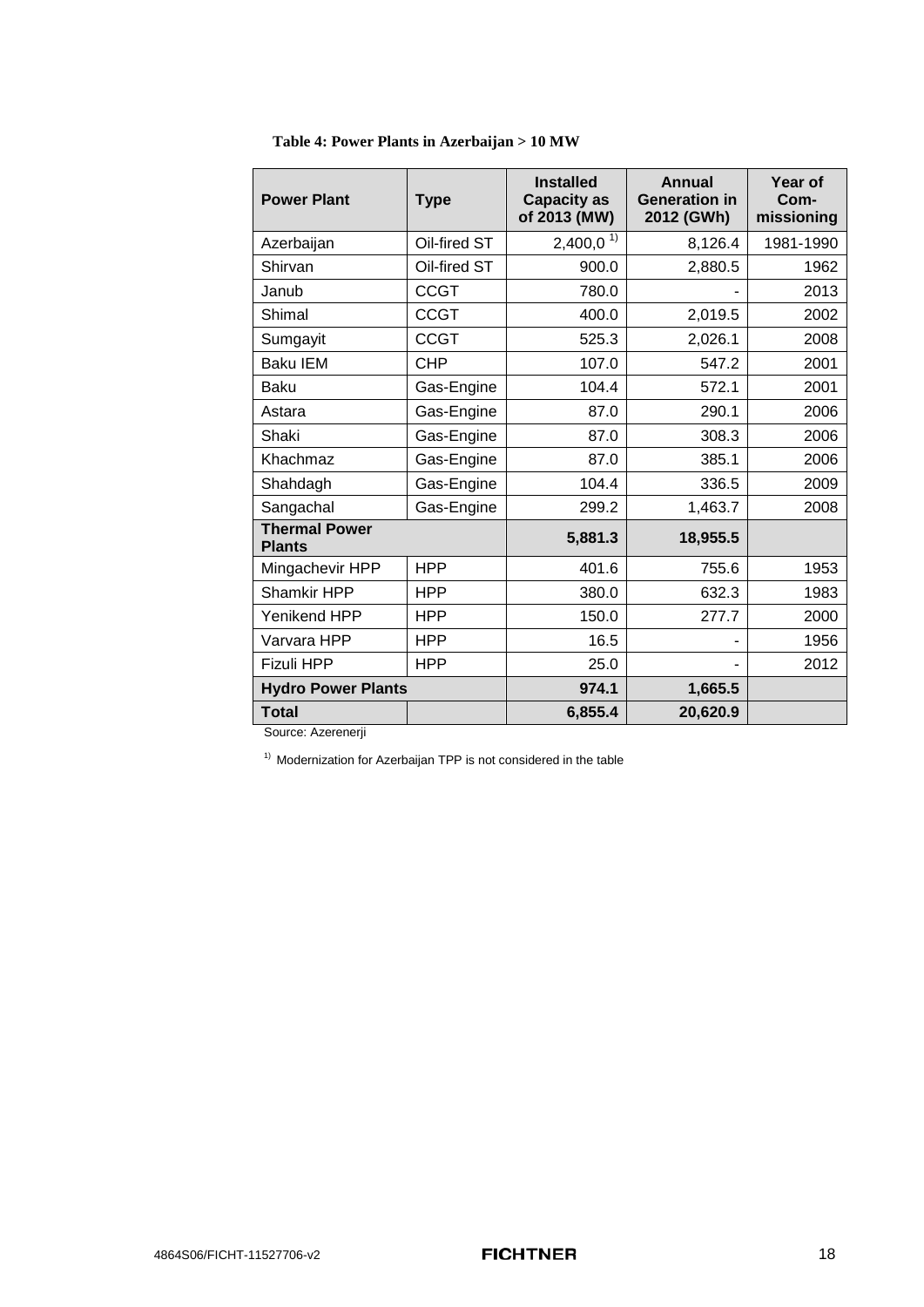

**Figure 10: Current Power Plant locations in Azerbaijan (>25 MW)**

The two oldest power plants Azerbaijan TPP and Shirvan TPP are also the biggest producers of electrical energy. Due to its age it is planned to shut down Shirvan TPP within the next months. The country's largest power plant Azerbaijan TPP was modernized recently. Amongst other activities, the capacity of the eight oil-fired units was increased from 300 MW to 330 MW each, which leads now to a total installed capacity of 2,640 MW for Azerbaijan TPP. Thus, the lifetime of this thermal power plant could be extended. The second unit of Janub CCGT is, according to information recently obtained by Azerenerji, completed as of 1<sup>st</sup> July 2013. This power plant shall replace Shirvan TPP and satisfy the load in the Absheron area. For this purpose also the second unit of Shimal CCGT, directly located in the Absheron peninsula, is under construction.

Azerenerji experts stated that a further 920 MW CCGT project is in predesign phase. The location for this power plant was first determined to be in Gobustan, but newer considerations plan to construct it in Yashma, both potential project sites are also close to the load center of Baku and Absheron.

Currently the power consumption in Azerbaijan can fully be met by the domestic generation assets in the Azerenerji generation portfolio. The expansion plans consider the retirement of the oldest assets and also the proximity to the load center in the east. By commissioning new units in the eastern part of the country, also less energy has to be transmitted from Azerbaijan TPP, which will relieve the load flows in the 500 kV main transmission line. As long as this power plant is still in operation, Azerenerji aims to export the generated power to the neighboring countries, especially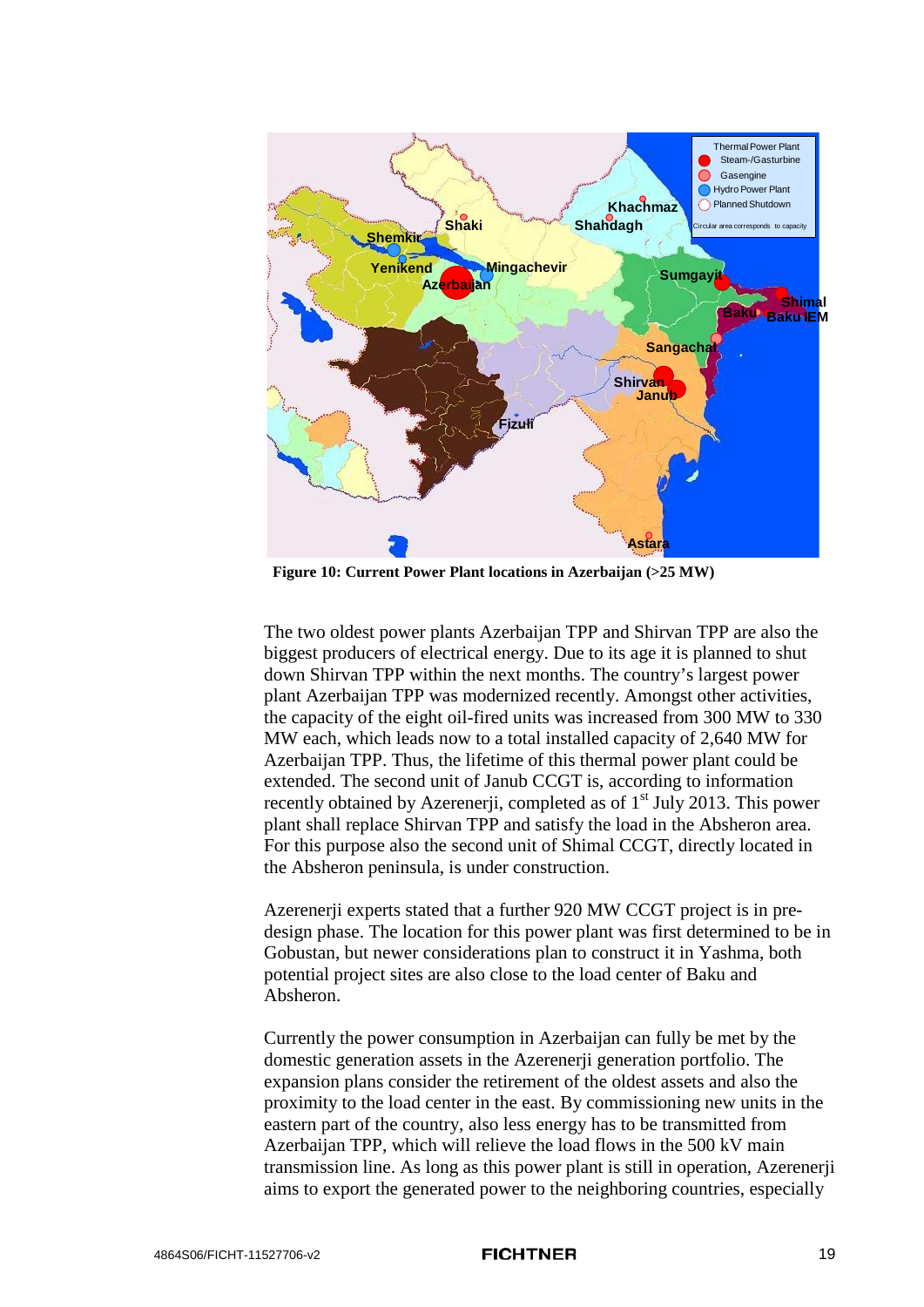to Turkey with its rapidly growing demand via Georgia, and thus gain extra profits for Azerenerji. It has to be noted, that this is profitable for the utility due to fuel procurement at regulated low prices from state-owned SOCAR. At current levels of international market prices for natural gas, the direct export of natural gas would be much more economic than the electricity export.

### <span id="page-24-0"></span>**5.3 Review of existing generation master plan**

The Generation Expansion Plan for 2013-2023 found in the Mercados study from 2010 was made using a computational model that selects a least cost option from a set of candidate power plants and network expansions considering transmission network configurations, hydrological flows and thermal generation.

The expansion plan comes to the conclusion that two 400 MW CCGT projects should be installed in 2014 additionally to the existing investment decisions. Also gas engines in the range of 1,000 MW shall be acquired in 2013. The remaining additions are mainly smaller hydro projects.

The TEPSCO study of 2013 provides a detailed long-term development plan for the power system that was developed together with Azerenerji. Besides the thermal power plants that are newly commissioned or will be commissioned soon (Janub, Shimal 2) this plan includes the Gobustan TPP (with 1,400 MW), renovation of Azerbaijan TPP from 2021, a series of future modular gas-engine power plants and various renewable energy projects, that are not described in detail with a total capacity of 400 MW in 2025. It is also not clearly stated whether the renovation of Azerbaijan TPP is planned at the same location and with the same technology (oil-fired steam turbine). According to recent statements by Azerenerji responsibles the power plant might be reconstructed as a more efficient CCGT plant and with half of the current capacity.

TEPSCO study closes its analyses with the recommendation to build a further CCGT unit at Gobustan site in 2020 (in total 1,800 MW). [Table 5](#page-25-0) shows the expansion plan from TEPSCO and Azerenerji for the period 2012-2025. Also the retirement plan for Shirvan and the various units of Azerbaijan TPP found in the study are considered in [Table 5.](#page-25-0) [Figure 11](#page-26-0) shows the planned future generation portfolio on the Azerbaijan map.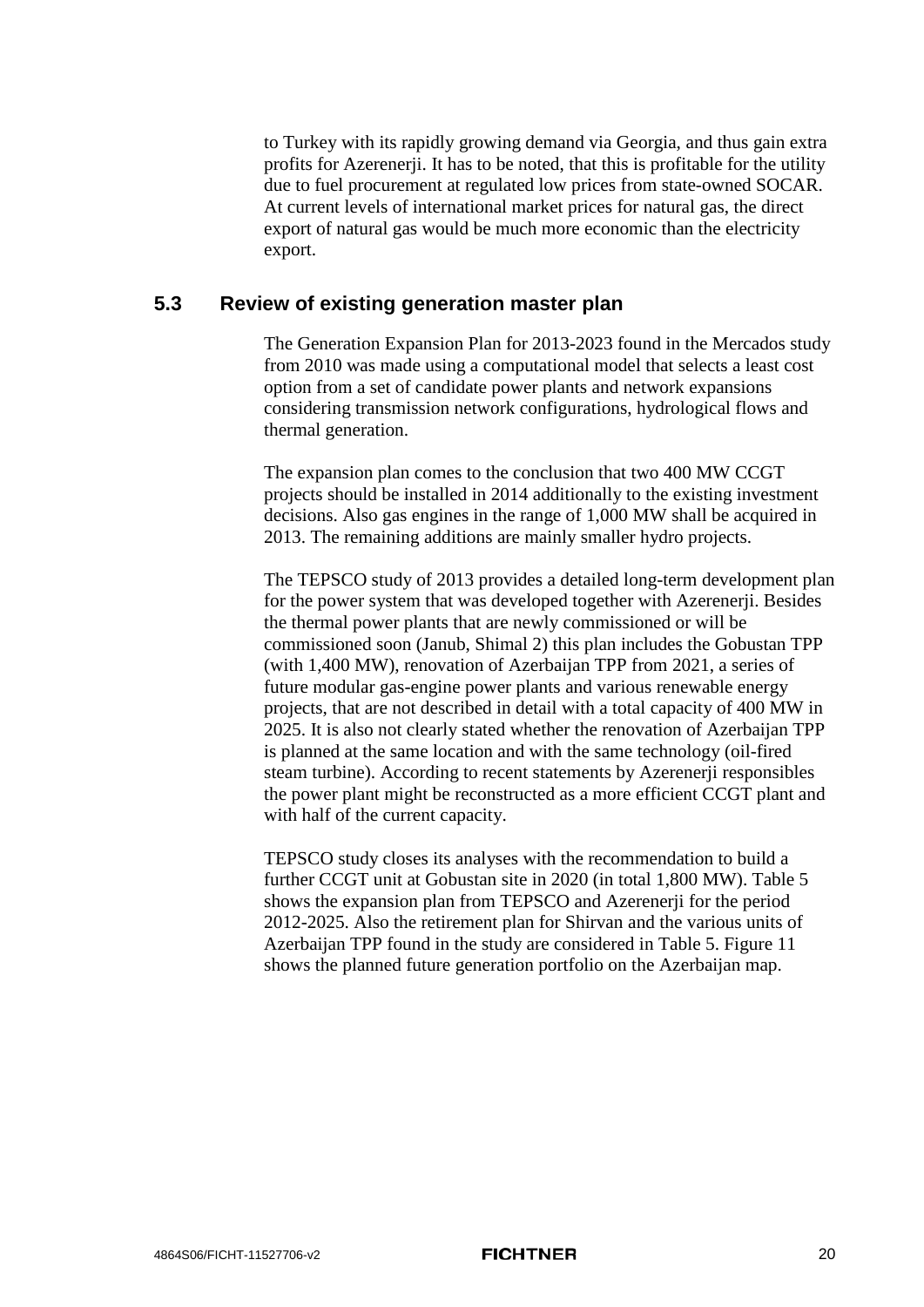| <b>Name</b>                             | <b>Type</b>  | <b>Capacity</b><br>(MW) | Year of<br><b>Retire-</b><br>ment | Year of<br>Com-<br>missioning |
|-----------------------------------------|--------------|-------------------------|-----------------------------------|-------------------------------|
| Janub 1                                 | <b>CCGT</b>  | 390                     |                                   | 2012                          |
| Janub <sub>2</sub>                      | <b>CCGT</b>  | 390                     |                                   | 2013                          |
| <b>Temiz Sheher</b>                     | Gas-Engine   | 40                      |                                   | 2013                          |
| Shimal 2                                | <b>CCGT</b>  | 400                     |                                   | 2014                          |
| Shirvan                                 | Oil-fired ST | $-900$                  | 2014                              |                               |
| <b>Boyuk Shor</b>                       | Gas-Engine   | 385                     |                                   | 2015                          |
| Gobustan                                | <b>CCGT</b>  | 1,400                   |                                   | 2018                          |
| Azerbaijan                              | Oil-fired ST | $-600$                  | 2018                              |                               |
| Agh Sheher                              | <b>CHP</b>   | 300                     |                                   | 2020                          |
| Azerbaijan                              | Oil-fired ST | $-600$                  | 2020                              |                               |
| Azerbaijan                              | Oil-fired ST | 600                     |                                   | 2021                          |
| Aghjabedi                               | Gas-Engine   | 300                     |                                   | 2022                          |
| Azerbaijan                              | Oil-fired ST | $-300$                  | 2022                              |                               |
| Astara                                  | Gas-Engine   | 200                     |                                   | 2030                          |
| Khachmaz                                | Gas-Engine   | 200                     |                                   | 2024                          |
| Azerbaijan                              | Oil-fired ST | 600                     |                                   | 2024                          |
| Azerbaijan                              | Oil-fired ST | $-900$                  | 2024                              |                               |
| Sumgayit                                | <b>CCGT</b>  | 600                     |                                   | 2025                          |
| <b>TPP Additions</b>                    |              | 5,805                   |                                   |                               |
| <b>TPP Retirement</b>                   |              | $-3,300$                |                                   |                               |
| <b>Existing TPP Capacity in 2012</b>    |              | 5,116                   |                                   |                               |
| <b>Total TPP Capacity 2025</b>          |              | 7,621                   |                                   |                               |
| Fizuli                                  | <b>HPP</b>   | 25                      |                                   | 2012                          |
| Small HPP                               | <b>HPP</b>   | 50                      |                                   | 2014                          |
| Small HPP                               | <b>HPP</b>   | 50                      |                                   | 2016                          |
| Small HPP                               | <b>HPP</b>   | 100                     |                                   | 2019                          |
| Small HPP                               | HPP          | 100                     |                                   | 2023                          |
| Samur                                   | <b>HPP</b>   | 100                     |                                   | 2023                          |
| Tovuz                                   | <b>HPP</b>   | 200                     |                                   | 2025                          |
| <b>HPP Additions</b>                    |              | 625                     |                                   |                               |
| <b>Existing HPP Capacity in 2012</b>    |              | 932                     |                                   |                               |
| <b>Total HPP Capacity 2025</b>          |              | 1,557                   |                                   |                               |
| Renewable PP (wind, solar)              | <b>RE</b>    | 50                      |                                   | 2014                          |
| Renewable PP (wind, solar)              | <b>RE</b>    | 50                      |                                   | 2015                          |
| Renewable PP (wind, solar)              | <b>RE</b>    | 50                      |                                   | 2016                          |
| Renewable PP (wind, solar)              | <b>RE</b>    | 50                      |                                   | 2018                          |
| Renewable PP (wind, solar)              | <b>RE</b>    | 100                     |                                   | 2021                          |
| Renewable PP (wind, solar)              | <b>RE</b>    | 100                     |                                   | 2025                          |
| <b>Total RE Capacity 2025</b>           |              | 400                     |                                   |                               |
| <b>Total Installed Capacity by 2025</b> |              | 9,578                   |                                   |                               |

<span id="page-25-0"></span>**Table 5: Azerenerji Expansion Plan 2012-2025 for Power Plants > 20 MW**

Source: TEPSCO, Azerenerji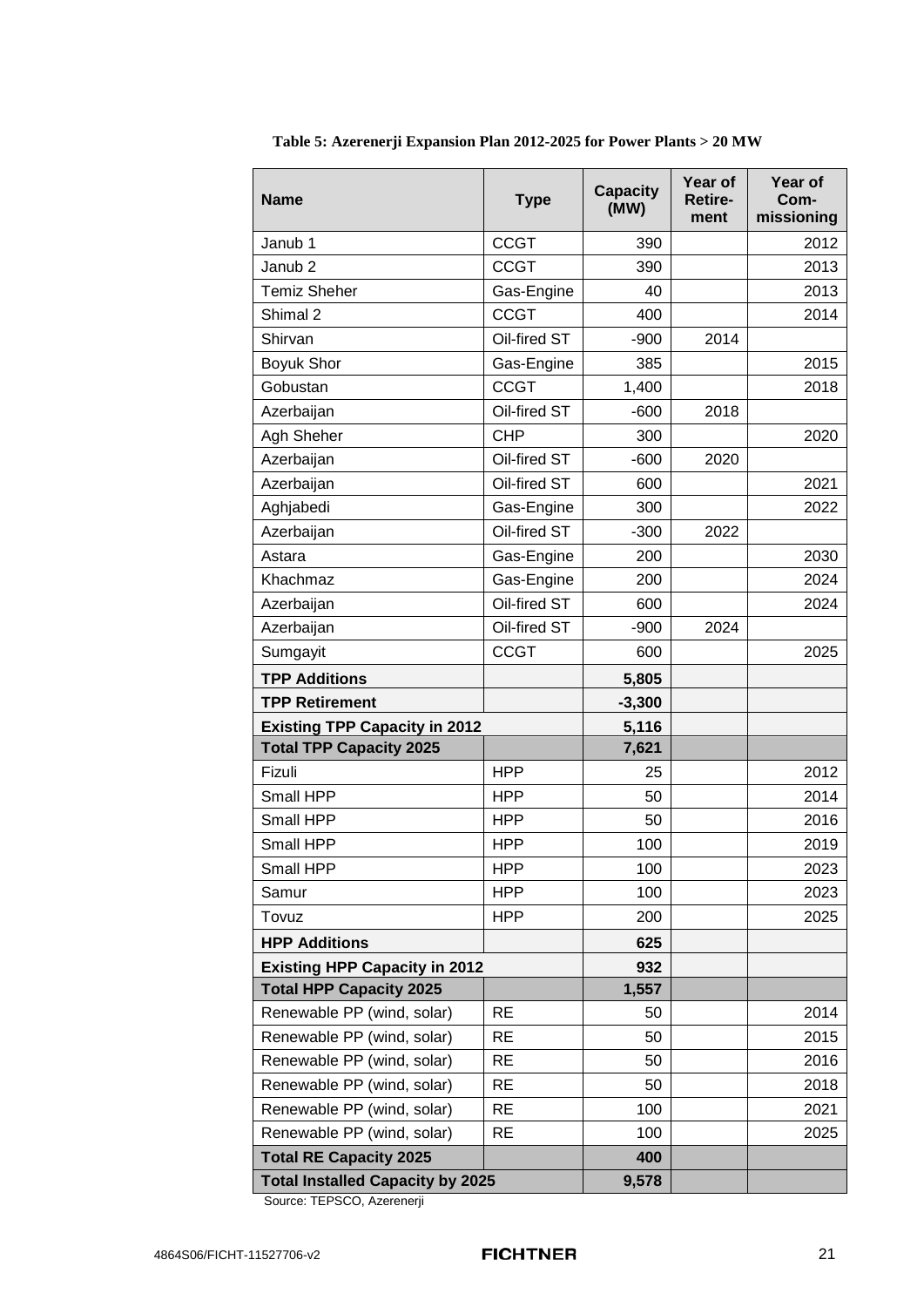

**Figure 11: Azerenerji Expansion Plans for power generation 2013-2025**

### <span id="page-26-2"></span>**5.4 System expansion plan**

<span id="page-26-0"></span>For the purpose of a closer assessment of the Generation System Expansion plan, the Consultant adopts the expansion plan from TEPSCO and Azerenerji and updates it with the newest information available. The following aspects are considered:

- Refurbishment of Azerbaijan TPP (2,640 MW instead of 2,400 MW)
- Yashma 920 MW CCGT instead of Gobustan 1,400 MW CCGT.

The Gobustan CCGT which is included in Azerenerji's long-term power development plan as given in the TEPSCO study<sup>[1](#page-26-1)</sup> is not an object of discussion at the moment according to Azerenerji experts; it is thereof replaced by the Yashma CCGT project. This has the impact on the total installed capacity to be 9,098 MW instead if 9,578 MW as in [Table 5.](#page-25-0)

Not all of the installed capacity is available at all times. The assets have non-operating hours throughout the year (e.g. because of maintenance works) and also older units usually are not able to operate at the full capacity they had when newly commissioned due to deterioration. It is therefore the available capacity, not the installed capacity, that should be compared with the projected peak demand in the base scenario from Section [4.2.](#page-18-0) The estimated average rates for the available capacity are:

• 90% of the installed total capacity for new power plants (newly commissioned or up to 10 years old),

<span id="page-26-1"></span><sup>&</sup>lt;sup>1</sup> Study for Electric Power Sector in Azerbaijan, Table 4.2.1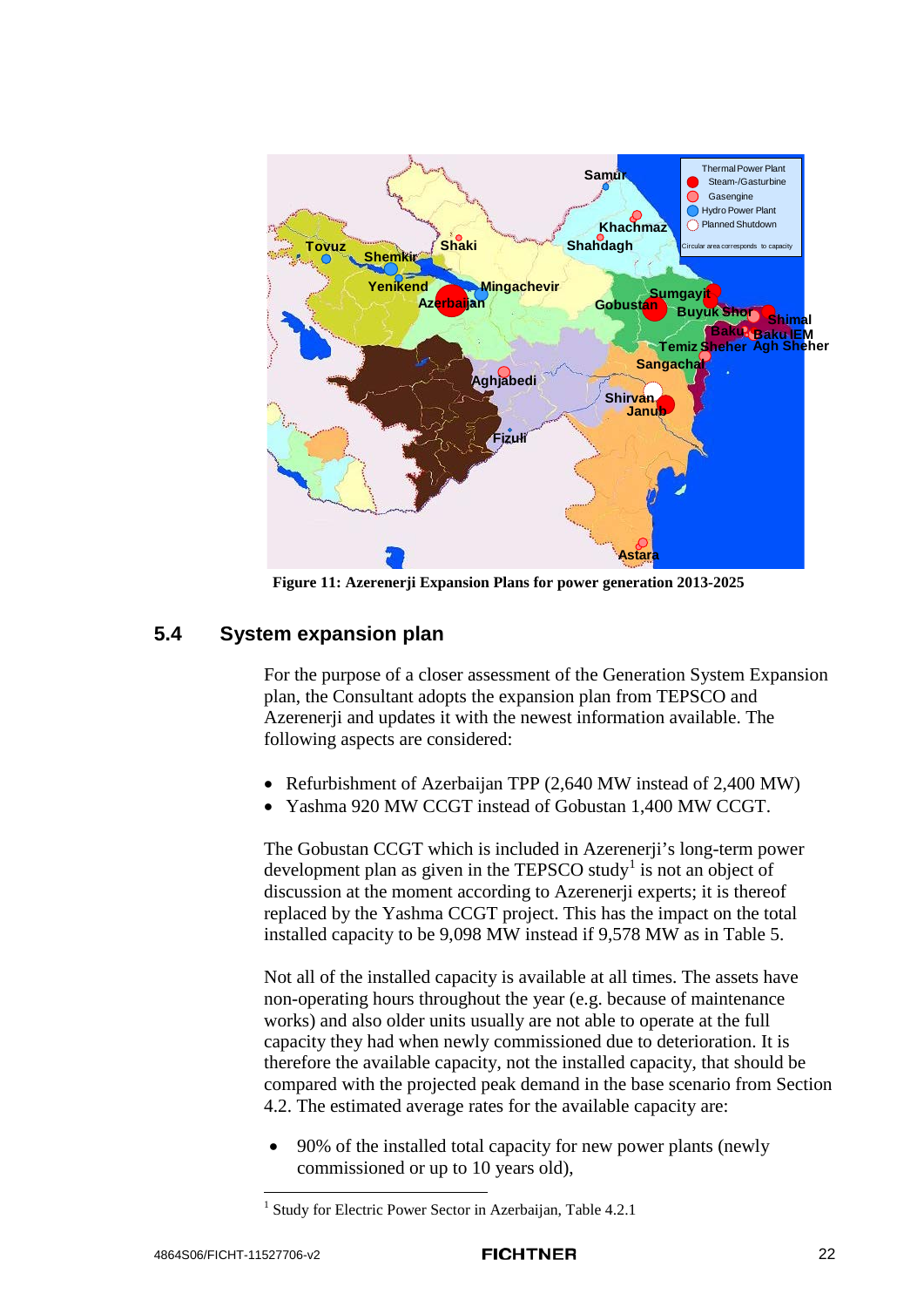- 85% for power plants that are up to 20 years old,
- 80% for power plants older than 20 years,
- 80% for hydroelectric power plants,
- 30% for other renewable energies (wind, solar).



<span id="page-27-0"></span>**Figure 12: Supply-Demand Balance for Azerenerji 2012-2025**

[Figure 12](#page-27-0) shows that the planned additions provide sufficient capacity to meet the projected peak demand and still leave a reserve for emergencies. However, the reserve margin - defined as the ratio of reserve to peak demand - decreases from 30% in 2013 to 21% in 2018 and falls below 20% by 2020. The reserve margin rates from 2012-2025 are shown for every second year in [Table 6.](#page-27-1)

<span id="page-27-1"></span>

| Year                                                                   | 2012 | 2014 2016 | 2018 2020 | 2022 | 2025 |
|------------------------------------------------------------------------|------|-----------|-----------|------|------|
| Reserve margin   30.6%   23.5%   22.6%   21.0%   12.2%   13.1%   14.8% |      |           |           |      |      |

According to the TEPSCO study, Azerenerji has a target reserve margin rate of 25% for the years of 2018-2023 and 20% for the years from 2024. For Azerbaijan these target rates are in a reasonable order according to the Consultants experience. Nevertheless, [Table 6](#page-27-1) shows that the calculated future rate falls below this value from 2014 and in 2020 it is only almost half of the target level. It has to be noted, that the base case scenario is regarded here. When the values of the high demand scenario are adopted for this analysis, the situation becomes even more critical with no reserve margin left from 2020 onwards.

Taking this into account, it can be said that, while the expansion plans of Azerenerji are generally in line with the growing demand, it is highly recommended to plan for building an additional power plant to be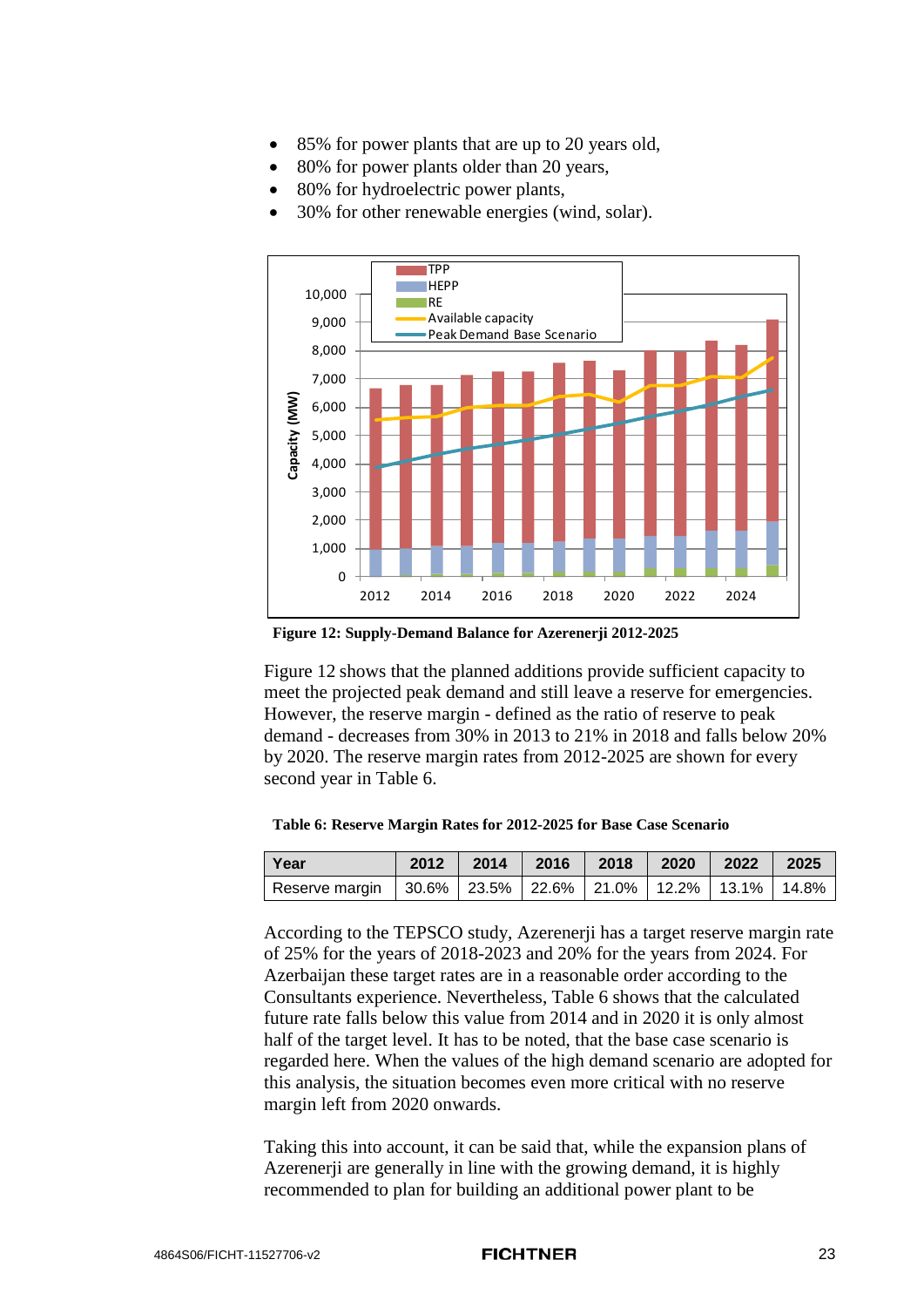commissioned in 2019/2020 in order to provide for an acceptable reserve margin. Such additional capacity was recommended in the TEPSCO study and considered in Azerenerji's expansion plan (1,400 MW Gobustan CCGT project) but according to the interviewed experts from Azerenerji's staff, the latest expansion plans focus on a project at a different location (920 MW Yashma CCGT). In the Consultant's view, an additional power plant should be considered to relieve the situation further, especially if electricity export is an objective in the future. This recommendation is consistent with TEPSCO's recommendation for installation of 1,800 MW at Gobustan).

### **5.5 Supply options**

Due to its large hydrocarbon reserves, the country of Azerbaijan will also in the future rely mainly on thermal power plants for the power supply. Besides oil-fired steam turbines, which are used in the oldest power plants and more modern combined cycle gas turbines, Azerenerji has a high number of modular gas engine power plants. They were mainly ordered during the mid 2000s years when peak demand could not be satisfied domestically. In these years the power exchange balance was negative. Nowadays more electricity is exported than imported and problems with peak power production are not faced anymore. But still gas engine power plants in the range of 1,085 MW are included in the expansion plans of Azerenerji and TEPSCO for the upcoming 10 years.

A gas engine has lower capital cost than a CCGT, but higher operation costs, because its thermal efficiency is lower and therefore the engine consumes more fuel per kWh generated than the CCGT. In the context of the Azerbaijan power sector, with subsidized gas prices, the gas engine may prove to be the least cost solution, due to the much lower capital costs of a gas engine in combination with low fuel costs resulting from the subsidized gas price. But the uncertain development of future fuel costs should be an incentive to consider the options with the highest efficiencies at an early stage.

To stress this point, the Consultant calculated the economic benefits of increased adoption of CCGT technology, both, based on local gas prices for the utility  $(42 \text{ AZN}/1000\text{m}^3)$  and also compared to a gas price on the international market (238,56 AZN/1000m<sup>3</sup>). As mentioned above in Section [5.3,](#page-24-0) it is not clear at this stage, if the renovation of Azerbaijan TPP units will be done using the same technology or switch to CCGT. To outline the economic difference, [Table 7](#page-29-0) shows the annual economic benefits due to fuel savings when developing CCGT with typical unit sizes instead of steam turbines or gas engines.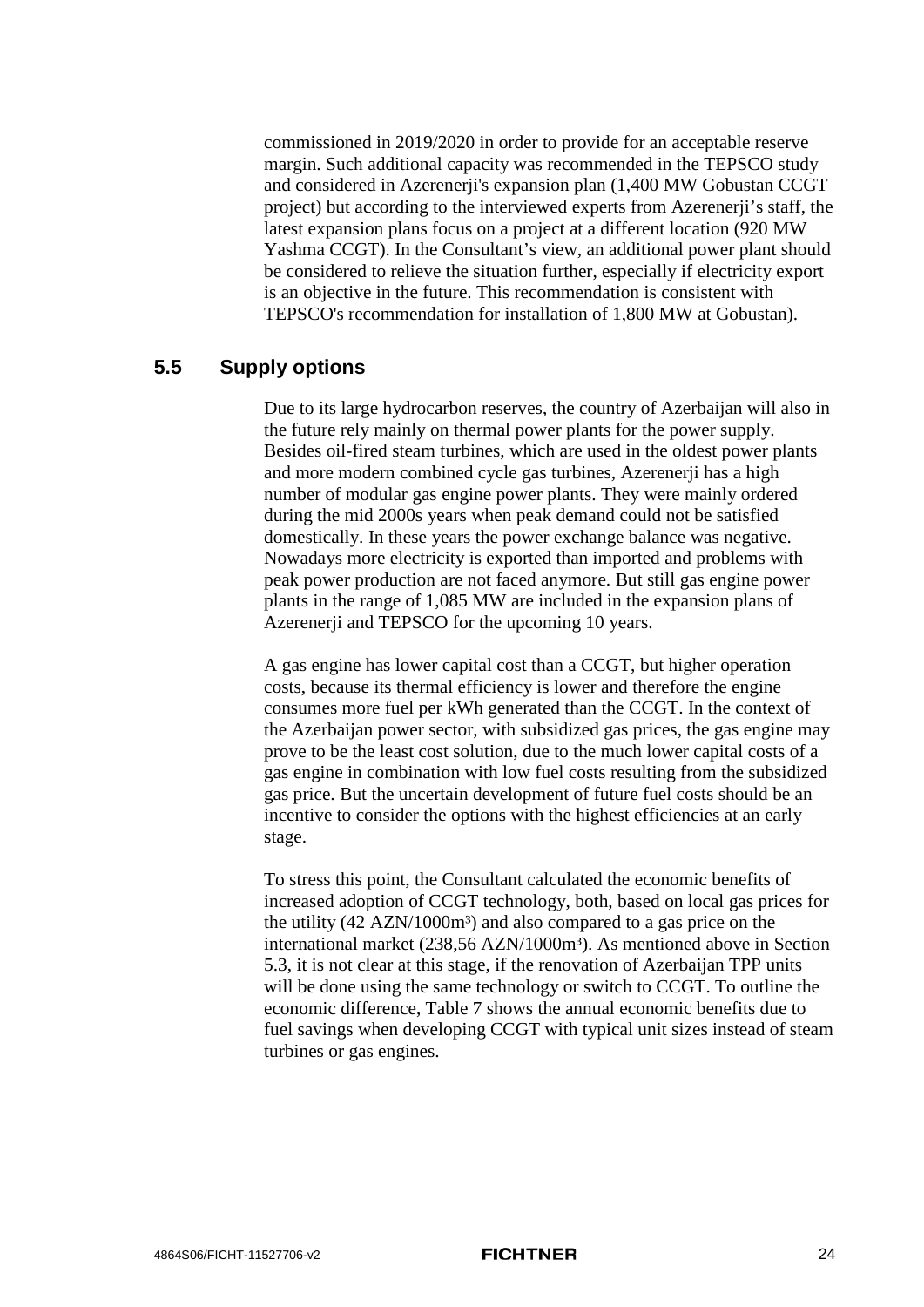| <b>Measure</b>                                          | <b>Effect</b>                                               | <b>Savings</b>                                                                                                                  |
|---------------------------------------------------------|-------------------------------------------------------------|---------------------------------------------------------------------------------------------------------------------------------|
| Replacement of<br>old ST by CCGT                        | Higher efficiency<br>(58% instead of 42%)<br>- Fuel Savings | Replacement of 600 MW:<br>AZN 7.5 Million p.a. (local gas<br>price)<br>AZN 42.7 Million p.a. (intl. gas<br>$\bullet$<br>price)  |
| Development of<br><b>CCGT</b> instead<br>of gas engines | Higher efficiency<br>(58% instead of 42%)<br>- Fuel Savings | Construction of 400 MW:<br>AZN 2.5 Million p.a. (local gas<br>price)<br>AZN 13.7 Million p.a. (intl. gas<br>$\bullet$<br>price) |

<span id="page-29-0"></span>

| Table 7: Estimated economic benefits by investments in CCGT per year |  |  |
|----------------------------------------------------------------------|--|--|
|----------------------------------------------------------------------|--|--|

In a gas engine substantial energy is lost with the hot flue gas. This lost heat energy not only represents an economic loss, but also causes more emissions per MWh of power produced as compared to more efficient systems such as combined cycle power plants. In this context the efficient use of natural gas in power plants has also a remarkable effect on the carbon footprint of the country Azerbaijan. New CCGTs can replace old units and less efficient gas engine power plants. The level of greenhouse gases in Azerbaijan thus can be reduced or at least kept at the same level but with higher output of electrical energy.

From an economic point of view the cost savings on purchasing natural gas should be regarded. In cases where fuel gas is very cheap the short term economic loss associated with gas engine may not be a concern to the operator, but in the longer term impacts on both the environment and on a country's limited natural resources are also important considerations.

Therefore the Consultant would recommend to focus on highly efficient CCGTs instead of gas engine projects in the future. A typical CCGT unit size is relatively small in contrast to the installed capacity in Azerbaijan, so the Consultant does not see any difficulties from a system reliability point of view.

Despite its high potential, renewable energies are still on a very low level in Azerbaijan. This statement is not valid for hydroelectrical power which has historically a relatively strong position in the generation portfolio in Azerbaijan. But in terms of wind and solar power despite the intentions and support from political side the advancement is rather slow. The Consultant calculated levelized unit costs for renewable energies with typical values for investment and operating costs and hours of operation in Azerbaijan. The assumptions can be found in detail in **Annex 2**. As shown in [Table 8](#page-30-0)**.**, CCGT when regarding the local procurement costs for the utility has by far the lowest costs per MWh. Even if the purchase price for fuel was at international market price level for the utility, CCGT would be a cheaper option than wind or PV power plants. The levelized unit costs for big HPPs are in a dimension, that is competitive with CCGT, but as stated above in Section [5.1,](#page-21-0) there is not an extensive hydrological capacity in the country and instead mainly small run-of-river HPPs will be developed in the future.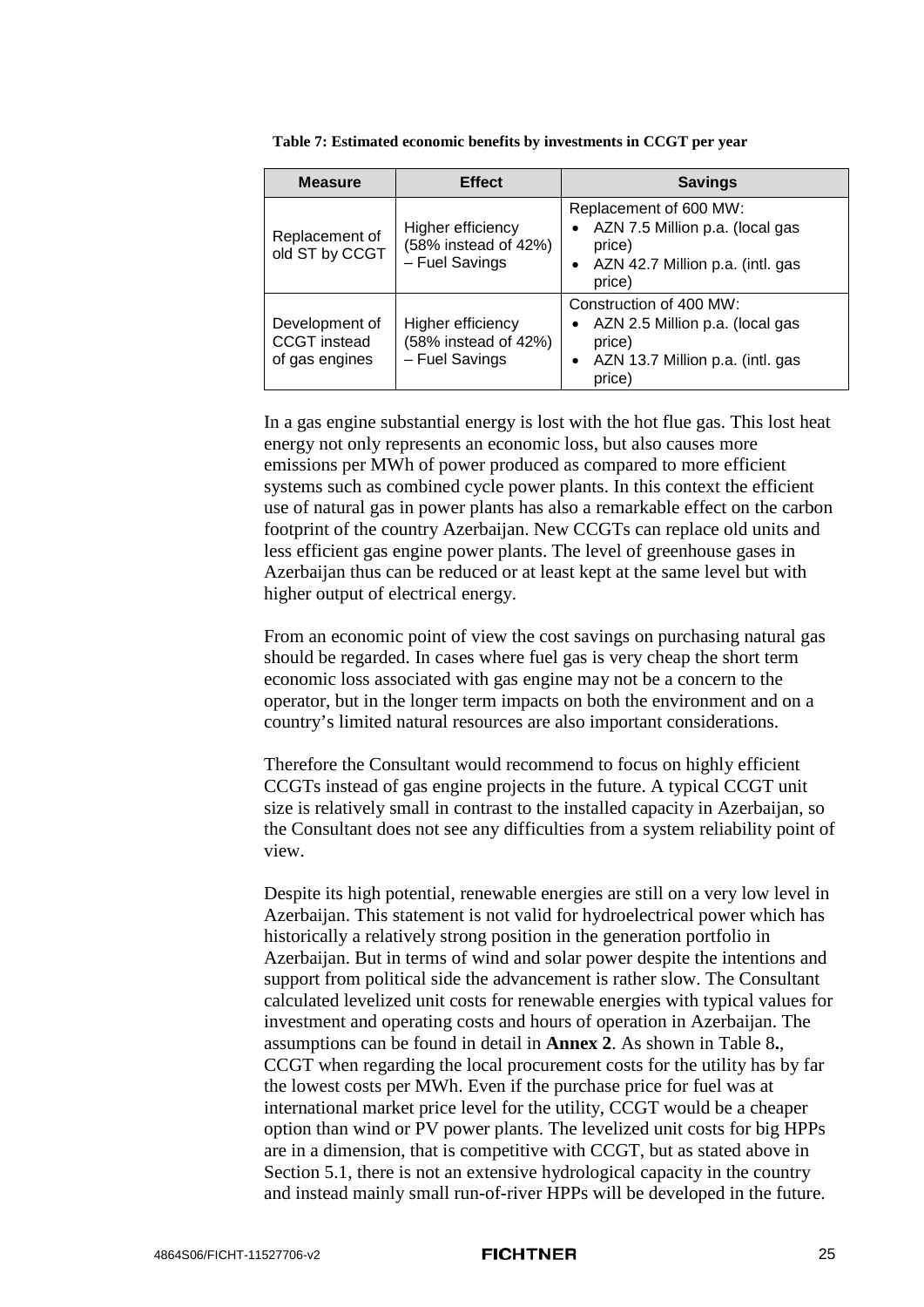| <b>Power Plant</b><br>Technology  | <b>SHPP</b> | <b>HPP</b> | PV     | Wind  | <b>CCGT</b><br>local | <b>CCGT</b><br>intern. |
|-----------------------------------|-------------|------------|--------|-------|----------------------|------------------------|
| Levelized unit costs<br>(AZN/MWh) | 83.13       | 41.56      | 176.23 | 77.34 | 24.25                | 54.75                  |

<span id="page-30-0"></span>**Table 8: Levelized unit costs for renewable energies and CCGT**

Despite the strong political will to support renewable energies, the extra costs linked to it have to be taken into consideration. A clear regulatory framework and the technical preconditions for integration of fluctuating renewable energies as well as the increase of the low feed-in tariffs to attract more private investors is recommended to be able to further enhance renewable energies in the future.

### **5.6 Investment requirements in the generation sector**

Azerenerji's investment plan for the generation sector from the TEPSCO study is indicated in [Table 9.](#page-31-0) Because of the expected growing demand in the upcoming years, the decommissioning of existing plants (Shirvan TPP, Azerbaijan TPP) and the aforementioned (Section [5.4\)](#page-26-2) necessary capacity increase to have an adequate reserve margin, the Consultant recommends the construction of a new power plant based on CCGT technology, to be commissioned in 2019/2020, like the discussed Yashma project. Furthermore the Agh Sheher 300 MW combined heat and power plant (CHP) is a reasonable investment within the framework of the White City project in Baku, providing also district heating and thus increasing the efficiency by using also thermal energy.

In consideration of the budget restrictions, the Consultant has estimated the minimum investment requirements for capacity additions in the generation system until 2025. The investment plans for the (not specifically defined) renewable energy plants from Azerenerji's expansion plan until 2025 (approximately 1000 MW in total) are not regarded at this stage as they are costly and do not provide firm capacity. Concerning the hydropower projects only the 100 MW Samur HPP is considered in this estimation, as large HPPs contribute carbon-free electricity with lower specific costs than smaller HPPs.

The Consultant assumes that the Azerbaijan TPP will be replaced by more efficient CCGT units instead of oil-fired steam turbines, be it on the same location or (partly) at a different place, e.g. in the developing Absheron region. Further capacity additions will be needed from 2025 and it is also recommended that because of aforementioned reasons, these projects shall be based on CCGT technology instead of gas-turbines, that are no longer considered in the expansion plan. For that reason another 180 Million AZN is estimated to be invested in construction and development of power plant projects until 2025 where the location still has to be defined.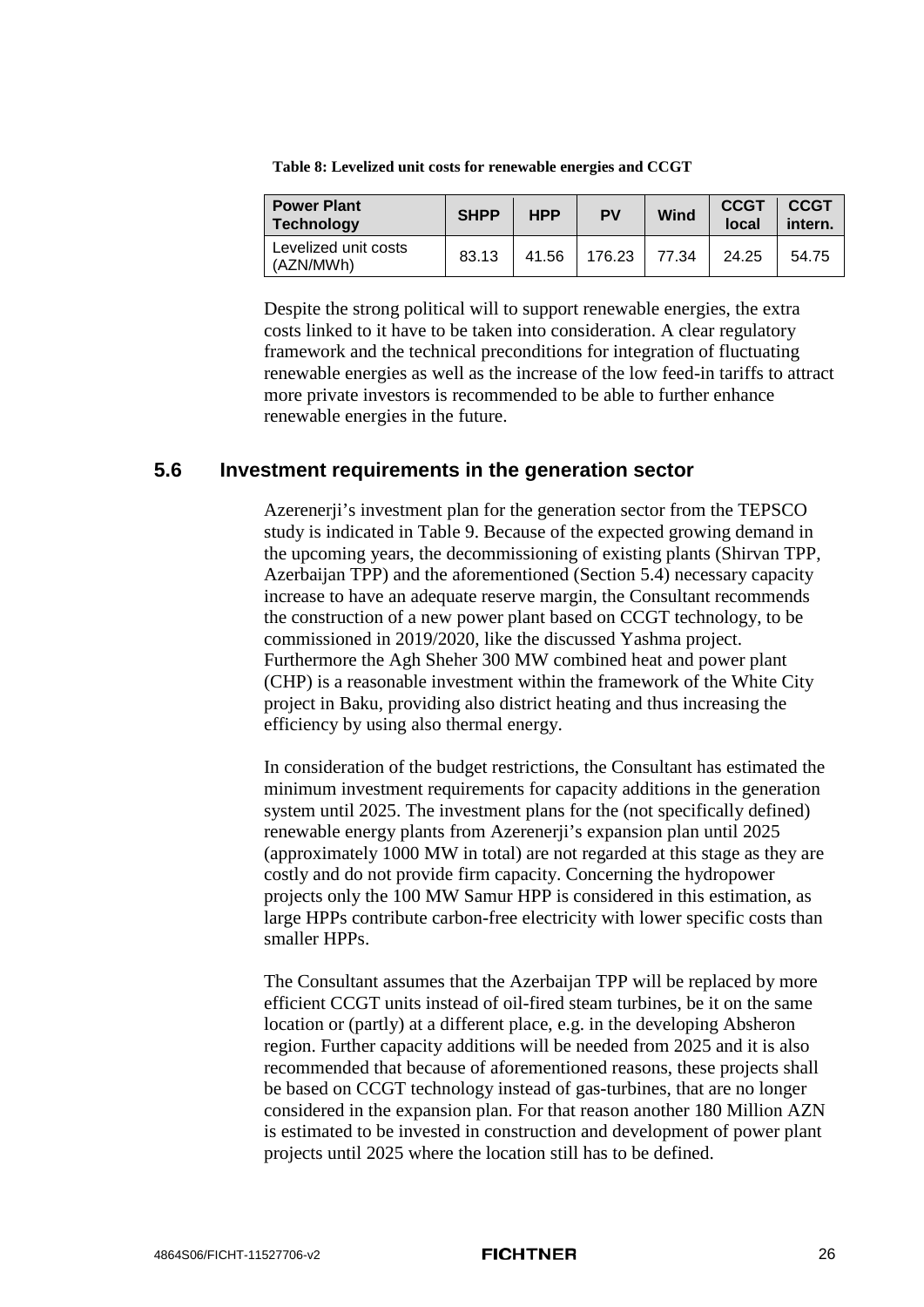As shown in [Table 9,](#page-31-0) capital expenditures could amount to about 1,250 million AZN until 2020 and over 2,750 million AZN until 2025. This estimate covers the cost for the minimum requirements in additional power plants up to 2025, with the exception of ongoing and committed plants for which financing is already secured. Given the considerable uncertainties associated with the long term expansion plan, the actual capex requirements could deviate considerably from this estimate.

The Consultant recommends to further develop small HPPs and introduce renewable energies even though it may not be cost-efficient. In order to relieve the burden on the state budget, this development can be achieved by attracting private investors.

| Year         | <b>Plant</b>     | <b>Type</b> | <b>Capacity</b><br>additions<br>(MW) | Capex<br>(million<br>AZN) | <b>Cumulated</b><br>capex<br>(million AZN) |
|--------------|------------------|-------------|--------------------------------------|---------------------------|--------------------------------------------|
| 2018         | Yashma           | <b>CCGT</b> | 920                                  | 900                       | 900                                        |
| 2020         | Agh Sheher       | <b>CHP</b>  | 300                                  | 350                       | 1,250                                      |
| 2021         | Azerbaijan       | <b>CCGT</b> | 600                                  | 585                       | 1,835                                      |
| 2023         | Samur            | <b>HPP</b>  | 100                                  | 150                       | 1,985                                      |
| 2024         | Azerbaijan       | <b>CCGT</b> | 600                                  | 585                       | 2,570                                      |
| 2025         | Other CCGT Plant | <b>CCGT</b> | 185                                  | 180                       | 2,750                                      |
| <b>Total</b> |                  |             | 2,705                                | 2,750                     |                                            |

#### <span id="page-31-0"></span>**Table 9: Tentative Cost Estimate of Capacity Additions**

Source: Program for social-economic development of the regions of the Republic of Azerbaijan (2014- 2018) for Yashma CCGT, Agh Sheher CHP and Samur HPP

Consultant's estimate based on \$ 1,500/kW for HPP, \$975/kW for CCGT - see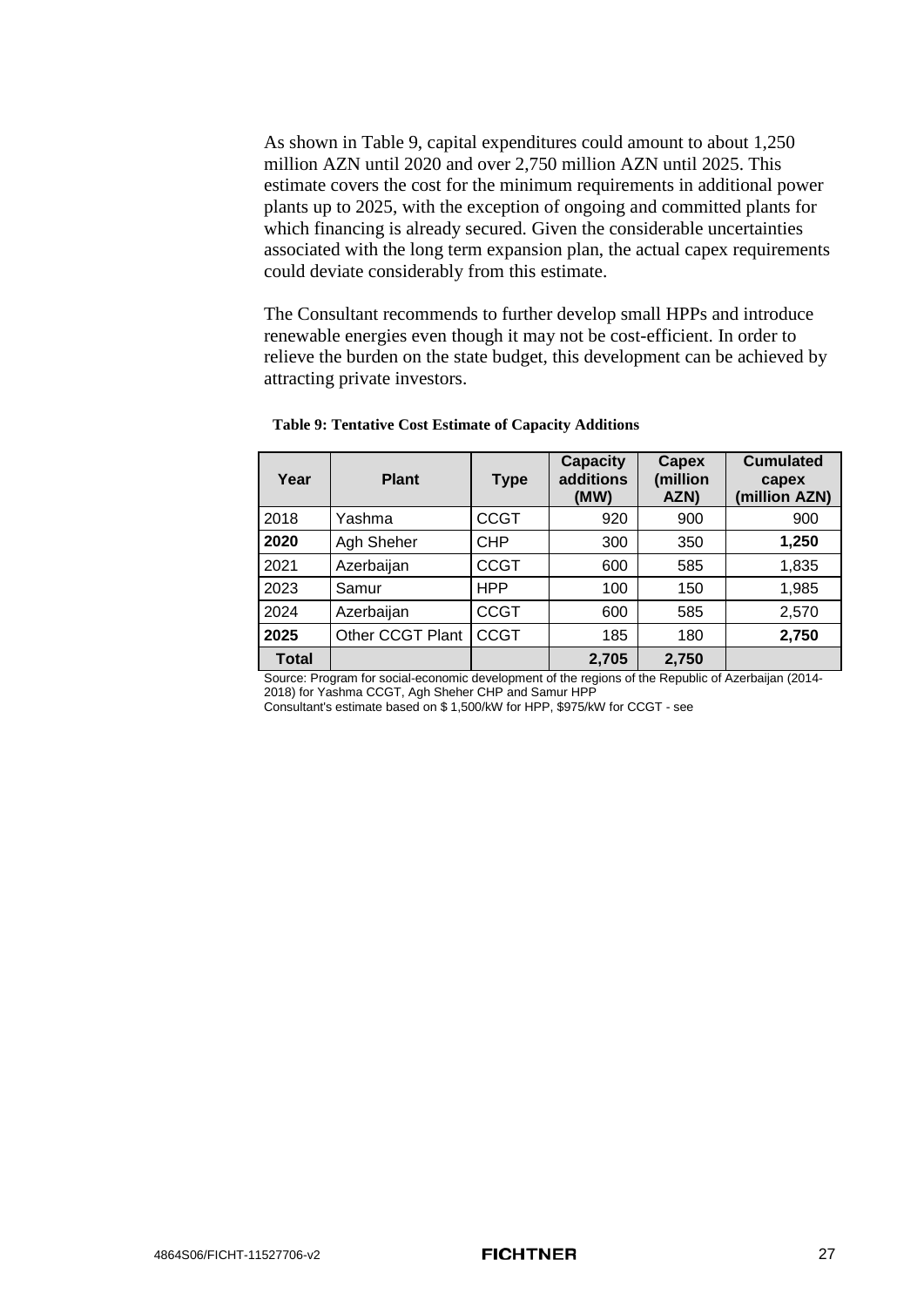### **6. Transmission**

### **6.1 Current transmission system**

The current transmission system of Azerbaijan consists of 5 voltage levels starting from 110 kV up to 500 kV. Overhead transmission lines (OHL) have a total line length of more than 8,000 km, as shown in [Table 10.](#page-32-0) There is a total of 18 major substations (S/S) from 220/100 kV to 500/330/220 kV, as detailed in [Table 11.](#page-32-1) Both OHL and S/S are owned by Azerenerji. Further information on the transmission system is provided in **Annex [1](#page-5-0)**.

| <b>Voltage</b><br>[kV] | <b>Overhead Trans-</b><br>mission Lines [no.] | Length<br>[km] |
|------------------------|-----------------------------------------------|----------------|
| 500                    |                                               | 477            |
| 330                    | 19                                            | 1,280          |
| 230                    |                                               | 31             |
| 220                    | 20                                            | 1,243          |
| 110                    | 273                                           | 5,157          |

#### <span id="page-32-0"></span>**Table 10: High Voltage Overhead Lines in Azerbaijan**

Source: Azerenerji

#### <span id="page-32-1"></span>**Table 11: Major Substations in Azerbaijan**

| Voltage<br>[kV] | No. of<br>S/S | Name and Installed Capacity [MVA] of S/S                                                                                                |
|-----------------|---------------|-----------------------------------------------------------------------------------------------------------------------------------------|
| 500/330/220     | 2             | Absheron (801 MVA), Samukh (500 MVA)                                                                                                    |
| 330/110         | 5             | Zavod (625), Ganja (125), Aghstafa (250), Khachmaz<br>(360), Aghjibey (560 MVA)                                                         |
| 330/230/110     |               | Imishli (730)                                                                                                                           |
| 330/220/110     | 1             | Yashma (640)                                                                                                                            |
| 220             |               | Qabala (252)                                                                                                                            |
| 220/110         | 9             | Agsu (126), Masalli (188), Salyan (250), Sanaye (400),<br>Hövsan (400), Nizami (250), Khirdalan (750), Müsfiq<br>(750), Sangachal (250) |

Source: Azerenerii

The data is taken from the final report of the "Study for Electric Power Sector in Azerbaijan" by JICA / TEPSCO in May 2013 but adjusted considering the information provided in Azerenerji's overall energy system diagram (2010) and "Information on 500, 330, 220 and 110 kV systemforming transmission lines" provided by Azerenerji. Some data from different documents are not consistent and could not be verified. As proposed by JICA / TEPSCO, the data should be updated and verified by an authorized team and Azerenerji during a more detailed study.

Based on a brief analysis of the network system the following issues should be considered: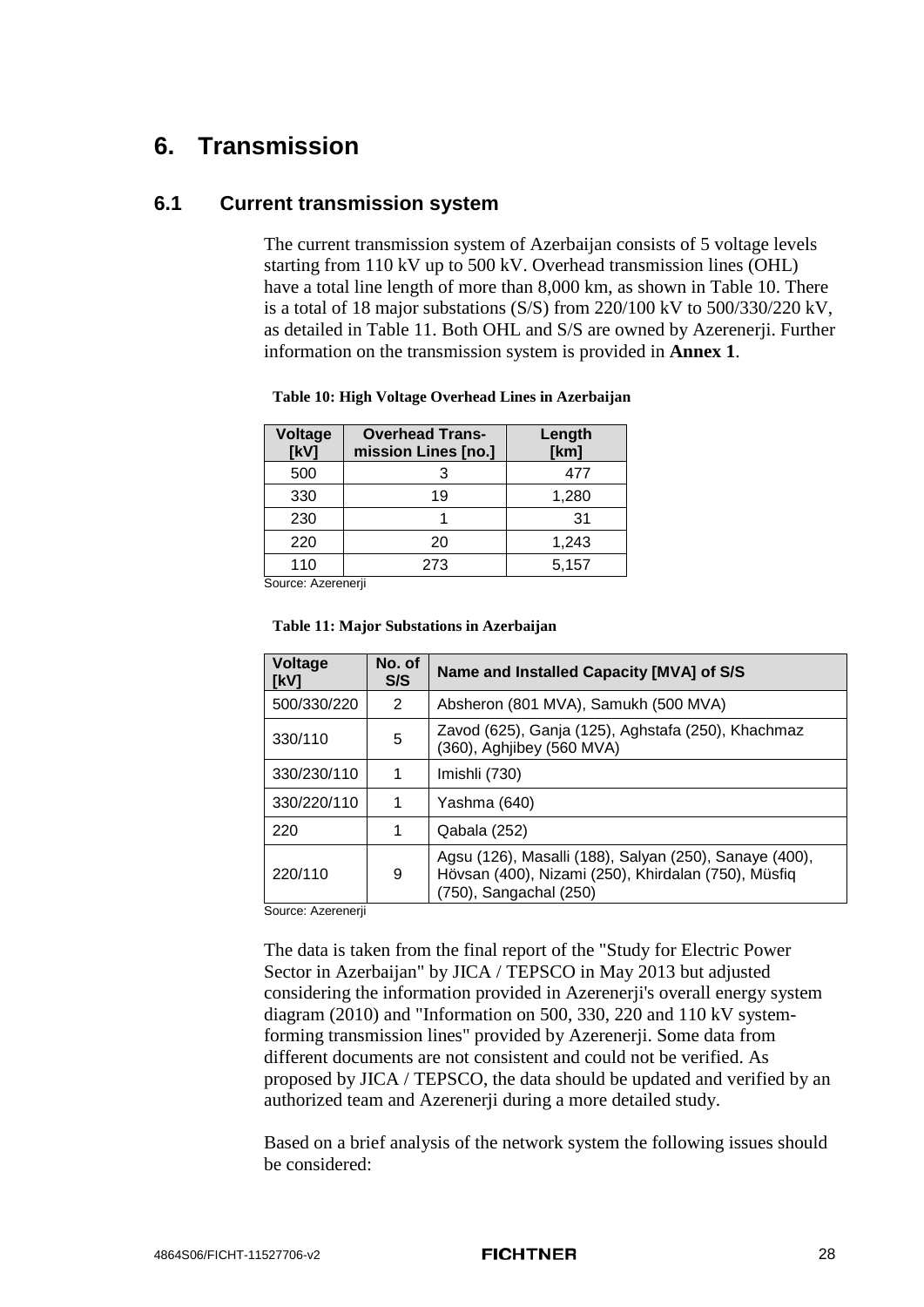- Transmission of bulk power from the main generation facilities with a total capacity of 3,300 MW (Azerbaijan TPP and Mingachevir HPP, and in addition Shamkir HPP and Yenikand HPP through Ganja S/S) to the main load center in the Baku region with a peak load of approximately 1,400 MW and a net demand of 7,629 GWh relies mainly on the 500 kV OHL which can be considered as the backbone of the system.
- Transmission of the bulk power through only one 500 kV circuit does not meet the security requirements (both N-1 and N-[2](#page-33-0) criteria)<sup>2</sup> for 500 kV voltage level. This will lead to instability in the Azerbaijan power system.
- Basing the transmission system of the Baku region on a voltage level of 220 kV is problematic, as shown in TEPSCO study. This voltage level cannot secure stable system behavior for a load center with a peak load of 1,400 MW in 2012 and a projected consumption of 9,000 GWh in 2020.

### **6.2 Review of expansion plans**

In the "Program for social-economic development of the regions of the Republic of Azerbaijan (2014-2018)", which at present is awaiting governmental approval, Azerenerji defined a medium term expansion plan for their transmission network expansion and reinforcement. The expansion plan incorporates a number of recommendations made by JICA / TEPSCO in their study.

According to recent information by Azerenerji, the Gobustan TPP project will be postponed, and instead a TPP with the same generating capacity of 920 MW will be constructed within Yashma locality. The location has a substantial impact on the transmission network expansion within Absheron peninsula / Baku area.

As a consequence of changes in TPP priority a new detailed study is required, covering the whole area of Azerbaijan up to at least 2025. Several load forecast scenarios should be considered and several study cases verified, including the N-1 and N-2 criterion; several network configuration cases should be studied as well. In the absence of such a study, the Consultant can make only the following suggestions related to the Azerenerji reinforcement and expansion plans.

- Relieve the burden on 500 kV backbone Azerbaijan TPP / Mingachevir -Absheron; this recommendation has already been adopted by Azerenerji.
- Go with two different generation localities for the bulk supply of the Baku area, as recommended by TEPSCO.<sup>[3](#page-33-1)</sup>

<span id="page-33-1"></span><span id="page-33-0"></span> $2$  N-1 criterion: For multiple transmission lines delivering power to the same point, if one of the lines goes out of service, the remaining lines must be able to carry both the load they were carrying before the event, plus the load carried by the line that is out of service. 3 Study for Electric Power Sector in Azerbaijan, Section 8. The TEPSCO study analyzed alternative development patterns for four 450MW-class power units, in total 1,800MW. Case 2, which is supported by the Consultant, entails: "Installation of 2 units in 2018 in Gobustan, 2 more units will be installed in 2019 and in 2020, respectively, at sites other than Gobustan, and a 3rd unit will be installed in Gobustan depending on necessity in the future."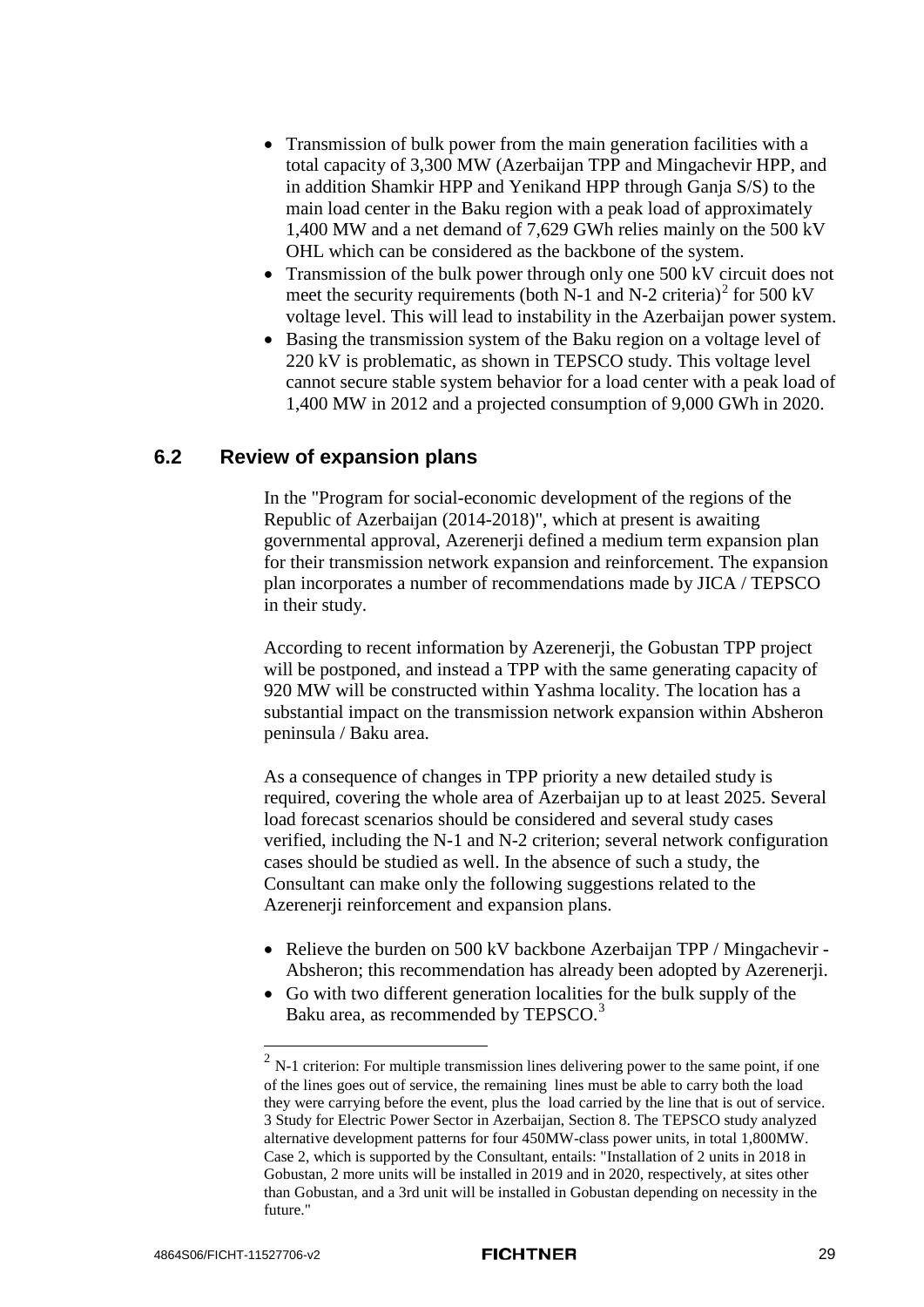- Even if the burden on the 500 kV backbone is relieved, further reinforcement should be considered on a long term basis: either to build
	- another parallel 500 kV OHL or
	- another double circuit 330 kV OHL with twin conductor of approximately 400 mm² cross section depending on study calculations.
- It should be verified whether the planned new 330 kV OHL Azerbaijan TPP - Mingachevir HPP - Sulutepe S/S with appropriate transmission capacity can serve as the required reinforcement.
- Irrespective of finally selected and implemented generation plans as studied in JICA / TEPSCO report, an outer loop of 330 kV voltage level is recommendable.
- In addition to the above recommendations it is proposed that all 330 kV OHL forming the outer loop should be compact double circuit line either with twin or single conductor depending on the study results. In the first stage only one circuit can be installed and later a second one depending on the study recommendations.
- Double circuit 330 kV OHL is about 40-50% more expensive than single circuit, depending on the number of conductors per phase. They have, however, the benefit of avoiding corridor problems related to right of way and land acquisition which represent a risk for project implementation. In case that in the first stage only one circuit will be installed the capital investment in the first stage will be 10-15% lower.
- Further extension, reinforcement and rearrangement of 110 kV network will certainly be necessary. The recommended detailed study will identify which substation and OHL needs to be constructed or upgraded. Azerenerji's "Program for social-economic development of the regions of the Republic of Azerbaijan (2014-2018)" already considers extension and reinforcement needs to a large extent, but the Consultant wants to underline the requirements in Absheron / Baku region resulting from the potential implementation of the 330 kV OHL outer loop.

In the long term the expected increase of energy trade with the neighboring countries and further exploitation of Azerbaijan's hydro potential - which is mainly located in the western part of the country - will require the 500 kV backbone. The Consultants' recommendation to reinforce the 500 kV backbone or to construct a new 330 kV double circuit OHL is therefore justified.

### **6.3 Investment requirements in transmission network**

In the Consultants' view, the estimation of future investment requirements in the transmission network as given in Azerenerji's "Program for socialeconomic development of the regions of the Republic of Azerbaijan (2014- 2018)" is realistic, but requires certain adjustments depending on the design recommendations and selected generation pattern related to the generation locality for the power supply to Baku load center.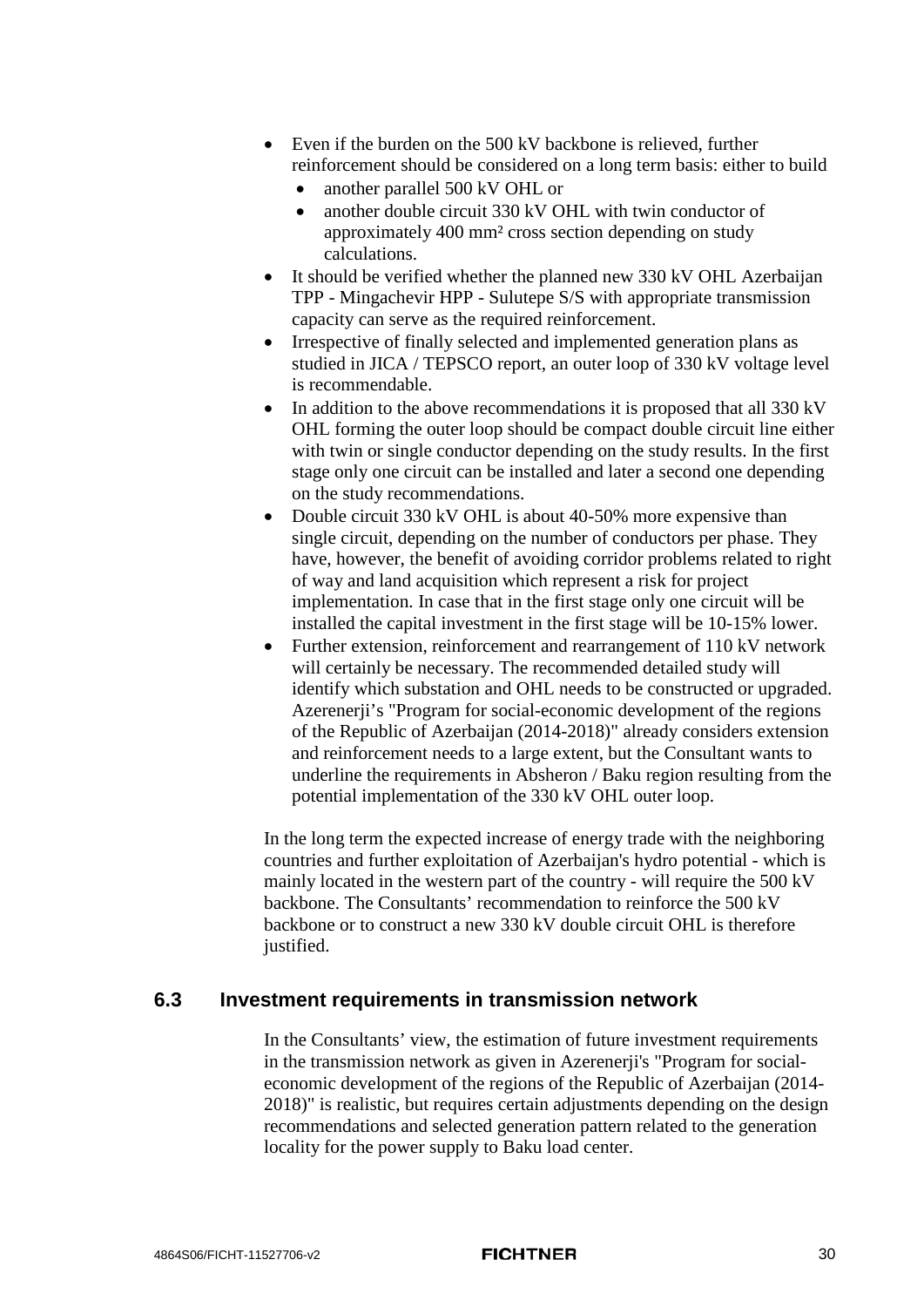The capital investments for the transmission projects (OHL and S/S of 110 kV and above) as listed in the "Program for social-economic development of the regions of the Republic of Azerbaijan (2014 - 2018)" amount to 1,540 million AZN. This amount includes the S/S and 330 and 220 kV OHL related to Gobustan TPP which is no longer considered in the medium term. When accounting for the changes in planned generation additions and the associated grid connections, the priority investment requirements may be approximately 1,000 million AZN.

In addition to these projects the major projects beyond 2018 are related to a second power plant as discussed in the TEPSCO study, $4$  bringing the total generation capacity at Gobustan or other locations to 1,840 MW (2x920 MW). These projects require estimated investments of 190 million AZN, as shown in [Table 12](#page-35-0) (with contingencies around 200 million AZN). It should be mentioned that for both development patterns of the 1,840 MW assessed by TEPSCO, an identical outer loop is considered.

Thus, estimated priority investment requirements in the transmission network of Azerbaijan amount to:

- about 1,000 million AZN for expansion and reinforcement, plus
- about 200 million AZN for investments related to additional generation capacity.

Other necessary transmission projects all over Azerbaijan are not considered at this stage because a detailed system study as mentioned above is required to identify those projects and estimate their costs.

| No.            | <b>Project name</b>     | <b>Project description</b>                     | <b>Required</b><br>funding<br>(million AZN) |
|----------------|-------------------------|------------------------------------------------|---------------------------------------------|
| 1              | Second power plant S/S  | 220/110/10 kV S/S with                         |                                             |
|                | with necessary          | 2x250 MVA capacity                             | 45                                          |
|                | connections to the grid |                                                |                                             |
| $\overline{2}$ | 330 kV DC OHL           | Yashma - Sumgayit                              | 7                                           |
| 3              | 330 kV DC OHL           | Sumgayit - Hovsan                              | 30                                          |
| 4              | 330 kV DC OHL           | Hovsan - Puta                                  | 24                                          |
| 5              | 330 kV DC OHL           | Puta - Sirvan                                  | 14                                          |
| 6              | 330 kV DC OHL           | Azerbaijan TPP -<br>Mingachevir HPP - Salutapa | 70                                          |
|                |                         |                                                |                                             |
| Total          |                         |                                                | 190                                         |

<span id="page-35-0"></span>**Table 12: Major Transmission Project beyond 2018**

It should be noted that 330 kV DC OHL is foreseen at this stage to reinforce the backbone corridor as less expensive project but the study will define the most optimal option. The line connection is provisionally connected to the new 330/220 kV S/S.

<span id="page-35-1"></span> <sup>4</sup> TEPSCO Study, Section 8, see also Footnote 3 above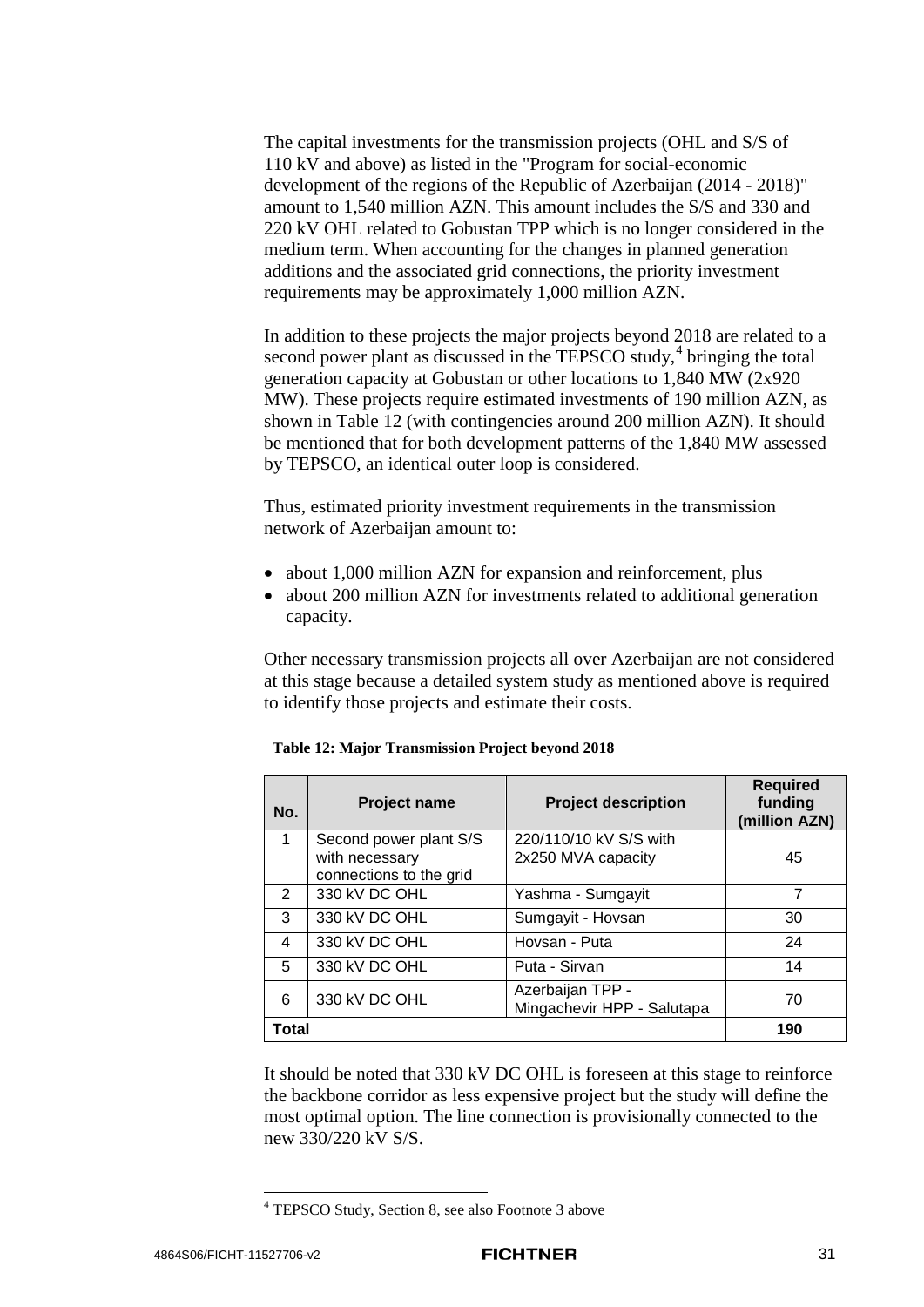### <span id="page-36-0"></span>**7. Distribution**

### <span id="page-36-2"></span>**7.1 Description of distribution system**

The electricity distribution in Azerbaijan is under the responsibility of the two state-owned companies Baku Electric Grid JSC, which operates the distribution grid in the capital region of Baku and its surrounding area, and Azerenerji JSC, who owns the distribution grids in the rest of the country operated by its seven regional subsidiary companies. The regional grid companies (including Baku Electric Grid) are responsible for 68 regions in total.

With approximately 50% of the total power consumption of the country, the Absheron peninsula with the capital Baku and the industrially developed Sumgayit, is the main load center in Azerbaijan (see also [Figure 3\)](#page-12-1). Due to growing industrialization in this region, this allocation is not expected to change. The country's second big city Ganja follows as the next big load center, especially if Mingachevir and Shamkir as further big cities in the greater area of Ganja, are included to this view.

In Azerbaijan the voltage level including and below 35 kV is considered as the distribution system. Voltages above that level are part of the transmission network. Although being solely responsible for distribution and sales in the Baku region, Baku Electric Grid also owns approximately 500 km of 110 kV cables and lines. The structure and the main characteristics of the distribution assets from Baku Electric Grid and Azerenerji are clustered and can be found in [Table 13.](#page-36-1)

| <b>Component</b>                   | Unit   | <b>Baku Electric</b><br>Grid | Azerenerji |
|------------------------------------|--------|------------------------------|------------|
| 35 kV and 20 kV substation         | pieces | 136                          | 430        |
| 10/6 kV transformers               | pieces | 3,785                        | 17,920     |
| 20 kV and 35 kV distribution lines | km     | 1,570                        | 4,046      |
| 6 kV and 10 kV distribution lines  | km     | 7,200                        | 29,126     |
| 0.4 kV distribution lines          | km     | 5,000                        | 56,776     |
| 0.4 kV SIP cables                  | km     | 11,251                       | 6,000      |

<span id="page-36-1"></span>**Table 13: Structure of the Distribution Networks in Azerbaijan**

According to the information gained from the interviews with the company representatives at Azerenerji and Baku Electric Grid and the available documents, it can generally be said, that the distribution network in Azerbaijan for now is reliable, as the most urgent renovation works have been done in the past since 2006, when the responsibilities for the electrical grids were transferred back to state-owned companies. Before that time, the private distribution companies obviously neglected necessary maintenance works and could not achieve any of the expected performance improvements from the privatization. As a consequence, frequent outages and supply interruptions, sometimes for a few hours a day, and also power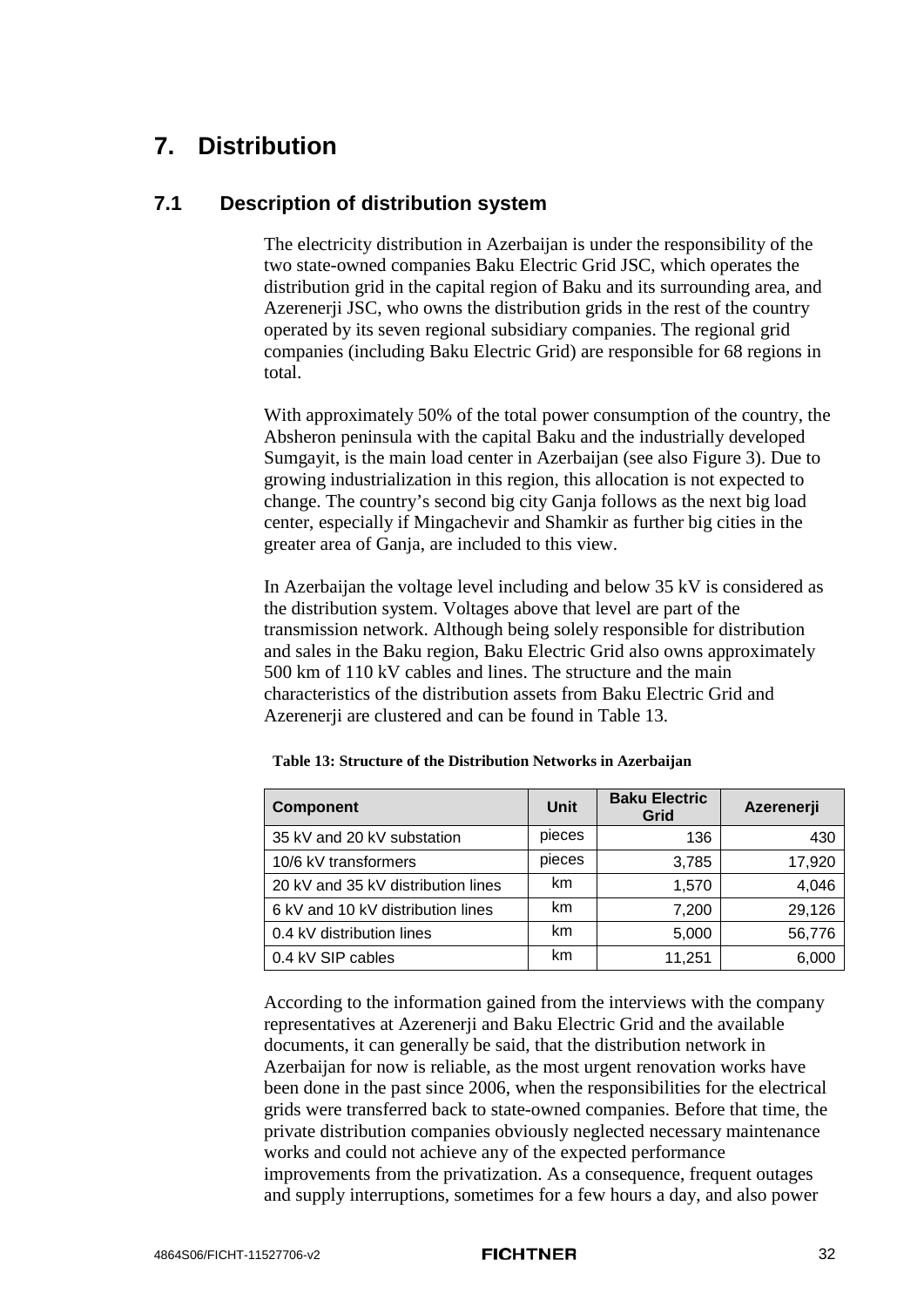thefts were wide spread and more common. Through various investments and improvement projects by the Azerbaijani power companies, these negative effects have been reduced remarkably. No data or recordings for outages are available, neither from Azerenerji nor from Baku Electric Grid, but according to the interviewed experts, stability is not a problematic issue nowadays.

Nevertheless, the biggest part of the low voltage network, that mainly was built in Soviet times, is outdated and in need of renovation. This situation even becomes more critical, when the forecasted demand increase is taken into account. To meet the higher demand in the future, the present electricity network has to be in a good condition, and also well planned expansions into the regions with growing demand have to be implemented.

An indicator for the previously mentioned issue is the high rate of technical losses on the low voltage level as mentioned in Section [3](#page-10-1) (see [Table 2\)](#page-11-0), especially when compared to other countries (see [Table 14\)](#page-37-0). These figures are highly correlated with the age structure and the efficiency of the distribution assets. Azerenerji reports that the low voltage infrastructure is corroded due to lacking investments, that transformers and conductors face overloads due to disorderly and inadequately designed structures and that there is a risk to not fully meet the increasing demand for power in the regions. When furthermore the non-technical losses and the transmission losses (approximately 3.9% in average for 2009 according to calculations with data from Azerenerji) are considered, obviously there is in total still a remarkable waste of resources due to inefficiencies.

| <b>Country</b>            | 2009  | 2010  |
|---------------------------|-------|-------|
| Azerbaijan                | 21.7% | 20.3% |
| Georgia                   | 12.6% | 10.9% |
| Islamic Republic of Iran  | 15.6% | 14.2% |
| Kazakhstan                | 8.2%  | 8.0%  |
| Kyrgyzstan                | 29.9% | 28.0% |
| <b>Russian Federation</b> | 10.8% | 10.1% |
| Turkey                    | 14.9% | 14.3% |
| Turkmenistan              | 13.1% | 12.8% |
| Ukraine                   | 11.9% | 11.5% |
| European Union            | 6.1%  | 5.9%  |
| World                     | 8.6%  | 8.3%  |

<span id="page-37-0"></span>

| Table 14: Electricity losses in comparable countries |  |  |  |
|------------------------------------------------------|--|--|--|
|------------------------------------------------------|--|--|--|

Source: IEA Statistics – Electricity Information (transmission and distribution losses, includes pilferage)

To counter these tendencies, Azerenerji started reconstruction projects and modernization measures. With the area-wide installation of Smart Card meters in some pilot regions, collection rates reached almost 100% and helped building a power saving culture. Simultaneously old conductors were replaced by self carrying insulated wires (SIP), which also prevent electricity theft. At present approximately 25% of Azerenerji customers are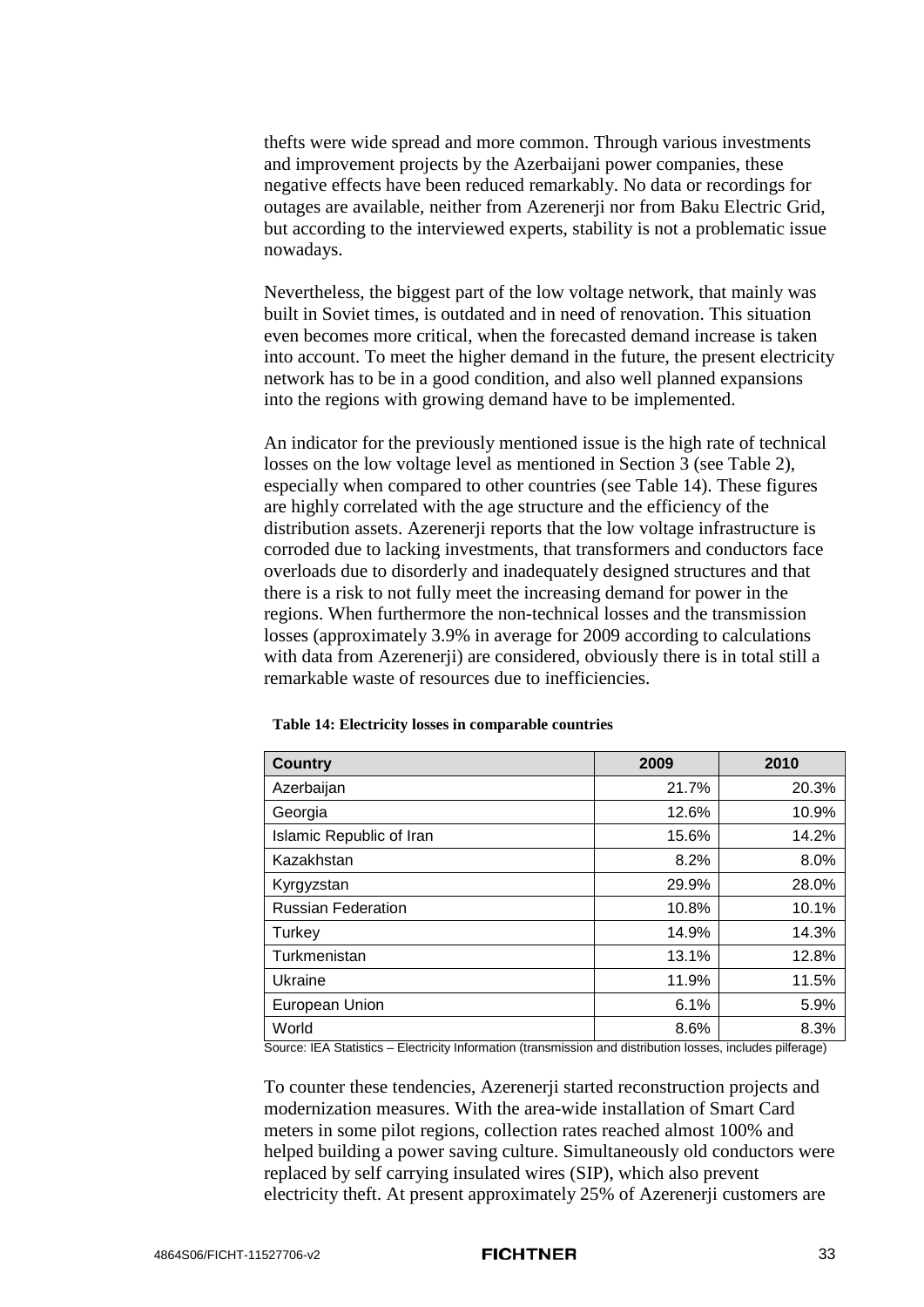in possession of a smart meter. With the good results in the pilot projects Azerenerii is encouraged to expand those activities for the rest of the distribution grid.

Also Baku Electric Grid introduced remote-controlled smart meters especially in 'critical areas'. Constantly they are investing in renovation of its network structure. A big part of the network was installed during the last 2-5 years but the rest of the network has an age of 25-30 years. There are hardly any assets that were constructed in between this time. Many substations have recently been connected to a SCADA system and can be controlled centrally. It is expected that the whole distribution grid in Baku will be connected to SCADA within the next 2-3 years.

The reasonable investment plans and modernization activities of the Azerbaijani distribution companies should further be supported in the future.

### **7.2 Review of existing distribution master plan**

The distribution system master plan prepared by Mercados in September 2010 was closer analyzed by the Consultant. The comments are as follows:

- The study includes the distribution grids operated by subsidiaries of Azerenerji; Baku Electric Grid is not part of the study and should not be disregarded in a master plan.
- On the basis of the data and the time available. Mercados uses an aggregated model. This is an acceptable approach but the determination of the parameters is arguable.
- Especially the formula used for determining requirements for new transformers and feeders does not seem appropriately deduced. This severely limits the validity of the final statements.
- The capital expenditure (capex) estimation concentrates mainly on expansion costs which are calculated on estimations that are difficult to reproduce. Renovation costs of the existing assets are not given sufficient attention.

The total capex, estimated by Mercados for investments in the distribution grids (excluding Baku region) up to 2025 are in an amount of 3.5 billion US\$.

### **7.3 Investment requirements in the distribution sector**

Based on the information available and the experiences and databases the Consultant will follow a simple and comprehensible approach to give a rough estimation on future investment requirements for Azerenerji owned distribution companies and for Baku Electric Grid Company. But it should be noted that this estimation cannot replace an in depth analysis of every single distribution grid, that would require a deeper examination of the distribution assets on a regional level.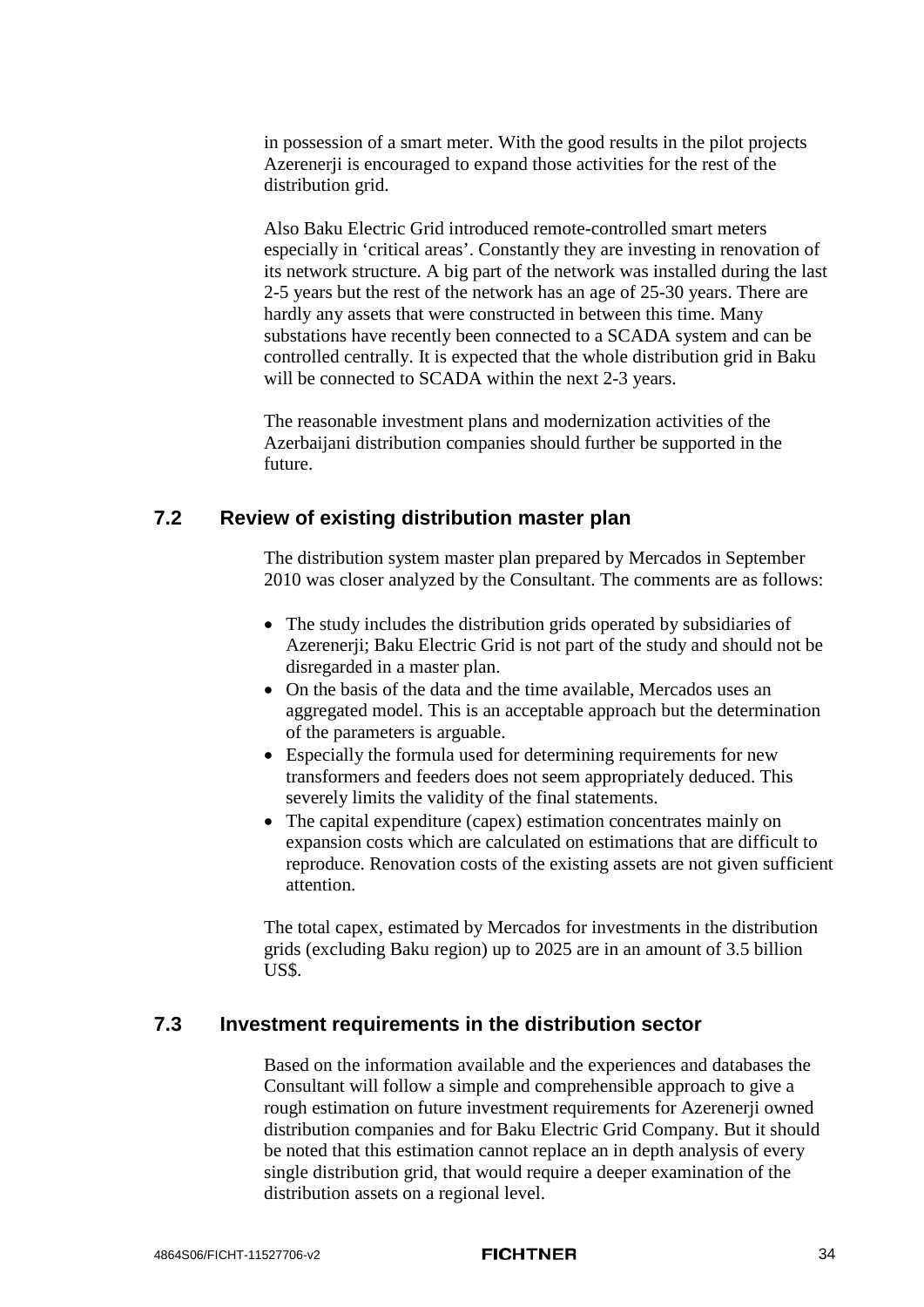The starting point is the overview of the main components of the Azerenerji's and Baku Electric Grid's distribution network from [Table 13.](#page-36-1) From Baku Electric Grid information concerning the age structure has been submitted. A quick analysis of the data leads to the assumption that roughly 60% of the substations and transformers and 80% of the conductors can be considered as rather new and the remaining assets therefore need to be renewed within the next years. For Azerenerji such data is not available but in the document "Azerenerji Distribution Network Feasibility Study Text Eng  $(14 01 2012)$ .docx" it is stated that 40% of 10-6/0.4 kV substations, 80% of 0.4 kV distribution lines, 50% of 6-10 kV distribution lines and 90% of 35 kV distribution lines and substations need to be reconstructed. The SIP cables are considered as newly installed. The estimated number of transformers and substations and the length of lines and cables that are in need of renovation can be found in **Annex 3**.

As the demand (in the base case scenario) is growing by approximately 60% from 2013 to 2025 according to the demand forecast, this has to be considered in the design of the distribution network in terms of capacity increase. Hence, 60% of the current number and length of distribution assets is estimated to be installed additionally until 2025 for expansion (see also **Annex 3**). These numbers are added to the investments in need of renovation which leads to a total number for future investments in terms of lines/cables, substations and additional transformers.

With the market price assumptions from the Consultant's data base, the estimated overall investment costs including construction for the period from 2013-2025 amount to approximately 670 million AZN for Baku Electric Grid and 3,900 million AZN for Azerenerji, as shown in [Table 15.](#page-39-0)

|                           | <b>Capital expenditure (million AZN)</b> |                        |       |  |  |  |  |
|---------------------------|------------------------------------------|------------------------|-------|--|--|--|--|
| <b>Network</b>            | for renovation                           | for expansion<br>Total |       |  |  |  |  |
| <b>Baku Electric Grid</b> | 220                                      | 450                    | 670   |  |  |  |  |
| Azerenerji                | 2,100                                    | 1,800                  | 3,900 |  |  |  |  |

<span id="page-39-0"></span>**Table 15: Tentative Cost Estimate Distribution Networks in Azerbaijan 2012-2025**

Source: Consultant's estimations for average prices with 55,000 €/km for 35kV and 20 kV single circuit OHL, 35,000 €/km for 10kV and 6 kV single circuit OHL, 9,000€/km for 0.4kV area bundle cables and SIP cables, 17,000 €/set for 20/0.4 kV transformers, 2,000,000 €/set for a 35kV and 20kV substation (including transformers, switchgears, bays, panels). All prices include erection and transportation.

These are the rough estimations that consider the natural growth of the demand and with the grid necessary expansion and the renovation needs. It has to be pointed out that projects on 110 kV level as well as the installation of new meters are not included in this estimation. Special infrastructure projects (like e.g. White City, Construction of Baku Subway, Baku Olympic Stadium) are also not regarded here and would require a separate analysis.

As described in Section [7.1](#page-36-2) the losses in the distribution network are remarkably high. According to calculations by the Consultant, a reduction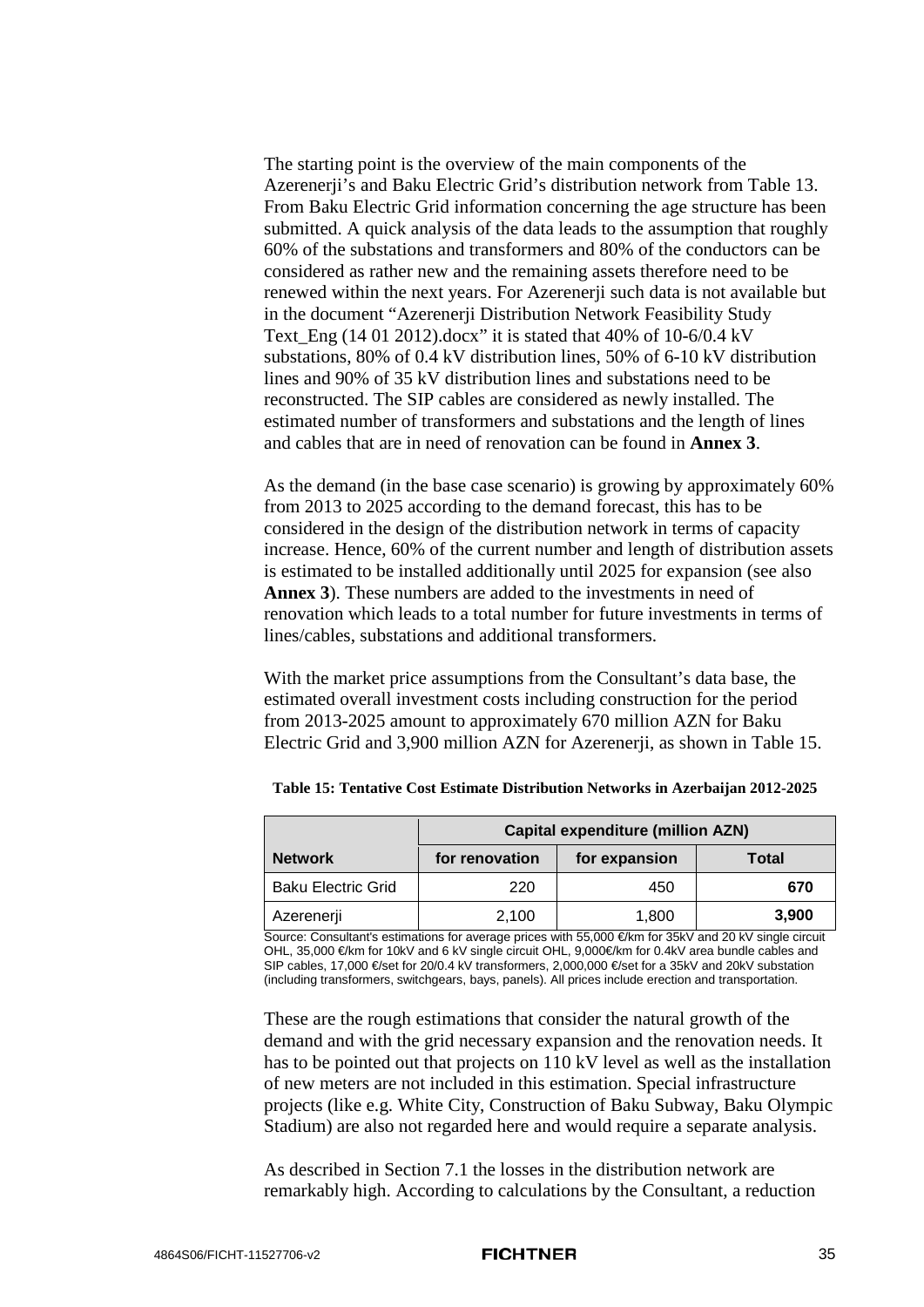by only 1% of the technical losses would lead to an economic benefit of approximately 2.4 Million AZN per year when taking the annual consumption of the year 2012 and the subsidized local gas price into account. If the international market price for natural gas is taken as a basis, the profit would rise by 13.8 Million AZN. The Consultant estimates that a reduction of technical and commercial losses by 10% through rehabilitation of the network as well as further roll-out of smart meters and organizational improvements is realistic in the near term.

It is clear that because of budgetary restraints not all of Azerbaijan's distribution grids can be renovated and extended simultaneously. The necessary resources for investments have to be allocated in a rational way until 2014. The Consultant recommends that the industrially developed and highly populated regions, namely Baku, Sumgayit and Ganja, should be treated as priority regions as the country's wealth highly depends on these key areas and especially because they are by far the biggest power consumers. Thus the rehabilitation in the distribution network of Baku, Sumgayit and Ganja will have the highest economic benefits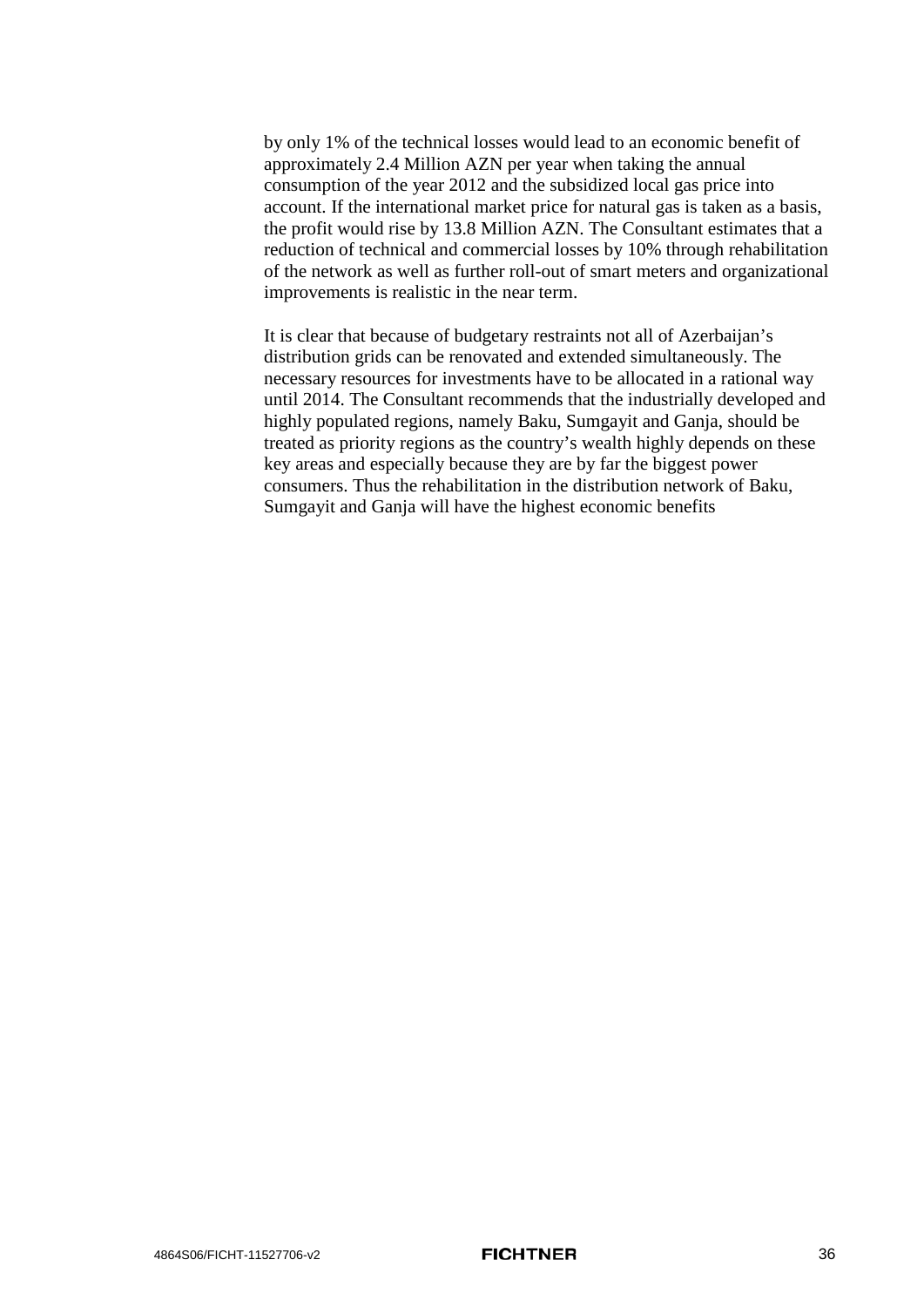### **8. Conclusions and Recommendation**

The following conclusions can be drawn from the review and update of the Power Sector Master Plan:

The methodology for the demand projection of Azerenerji, as updated and extended by TEPSCO is sound. With an update of the base year data and of the GDP growth projections as the driving factor for demand, demand is now projected to reach around 5,440MW / 28,600 GWh in 2020 and 6,620 MW /35,000 GWh in 2025.

In order to meet this demand, about 3,000 MW of generation capacity have to be added. The planned retirement of over 3,000 MW increases the capacity to be added to over 6,000 MW. Additions of about 2,000 MW are already ongoing or committed and will be in service by 2015. Substantial additions are then planned in 2018 and 2020 with the 920 MW Yashma TPP and the 300 MW Agh Sheher CHP plant.

Initially Azerenerji had envisaged adding a number of gas engines instead of CCGTs because at the current gas prices these are the least cost solution for Azerbaijan. Considering the longer term impact of  $CO<sub>2</sub>$  emissions from gas engines on the environment and the impact on the country's limited natural resources, construction of CCGTs with higher efficiency and lower fuel consumption is, however, preferable.

Yashma TPP with 920 MW, Agh Sheher CHP with 300 MW and another 2,000 MW of CCGT over the period 2021-2025 are priority investments in the generation sector required to avoid a supply deficit in the medium term.

Considering the lead time of the projects, decisions on these priority investments need to be taken within the next years to ensure a timely commissioning. The timeline of investment decision and disbursements is provided in the prioritized investment plan for the power sector in Azerbaijan 2014-2025 in [Table 16](#page-44-0) below.

The planned priority additions provide sufficient capacity to meet the projected peak load. However, not all of the installed capacity will be constantly available, and when considering only the available capacity, the reserve margin drops below an acceptable level. It is therefore recommended to consider construction of additional power plants in order to reach the target reserve margin of 25%. Further additions will be necessary to allow energy export to neighboring countries.

In addition to the expansion of hydropower capacity, there is a political will for further integration of fluctuating renewable energies from wind and solar power. A clear regulatory framework and attractive tariffs are necessary to compensate the technical challenges and the higher generation costs.

The expansion plans for the transmission network as given in the TEPSCO study and Azerenerji's medium term plan are largely appropriate to match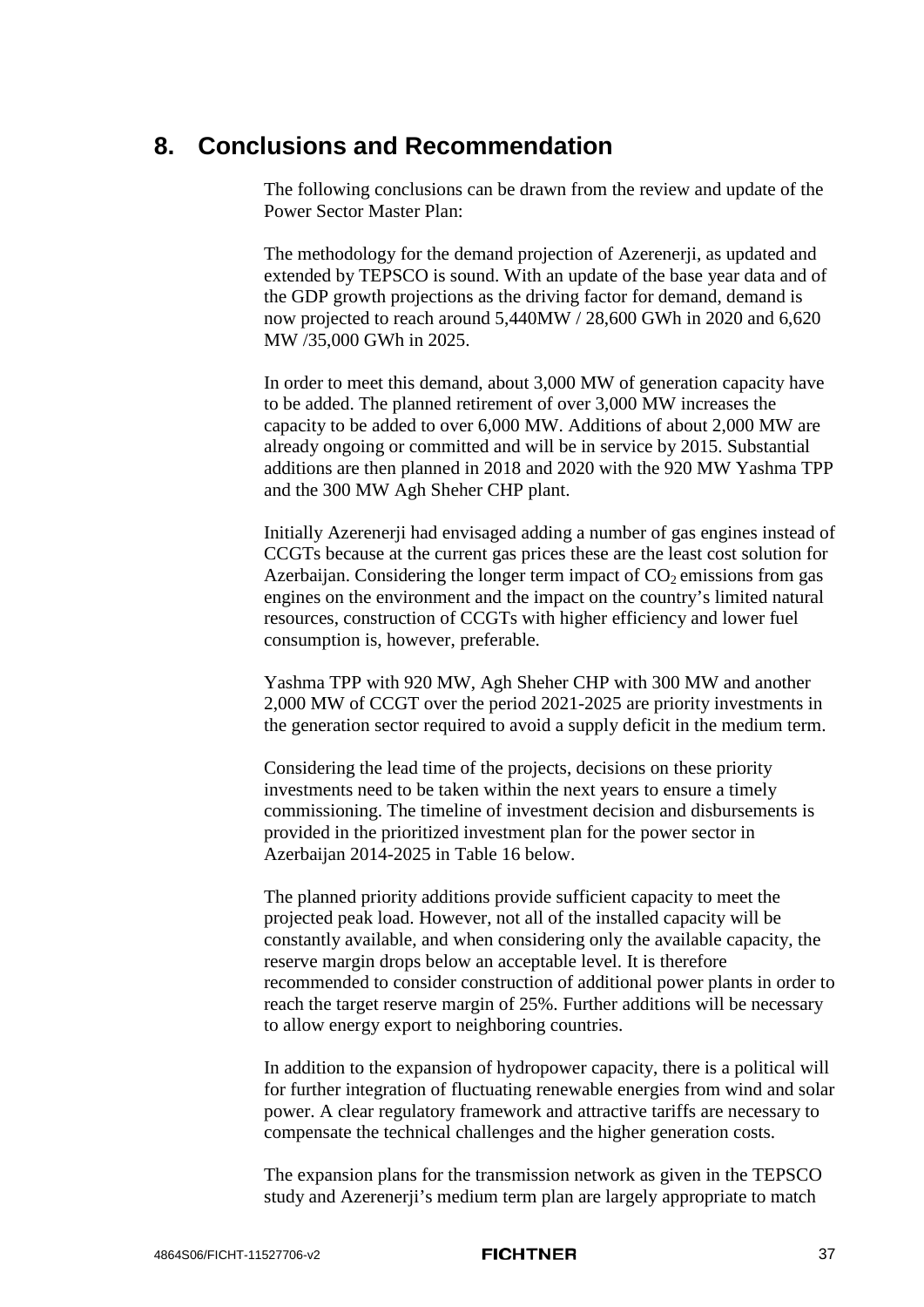energy supply with the growing demand, but require some adjustments to the changes in the location of the next large generation capacity additions. A study is required to identify the requirements for reinforcement and expansion of the grid. Even without this study it can be concluded that

- the burden on the 500 kV backbone from the major generation facilities to the main load center in Baku needs to be relieved; one option for this is to locate new generation capacity in a different area;
- further reinforcement should be considered either by a second parallel 500 kV line or another double circuit 330 kV line;
- further extension, reinforcement and rearrangement of 110 kV network will be necessary.

Priority investments in the transmission sector are the connections of Yashma TPP and the other priority generation plants, as well as reinforcement of the existing network, as shown in [Table 16.](#page-44-0)

The distribution network of Azerenerji's regional subsidiaries is to a large extent outdated and in need of renovation. The resulting losses impose costs on the economy which could be avoided with a modernization program. A lot has been done in recent years with regard to modernization, introduction of SCADA system and smart meters, but in particular the low voltage lines still require substantial replacement and refurbishment. Furthermore, the projected increase in demand requires additional investments in the distribution grid to ensure the uninterrupted supply of customers.

The expansion and rehabilitation plans of Azerenerji and Baku Electric Grid should be supported and implemented promptly. Measures in the areas with the strongest industrial development and the highest population density in the country, i.e. especially Baku, Sumgayit and Ganja, should have the highest priority.

The expansion plans of Mercados, TEPSCO and Azerenerji do not provide sufficient information on the costs of system expansion to establish a sound year-by-year investment plan; in particular investment requirements resulting from the change in the plans for generation capacity additions still need to be identified. However, in order to provide a very rough indication of the funds required for system expansion until 2025, the Consultant has compiled preliminary cost estimates for priority generation capacity additions, transmission and distribution investments.

- The priority investment in generation capacity is estimated in the order of 2,750 million AZN until 2025. This amount does not include the ongoing and committed projects.
- The priority expansion and reinforcement of the transmission grid will require investments of approximately 1,000 million AZN plus further 200 million AZN for investments related to the second power plant recommended for bulk supply of Baku after 2020.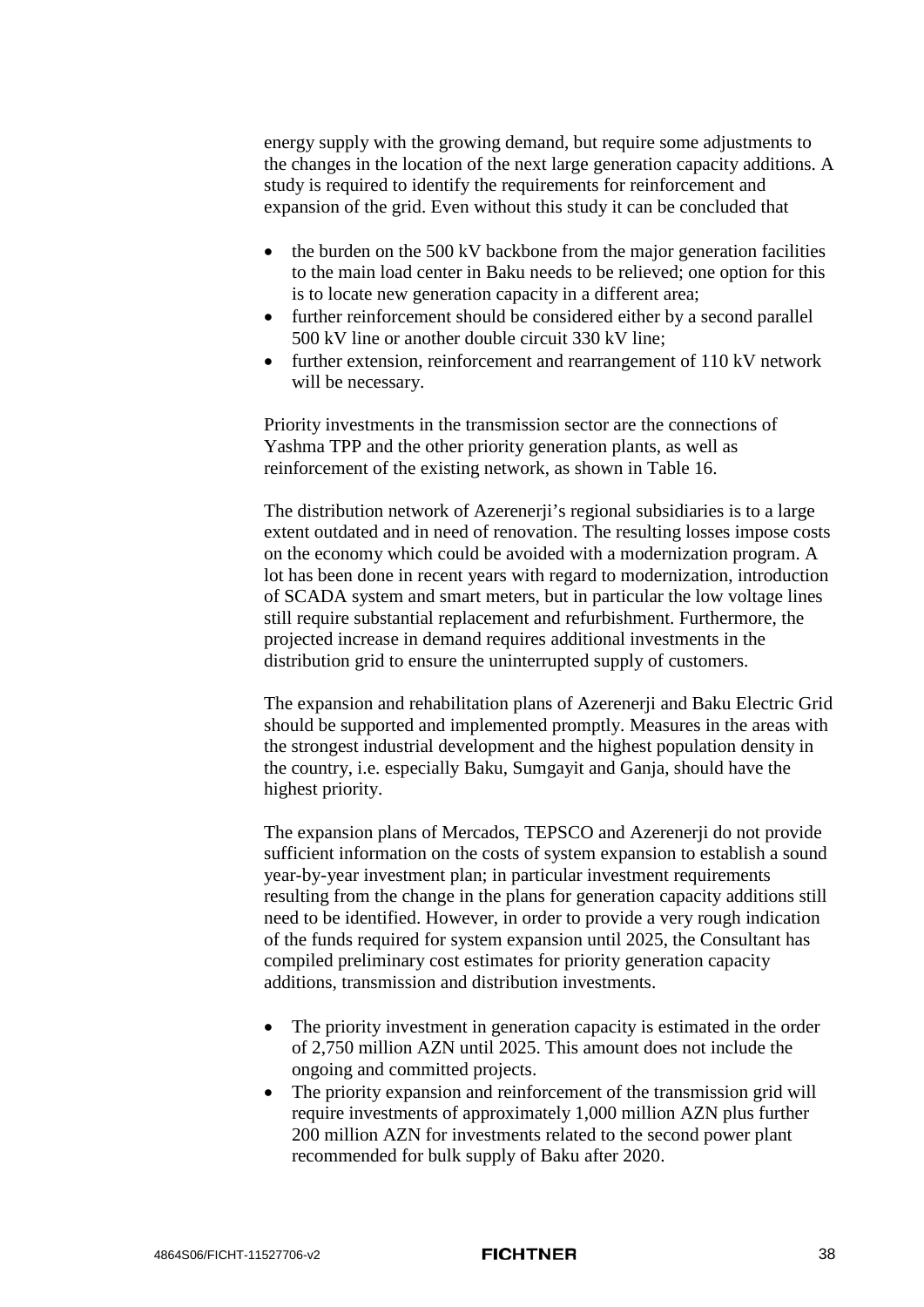- The priority investments into the distribution network until 2025 are roughly estimated at 670 million AZN for Baku Electric grid and 3,900 million AZN for Azerenerji.
- In total, priority investments into the power sector until 2025 may require capital expenditures around 8,520 million AZN, as shown in [Table 16](#page-44-0) below.

Further investments beyond the priority measures, such as addition of renewable energy plants and further capacity additions to increase the reserve margin, would require additional funds of approximately 1,500 million AZN.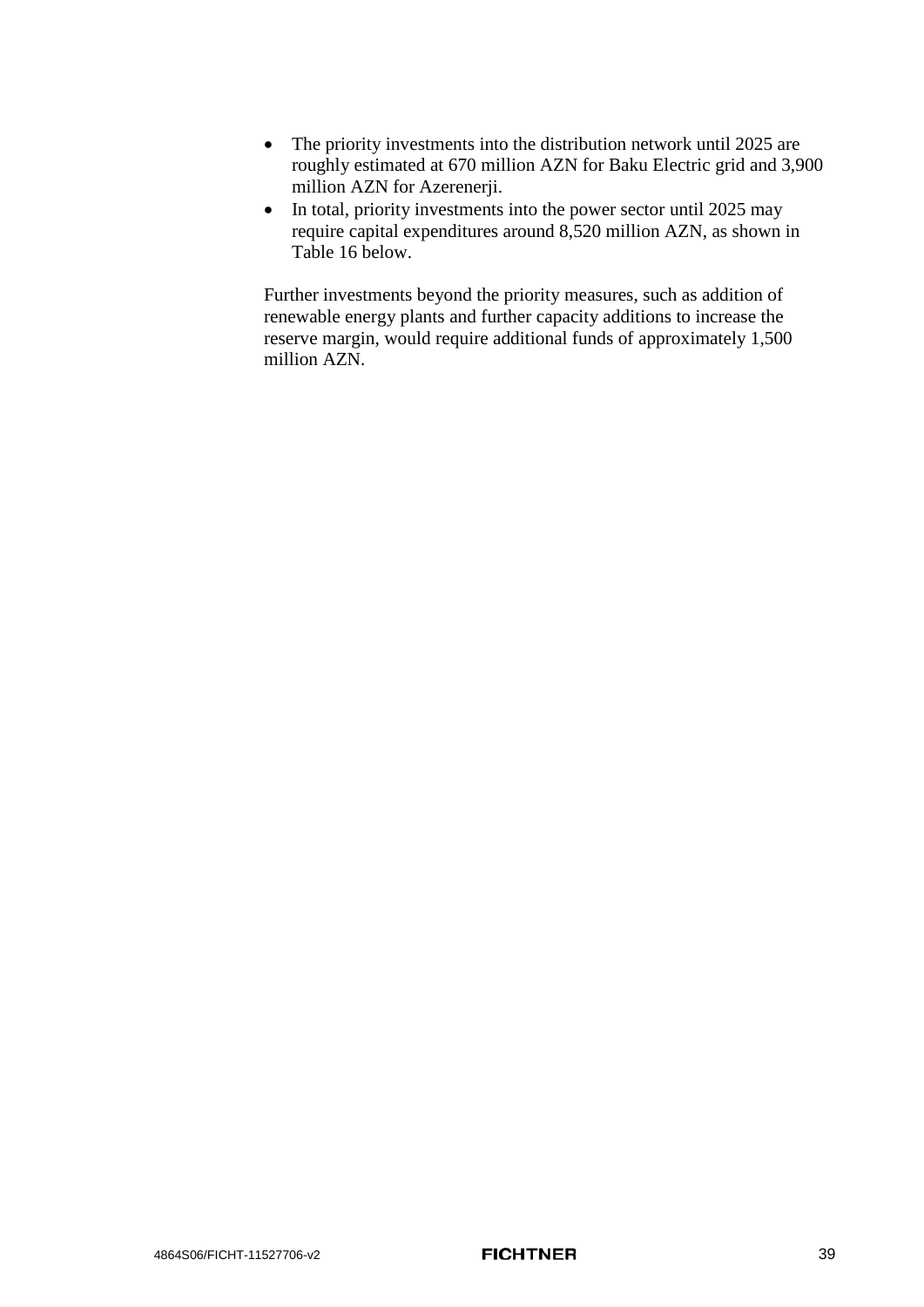**Table 16: Prioritized Investment Plan for the Power Sector in Azerbaijan 2014-2025**

<span id="page-44-0"></span>

|              |                            |                       | 2014                                           | 2015                   | 2016                      | 2017 | 2018                | 2019         | 2020                | 2021 - 2025         | <b>Total</b> |
|--------------|----------------------------|-----------------------|------------------------------------------------|------------------------|---------------------------|------|---------------------|--------------|---------------------|---------------------|--------------|
|              | Plant:                     | Yashma 920 MW         |                                                |                        |                           |      |                     |              |                     |                     |              |
|              | Activity:                  |                       | Investment<br>Decision                         |                        | Construction Construction |      | Construction<br>COD |              |                     |                     |              |
|              | Disbursement:              | AZN mln               |                                                |                        | 100                       | 400  | 400                 |              |                     |                     |              |
|              | Plant:                     | Agh Sheher CHP 300 MW |                                                |                        |                           |      |                     |              |                     |                     |              |
| Generation   | Activity:                  |                       |                                                | Investment<br>Decision |                           |      |                     | construction | construction<br>COD |                     |              |
|              | Disbursement:              | AZN mln               |                                                |                        |                           |      |                     | 175          | 175                 |                     |              |
|              | Plant:                     | Other CCGT (~2000 MW) |                                                |                        |                           |      |                     |              |                     |                     |              |
|              | Activity:                  |                       |                                                |                        | Investment<br>Decision    |      |                     |              |                     | construction<br>COD |              |
|              | Disbursement:              |                       |                                                |                        |                           |      |                     |              |                     | 1500                |              |
|              | <b>Total Generation</b>    | AZN mln               | $\Omega$                                       | $\mathbf 0$            | 100                       | 400  | 400                 | 175          | 175                 | 1500                | 2,750        |
| Transmission | Yashma connection          |                       | Investment<br>Decision                         |                        |                           | 50   |                     |              |                     |                     |              |
|              | Connection of new plants   |                       |                                                |                        | Investment<br>Decision    |      |                     |              |                     | 200                 |              |
|              | Other Trans-               | Activities            | <b>Annual Investment Decisions</b>             |                        |                           |      |                     |              |                     |                     |              |
|              | mission projects           | Disbursement          | 100                                            | 100                    | 100                       | 100  | 100                 | 100          | 100                 | 250                 |              |
|              | Total Transmission AZN mln |                       | 100                                            | 100                    | 100                       | 150  | 100                 | 100          | 100                 | 450                 | 1,200        |
|              |                            | Activities:           | Prioritisation and annual investment decisions |                        |                           |      |                     |              |                     |                     |              |
|              | Azerenerji                 | Rehabilitation        | 200                                            | 300                    | 300                       | 100  | 100                 | 200          | 200                 | 700                 | 2,100        |
|              |                            | Expansion             | 200                                            | 200                    | 200                       | 100  | 100                 | 150          | 150                 | 700                 | 1,800        |
| Distribution | Baku                       | Rehabilitation        | 30                                             | 30                     | 30                        | 30   | 30                  | 30           | 30                  | 10                  | 220          |
|              |                            | Expansion             | 50                                             | 50                     | 50                        | 50   | 75                  | 75           | 50                  | 50                  | 450          |
|              | Total Distribution AZN mln |                       | 480                                            | 580                    | 580                       | 280  | 305                 | 455          | 430                 | 1,460               | 4,570        |
|              | <b>Grand Total</b>         | AZN mln               | 580                                            | 680                    | 780                       | 830  | 805                 | 730          | 705                 | 3,410               | 8,520        |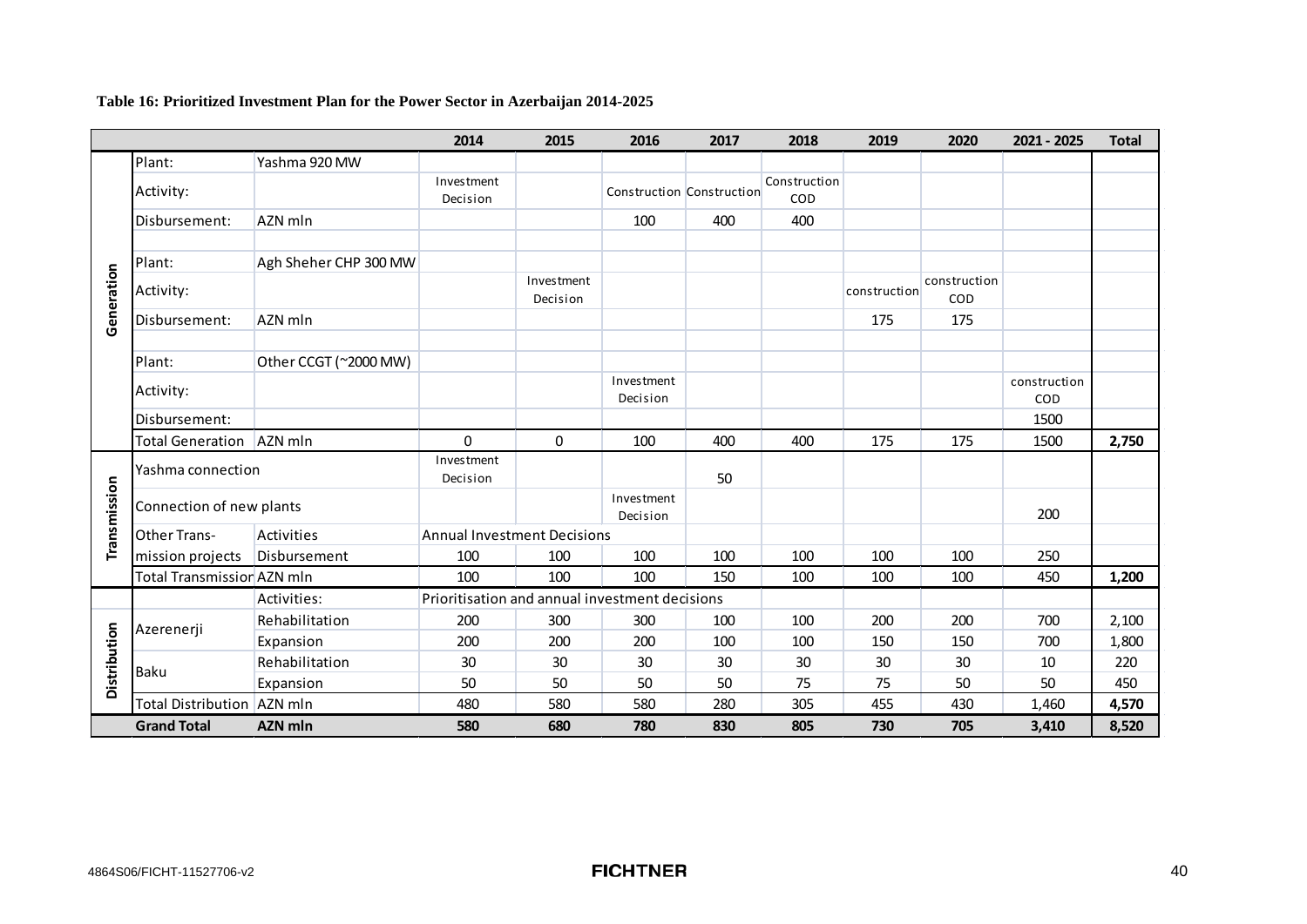

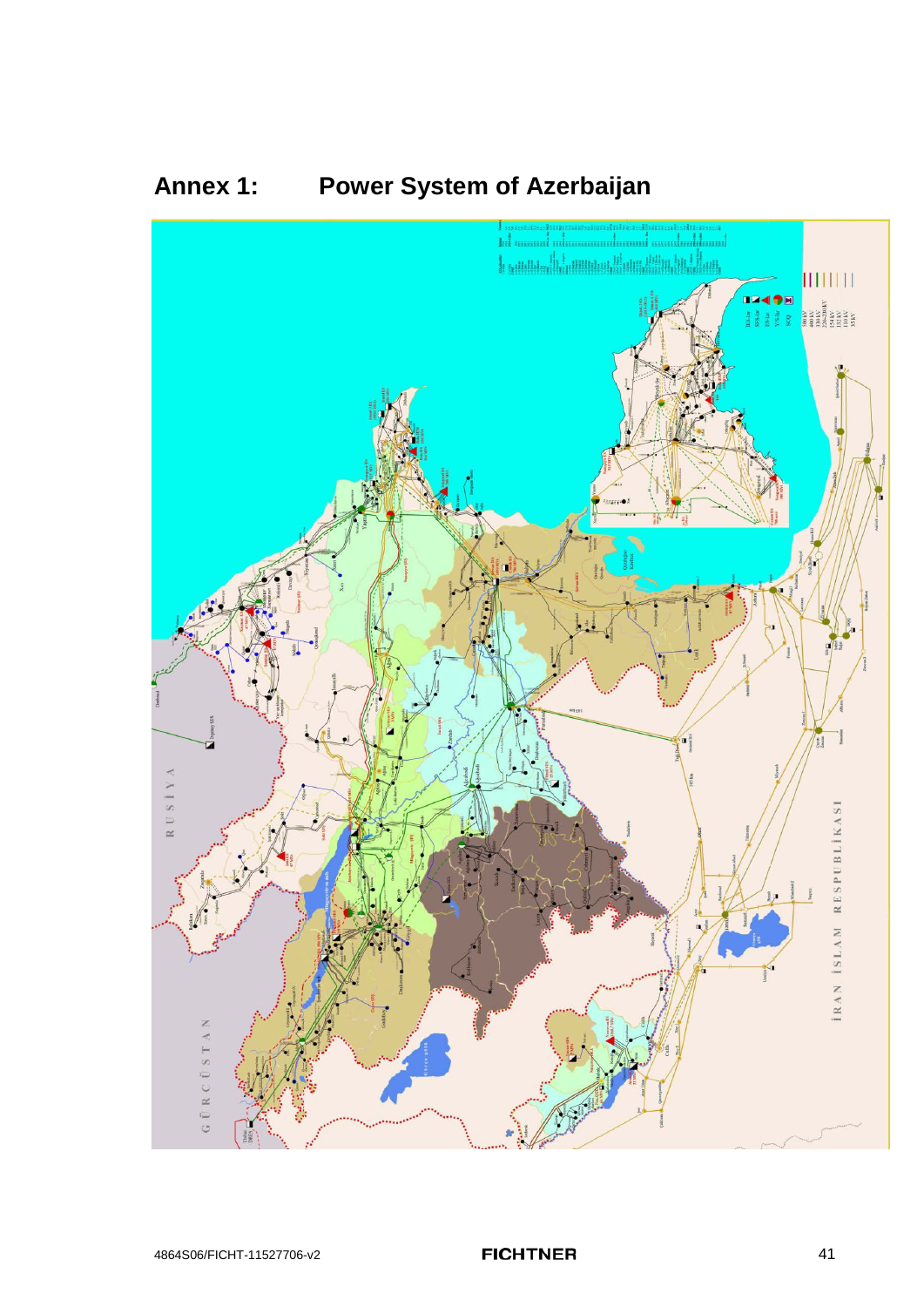## **Annex 2: Assumptions for Calculating Levelized Unit Costs**

| <b>Component</b>     | Unit       | <b>SHPP</b> | <b>HPP</b> | <b>PV</b> | Wind | <b>CCGT</b> |
|----------------------|------------|-------------|------------|-----------|------|-------------|
| Specific invest      | US\$/kW    | 3000        | 1500       | 1500      | 1500 | 975         |
| O&M                  | % of CAPEX | 2%          | 2%         | 2%        | 3%   |             |
| Fuel cost (local)    | US\$/MWh   |             |            |           |      | 5           |
| Fuel cost (intl.)    | US\$/MWh   |             |            |           |      | 5           |
| Efficiency           | ℅          |             |            |           |      | 58%         |
| Size                 | <b>MW</b>  | 3           | 50         | 1         | 10   | 450         |
| Full operating hours | h          | 3500        | 3500       | 1500      | 2200 | 6000        |
| Useful life          | a          | 30          | 30         | 20        | 20   | 25          |
| Discount rate        | $\%$       | 10%         | 10%        | 10%       | 10%  | 10%         |